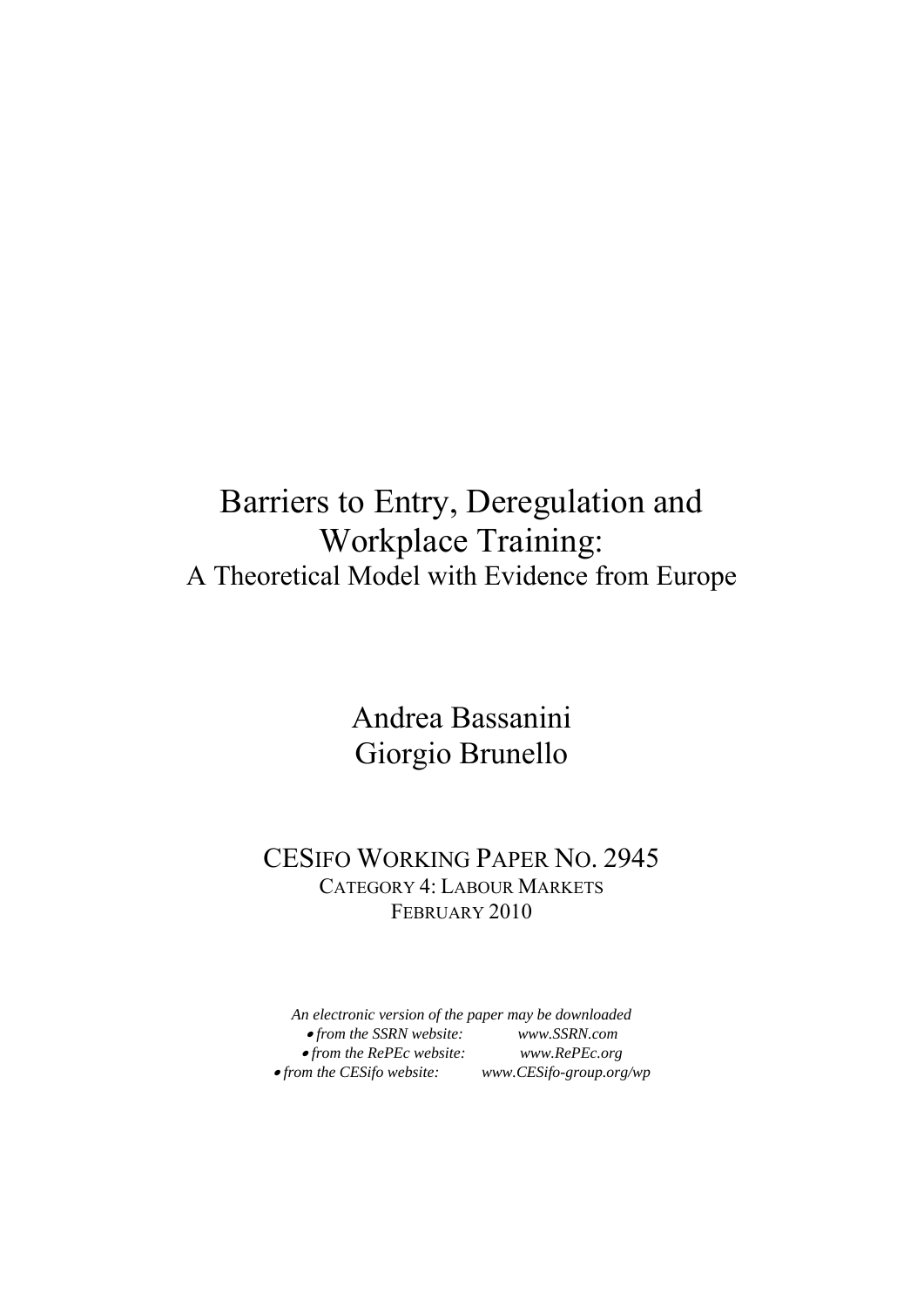## Barriers to Entry, Deregulation and Workplace Training: A Theoretical Model with Evidence from Europe

### Abstract

We study the impact of barriers to entry on workplace training. Our theoretical model indicates that there are two contrasting effects of deregulation on training. With a given number of firms, deregulation reduces the size of rents per unit of output that firms can reap by training their employees. Yet, the number of firms increases, thereby raising output and profit gains from training and improving investment incentives. The latter effect always prevails. Our empirical analysis, based on repeated cross-section data from 15 European countries and 12 industries, confirms the predictions of the model and shows that deregulation increases training incidence.

JEL-Code: J24, L11, O43.

Keywords: training, product market competition, Europe.

*Andrea Bassanini OECD 2 rue André Pascal F – 75775 Paris Cedex 16 France andrea.bassanini@oecd.org* 

*Giorgio Brunello Department of Economics University of Padova via del Santo 33 I – 35100 Padova Italy giorgio.brunello@unipd.it* 

February 1, 2010

The views expressed here cannot be attributed to the OECD or its member countries. We are grateful to Alex Hijzen and Laura Niini Vartia for their help with the data and to Kenn Ariga, Georges Bresson, Maria De Paola, Fathi Fakhfakh, Vincenzo Galasso, Marco Leonardi, Franck Malherbet, Alfonso Rosolia, Armin Schmutzler, Guido Schwerdt, Francisco Serranito, Said Souam, Katsuya Takii, Giovanna Vallanti, and to the audiences in Cergy, Gerona, Madrid, Milan, Munich, Osaka, Paris and Zurich for comments and suggestions. The usual disclaimer applies.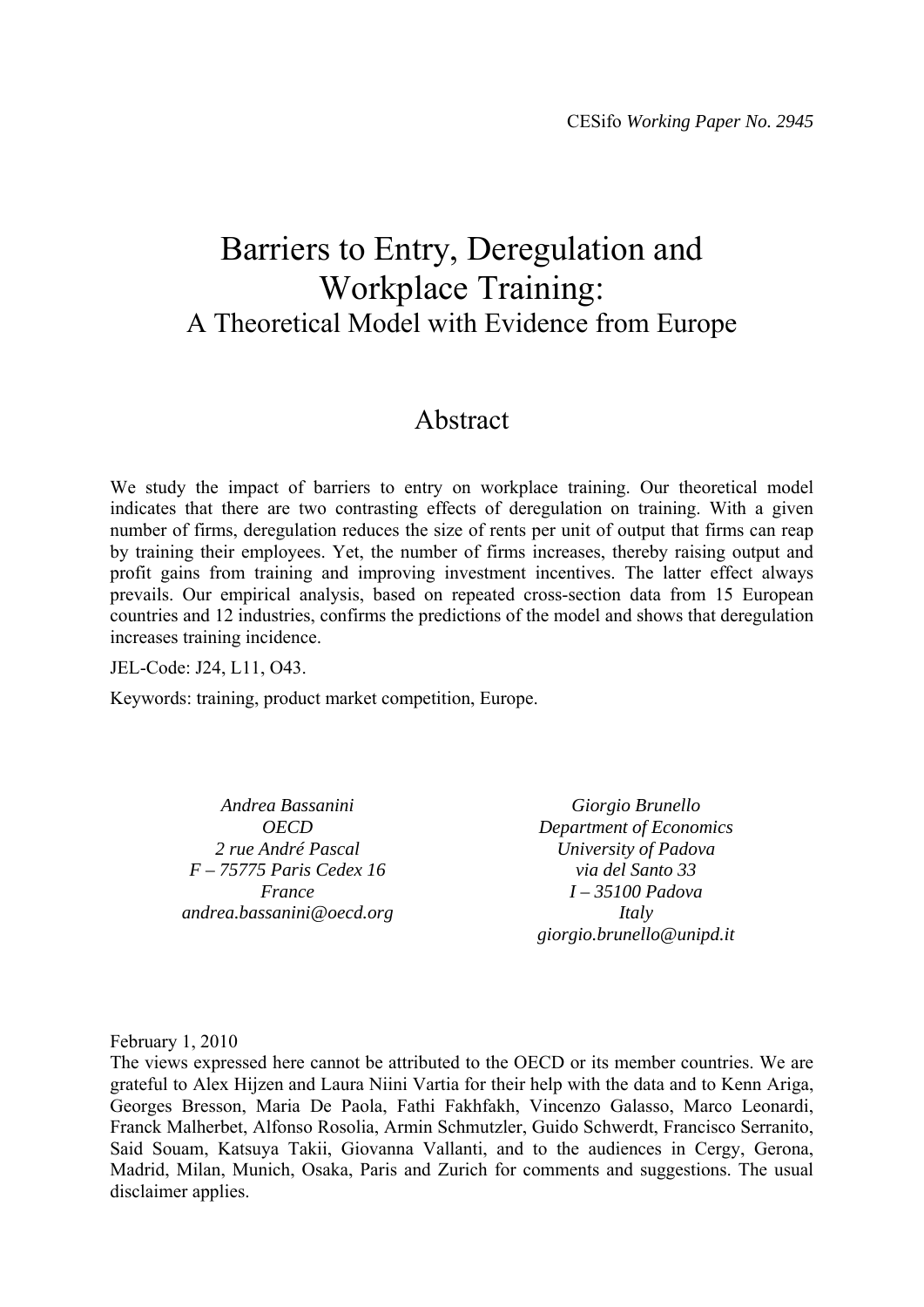#### **Introduction**

 $\overline{a}$ 

Product and labour market deregulation have attracted considerable attention by economists and policy makers, and there is a broad concern that these regulations can hamper growth and increase unemployment (see e.g. Aghion and Howitt, 1998, Blanchard and Giavazzi, 2003, Alesina et al, 2005). Empirical research on the economic effects of product market regulation and deregulation has focused so far on employment (Kugler and Pica, 2004), productivity growth (Nicoletti and Scarpetta, 2003, Aghion et al. 2009), investment in capital stock (Alesina et al, 2005), innovation (Aghion et al., 2005), and easiness to start a business (Aghion et al, 2008).

This paper develops a theoretical and empirical analysis of the relationship between product market regulation / deregulation and workplace training, which we define as the accumulation of human capital taking place while in employment and after school completion. We believe that looking at training is important because the production of skills is considered as one of the main factors affecting productivity growth (see e.g. OECD, 2007). A casual look at available industry-level cross-country data reveals that the degree of stringency of product market regulation and the training participation rate are negatively correlated. Using data from the European Labour Force Survey and the OECD regulatory database which cover the years 1995-2002, Figure 1 illustrates this for 15 European countries and 3 non-manufacturing sectors (energy, transports and communication), for which data are available. Yet the prevailing view in the labour economics literature is that product market competition depresses training because it compresses the size of the rents that can be appropriated by firms which invest in human capital and pay for most of job-related training (see e.g. Acemoglu and Pischke, 1999, Gersbach and Schmutzler,  $2001, 2006$ <sup>1</sup>.

This view appears to overlook a standard finding in the theory of industrial organization: a firm's incentives to reduce unit costs - for instance by training more workers - do not depend on the size of rents *per se* but on the sensitivity of rents to unit cost reductions (see e.g. Boone, 2000, and Aghion et al., 1997). In the case of price competition (that is when firms set prices rather than quantities), if firms have similar production costs, it is well known that greater competition increases incentives to reduce unit costs even if rents – defined in terms of profits per unit of output – fall (see e.g. Aghion et al., 2001). This occurs because reducing costs allows reducing prices and the sensitivity of product demand to relative prices is greater, the greater the degree of competition.

In this paper we argue that a similar mechanism applies to the investment in human capital by firms, insofar as firms pay for training as a mean to reduce unit costs (see e.g. Stevens, 1996, Acemoglu and Pischke, 1999). We develop a model which casts the training decision in an economy characterized by imperfectly competitive product and labour markets where firms are ex-ante identical and compete in the product market by setting prices, as in Blanchard and Giavazzi (2003). We show that in equilibrium deregulation has two contrasting effects on training. On the one hand, a reduction in the barriers to entry for a given number of firms compresses profits per unit of output, and therefore tends to depress training (we will call this "rent effect" hereafter). This is the mechanism usually stressed in the literature. On the other hand, there is an "elasticity" or "business stealing" effect: conditional on profits per unit of output, additional firm entry due to deregulation increases the output (and therefore profit) gains from training and raises the employer's incentive to invest in human capital. Output gains increase because additional training reduces the relative product price and the response of output to prices is greater, the greater the degree of competition in the product market<sup>2</sup>. We show that the latter effect prevails on the former and conclude that deregulation increases training.

We first derive the equilibrium and describe the comparative statics when: a) training is firm – specific and paid by firms; and b) wages are the outcome of the bargain between employers and workers. We focus on training paid and organized by firms because this is the bulk of workplace training (see Bassanini et al., 2007, and the references therein), and on bargaining in line with the importance of collective wage determination in

 $1$  The only exception is Autor (2001) who studies firm-sponsored training in the Temporary Help Sevice (THS) industry. In his model training is provided at the time of hiring and is essentially used by THS firms as a screening and selection device. Greater product market competition increases the pressure to secure high-ability workers and the need to use training as a way to attract and select them. His model therefore appears to be specific to the THS industry.

 $2 \text{ A similar effect is stressed also by Vives (2006), who investigates the relationship between competition and innovation, }$ and Raith (2001), who looks at how competition affects managerial incentives.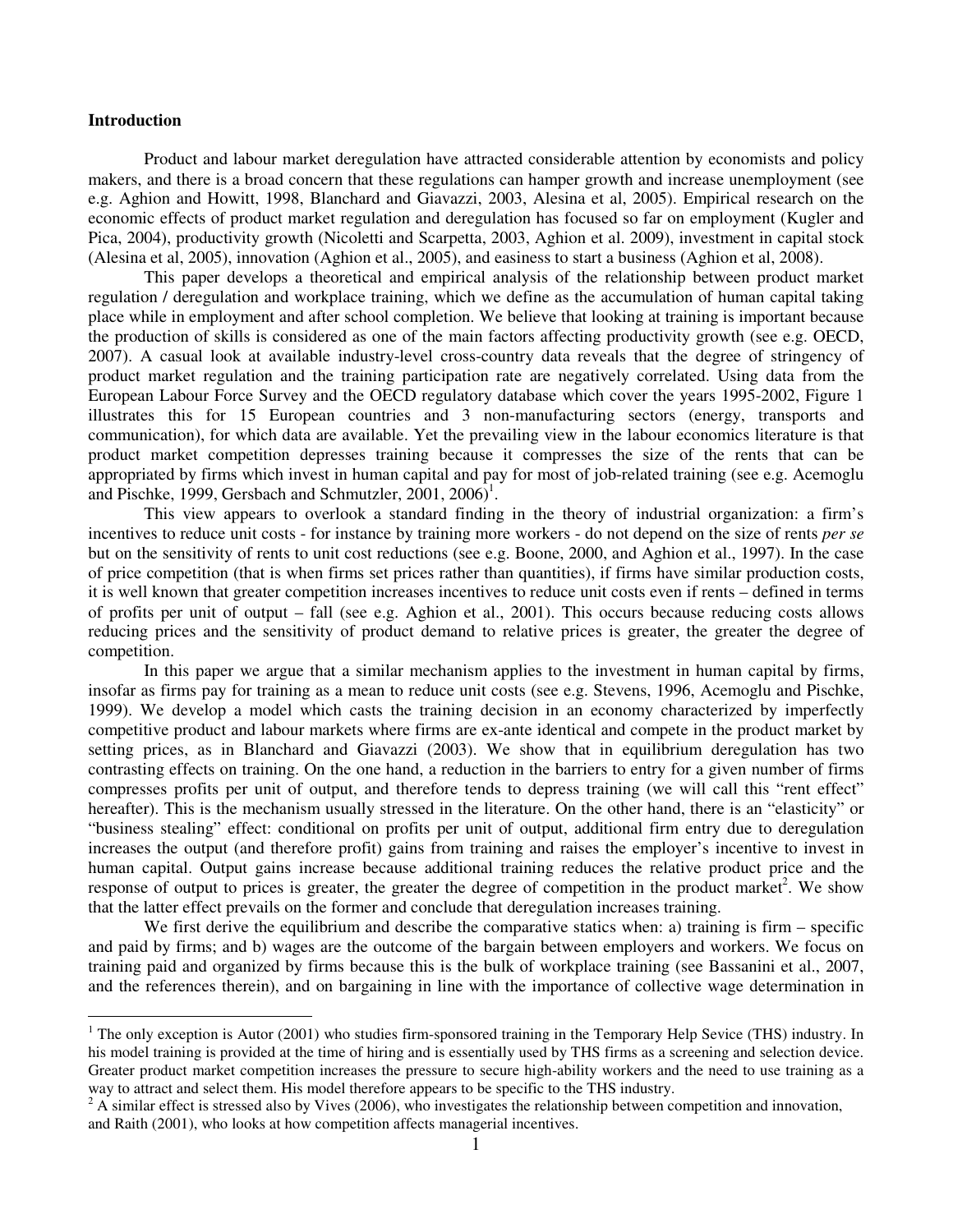Europe, to which our empirical analysis applies. Our emphasis on firm – specific training is also motivated by the European perspective. In his comparative analysis of labour markets, Wasmer (2006) argues that in Europe high employment protection facilitates the investment in firm - specific skills and reduces labour mobility. In the US, instead, limited protection favours both the accumulation of more general skills and higher mobility of workers.





Note: The training participation rate refers to training taken in the 4 weeks preceding the survey of full-time employees aged between 25 and 54 years and with at least 4 weeks of tenure. The regulation indicator covers all aspects of anticompetitive regulation (excluding public ownership) and ranges between  $0 -$  no regulation – to  $6 -$  maximum regulation. The sector average of each variable has been subtracted to make comparable in a single charts figures from different industries. Data refer to averages for 1995-2002 for 3 2-digit (letter) sectors (Energy, Transport and Communications) and 15 countries (Norway and pre-enlargement EU excluding Luxembourg). *Sources*: OECD regulatory database and Eurostat's European Labour Force Surveys.

Our key results, however, apply also when training is general and the marginal cost of training is lower than the marginal cost of hiring for any value of training, because labour market frictions substantially reduce the transferability of general skills, making them *de facto* specific, as discussed by Acemoglu and Pischke (1999). Moreover, we show that the positive relationship between deregulation and training holds also when training is fully general, hiring costs are low, the employee invests and bears the training costs and there is no wage bargaining. The reason is that, with additional firm entry due to deregulation, the output gains from employing trained workers increase, the demand for training improves, and so does its supply.

The findings of the theoretical model are a useful guide to our empirical research. Empirical work on product market competition and training is scarce. We are aware of only two studies on the issue and both point to a positive relationship between competition and training. Autor (2001), shows that the Herfindhal index and training are negatively correlated in US temporary help firms, which suggests that less competition reduces training. In a multi-country study of Europe, Bassanini et al (2007), find evidence of a negative and statistically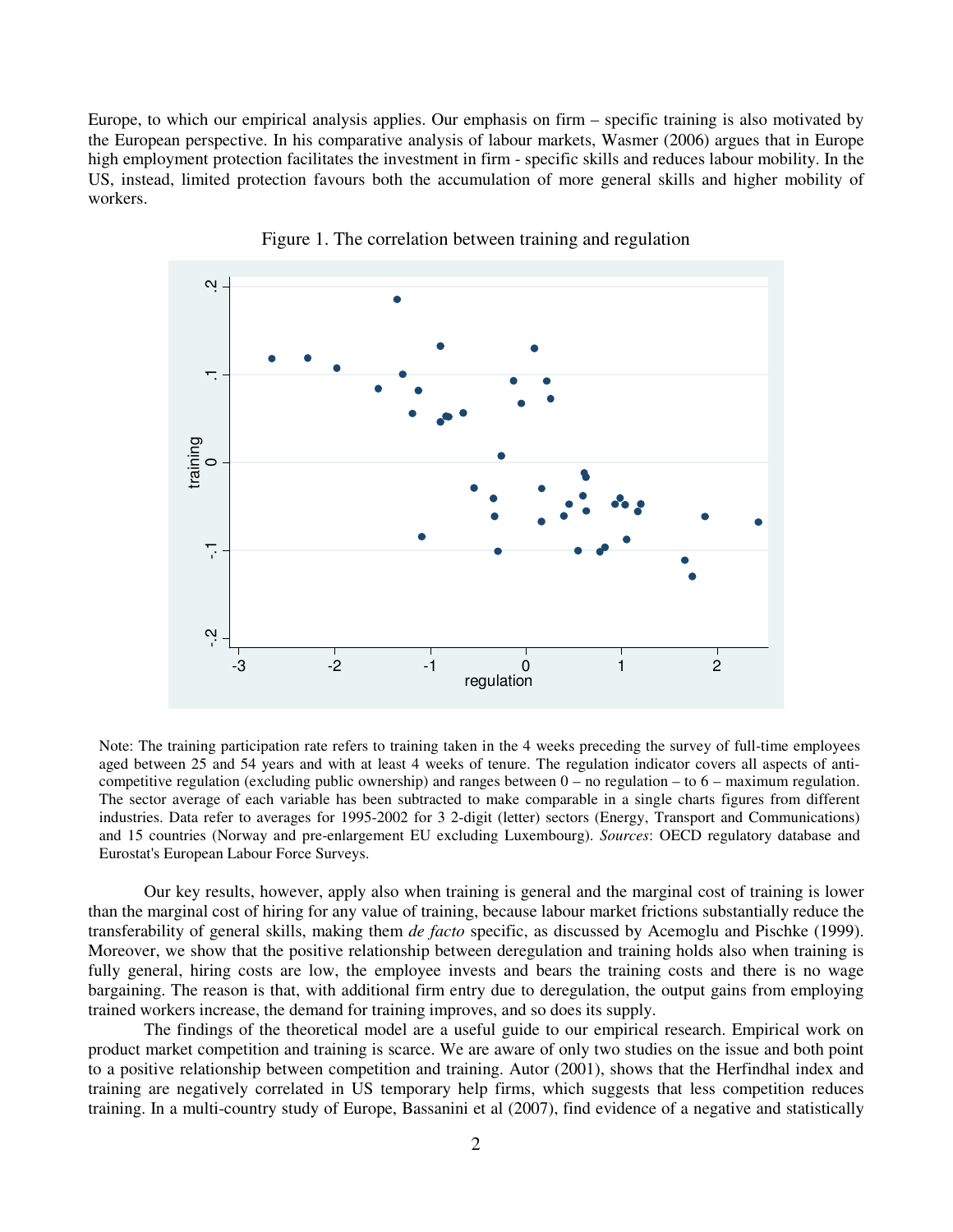significant correlation between the index of product market regulation developed by the OECD and training intensity, thereby supporting and generalizing Autor's findings.

One potential drawback of multi-country aggregate studies is that, by exploiting only the country and time dimensions, they do not allow to control for many confounding factors that might affect training and vary across country and over time. One way to overcome this limit is to add at least one additional dimension to the data, the sector, as we do in the current paper. With data which vary by country, year and sector, we can compare a treatment group, which consists of the sectors directly affected by our measure of deregulation, with a control group, composed of those sectors which are not affected *directly* by such measure, while at the same time controlling for country and country by time specific effects. The assignment to sectors is random insofar as we can safely rule out the possibility that firms anticipating policy reform can switch sector of production. Given the costs of switching sector, we believe that this source of endogeneity is of second order of relevance.

We use the OECD database on product market regulation which has been designed to pick up regulatory reforms in traditionally heavily regulated sectors, such as transport, communication and public utilities. We consider these sectors as our treatment group, and contrast their behaviour with respect to training with the control group, which consists of the manufacturing sector, limiting our analysis to European countries. After the implementation of the European Single Market Programme (SMP hereafter) in the early 1990s, we can assume that no country/sector-specific regulatory reform affected the manufacturing sector, which therefore qualifies as a genuine control.<sup>3</sup> By comparing training incidence in these sectors, we try to disentangle the effects of deregulation on training from other confounding factors, which affect both groups. To this purpose we match regulation data with training data from the European Labour Force Survey (ELFS) as well as several other sector-level databases and obtain a rich sector-level database of training covariates.

Our econometric analysis shows that reducing product market regulation increases training incidence, in line with the predictions of the theoretical model<sup>4</sup>. The estimated effects are not small: depending on the selected measure of regulation and on the empirical specification, a 10 percent reduction of regulation increases training incidence in the exposed industries by 2.8 to 5 percent.

One might question whether the OECD indicators can adequately capture the regulation and deregulation processes taking place in the treated industries. If yes, we would expect these indicators to positively affect industry–specific profitability. We show that this is the case when profitability is measured by the observed Lerner index (defined as the average share of the value of output that exceeds variable costs, see e.g. Klette, 1999). We also decompose the marginal effect of deregulation on training incidence into its negative effect on the Lerner index and the marginal effect of a lower Lerner index on training, and show that the former is negative and the latter is positive – lower profits are associated to lower rents but also to a higher number of firms, and the overall effect on deregulation on training is positive.

The paper is organized as follows. In the first section we develop the theoretical model. The subsequent sections introduce the empirical strategy and the data and present our estimates of the relationship between training and product market regulation. Conclusions follow.

#### **1. The Model**

 $\overline{a}$ 

#### **1.1 Firm-specific training and wage bargaining**

Following Blanchard and Giavazzi (2003) and Stevens (1996), consider a three–stage model economy where each firm produces a differentiated product using labour. The number of firms *m* is determined by an entry condition, which is affected by product market regulation. The logical sequence of the model is as follows: first, firms decide entry (let us call this stage zero); second, each firm hires a number of (unskilled) workers and provides them with a given amount of training, paying the related training costs (call this first stage); third, and

 $3$  The manufacturing sector, however, could be affected indirectly, because of the close linkage among sectors typical of modern economies.

<sup>&</sup>lt;sup>4</sup> Needless to say, our empirical results can be consistent with alternative theoretical constructs. In this paper, we do not attempt to discriminate our theory against alternative hypotheses. More modestly, we develop a theoretical model which is consistent with the empirical findings.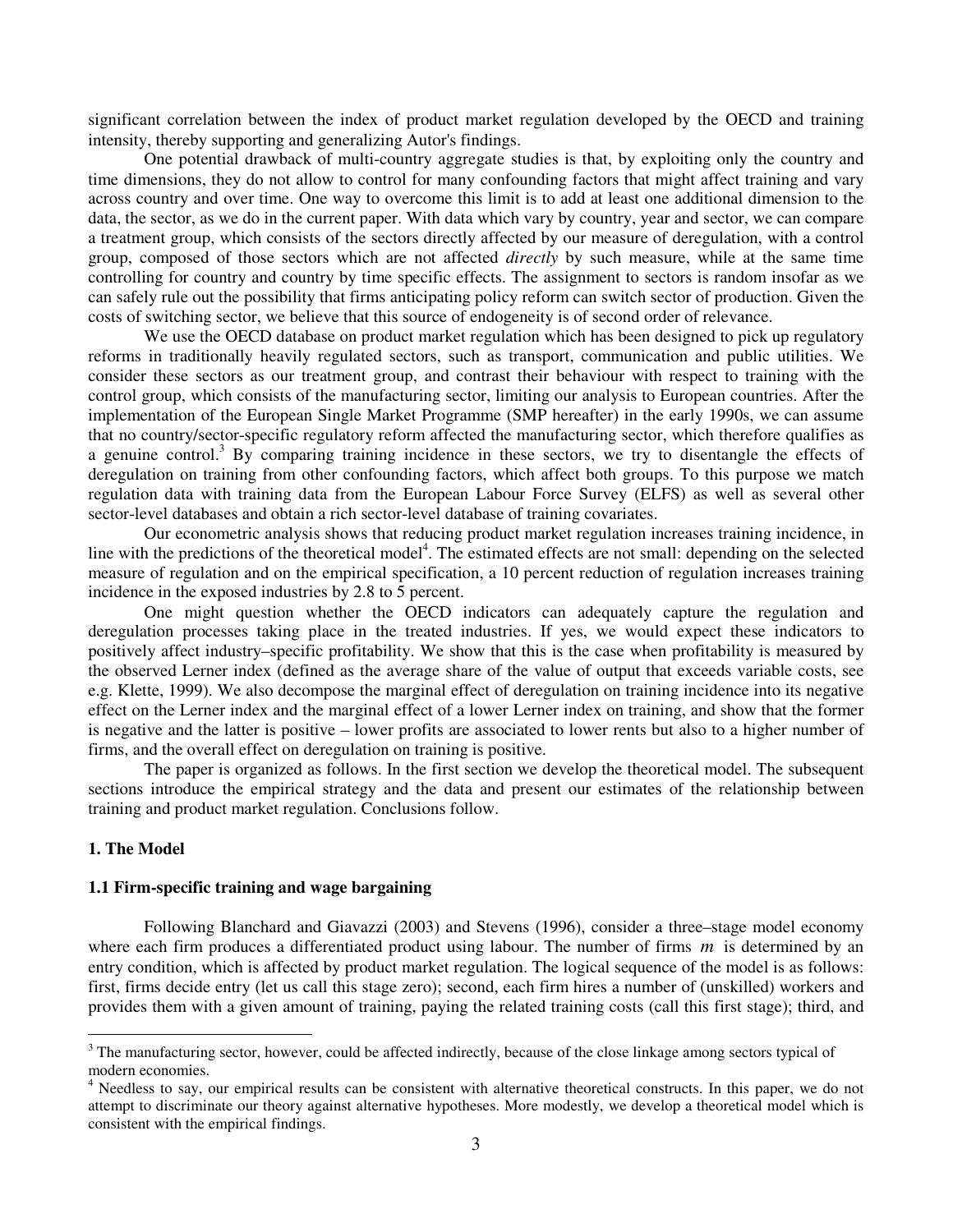conditional on training, firms and workers bargain over wages and employment – or over wages only if the employer (credibly) commits to employ all trainees in final production – (call it second or final stage).<sup>5</sup> Conditional on the amount of training, prices are set when employment is determined. Production occurs at the end of the sequence.

As standard in the training literature (see e.g. Acemoglu and Pischke, 1999, Stevens (1996) or Bassanini et al., 2007), we assume that no training can occur after the bargaining. In both the decision to enter and in the choice of how many workers to train, each employer has full information and can perfectly foresee the wages she will pay, the level of employment and the prices at which she will be able to sell her goods.

Firms in this economy share the same production and training technology, and the same elasticity of product demand. Risk neutral homogeneous workers have the same reservation wage, and there are no exogenous separations of workers from firms. Furthermore, imparted skills are firm–specific (an assumption that we relax in sub-section 1.2).<sup>6</sup> Each firm operates the technology  $Y_i = A L^e_i$ , where  $Y_i$  is output of firm *i*, *A* is a

productivity parameter and  $L^e$  is employment in efficiency units, which depends on the amount of training given to each employee  $\tau_i \geq 0$ . Hereafter, we shall call this amount "training intensity". We assume that the (real) cost of training per employee be a convex function of training intensity  $\tau$ 

$$
c(\tau_i) = \frac{\mu \tau_i^2}{2} \tag{1}
$$

where  $\mu$  is a scale parameter. This assumption captures decreasing returns in the production of human capital and rules out corner solutions for optimal training.<sup>7</sup> Training affects productivity and labour in efficiency units is given by  $L^e_i = (1 + \tau_i)L_i$  where *L* is employment. Hence, the production function can be written as  $Y_i = A(1 + \tau_i)L_i$ .<sup>8</sup> Since the number of employees cannot be greater than the number of workers recruited and trained in the first stage  $T_i$ , it must be that  $L_i \leq T_i$ .

Following Blanchard and Giavazzi (2003), we assume that each firm faces the following product demand function

$$
Y_i = \frac{Y}{m} \left(\frac{P_i}{P}\right)^{-\theta} \tag{2}
$$

where  $\theta = \sigma g(m) > 1$  is the absolute value of the elasticity of demand with respect to the relative price, which increases in the number of firms  $\left(\frac{\sigma}{\gamma}\right) > 0$ ∂ ∂ *m*  $\frac{g}{g} > 0$ ,  $\sigma$  is a suitable constant, *Y* is aggregate output, and *P<sub>i</sub>* and *P* are the price set by firm *i* and the average price respectively.

<sup>&</sup>lt;sup>5</sup> Our results can be easily generalised to the case where workers have no bargaining power and are paid their reservation wage.

<sup>&</sup>lt;sup>6</sup> The assumption is less restrictive than one might think insofar as each firm might have an idiosyncratic combination of general skills (see e.g. Lazear, 2003).<br><sup>7</sup> Decreesing returns on erise for instal

Decreasing returns can arise for instance because the marginal productivity of trainers is decreasing in training intensity.

<sup>&</sup>lt;sup>8</sup> We implicitly assume that the employees of firm i have the same level of skills, and that the employer cannot gain by recruiting both trained and untrained workers. We also assume that each unit of training increases the efficiency of labour by one unit. This is just a normalisation that simplifies the analysis with no qualitative impact on results.

 $9$ <sup>9</sup> This follows from the fact that an increase in the number of products associated to firm entry raises the elasticity of substitution between products. As standard in this type of models, we also assume that the number of firms is sufficiently large that the firm cannot affect aggregate variables with its own decisions. This is one of the key differences between our model and Gersbach and Schmutzler (2001, 2006) who consider strategic interactions in a duopoly (with no entry).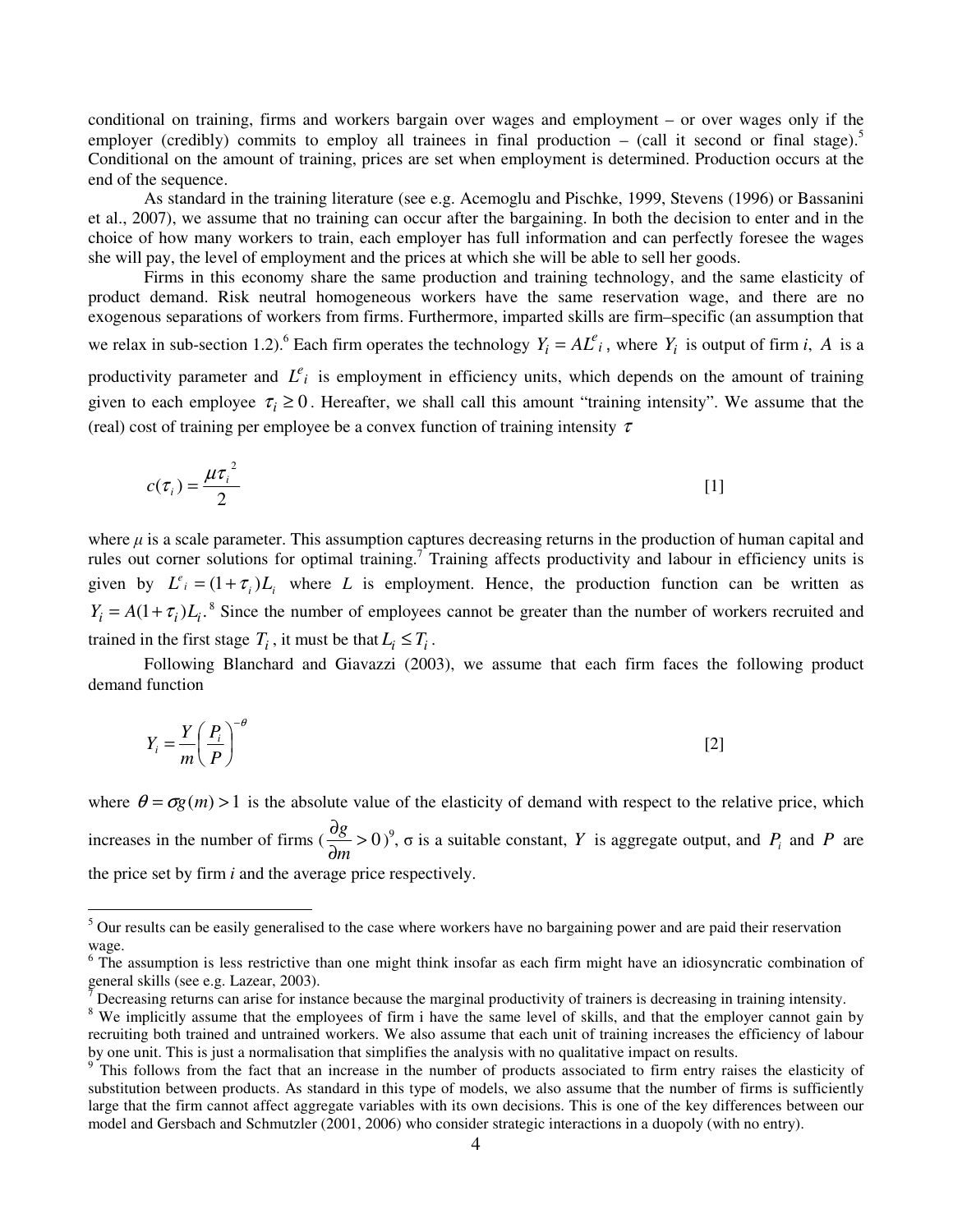Define net and gross profits as net and gross of training costs. The characterization of the equilibrium proceeds by backward induction and starts with the bargain in the second and final stage. Ex-post wage bargaining is justified by the fact that, when firms invest in firm–specific training, workers cannot commit to exante wages but re-contract after the training investment has taken place (Malcolmson, 1997). It is also a plausible characterization of European labour markets, where wages are often set by collective bargaining between employers and trade unions (see Nickell, Nunziata and Ochel, 2005).

In the event of settlement, employed workers earn  $W \geq V$ , where *V* is the reservation wage. Failure to settle disrupts the production process to the point that no production occurs and the parties agree to separate. In this event the firm makes zero profits and workers earn their reservation wage V. We characterize the bargaining as a cooperative Nash game, and define the Nash maximand as

$$
\Omega_i = \delta \ln \left[ (W_i - V) L_i \right] + (1 - \delta) \ln \left[ P_i Y_i - L_i W_i \right] \tag{3}
$$

where  $\delta \leq 1$  is the relative bargaining power of labour and the second element on the right hand side of [3] is the gross nominal profit from a positive settlement accruing to the employer $10$ .

 Consider two alternative settings: in one setting, each firm either can credibly commit to employ in the second stage all the workers who were trained in the first stage – or is forced to do that by strict dismissal regulations. In these circumstances, second–stage employment is fixed and the parties bargain only over wages. In the other setting, there is no strict regulation and the employer does not commit to employ all trainees. As a consequence, in the second stage both wages and employment are bargained over, subject to the constraint that the number of employees cannot exceed the number of trainees set in the first stage<sup>11</sup>. We start with describing the equilibrium under the former setting (call it the "commitment equilibrium"). We do so for expositional reasons, since the derivation of the equilibrium is simple and more intuitive in this setting. We then show that the same equilibrium also holds and is unique in the absence of commitment. We conclude this sub-section by stating the key testable implication on the relationship between product market deregulation and firm-specific training. In the next sub-section we show that the same key implication holds also in the case of general training.

#### *1.1.1 The commitment case*

With employment equal to the number of trainees, the parties in the second stage bargain over wages to maximise equation [3]. The outcome of the bargain in firm *i* is

$$
W_i = \delta P_i \frac{Y_i}{L_i} + (1 - \delta)V = V + \delta(P_i A (1 + \tau_i) - V)
$$
\n<sup>(4)</sup>

Each employee is paid the outside option plus a share of total rents per worker, a standard result. Employer *i* in the first stage internalises the wage rule [4] and chooses training intensity and the number of trainees (and therefore employment and prices) to maximize her net real profits $12$ 

$$
\Pi_i = \left\{ (1-\delta) \frac{P_i}{P} - (1-\delta) \frac{V}{PA(1+\tau_i)} - \frac{\mu \tau_i^2}{2A(1+\tau_i)} \right\} \frac{Y}{m} \left( \frac{P_i}{P} \right)^{-\theta} \tag{5}
$$

 $\overline{a}$ 

 $10$  Profits are gross because training costs in the second stage are bygones.

<sup>&</sup>lt;sup>11</sup> We assume that in this case the parties are involved in efficient bargaining. An alternative characterization would be the "right to manage" model, where the employer retains authority over employment determination. We follow Blanchard and Giavazzi in the preference for efficient bargaining, which they argue has the advantage of capturing the possibility that firms are not operating on their demand for labour.

 $12$  That is, nominal profits divided by the average price.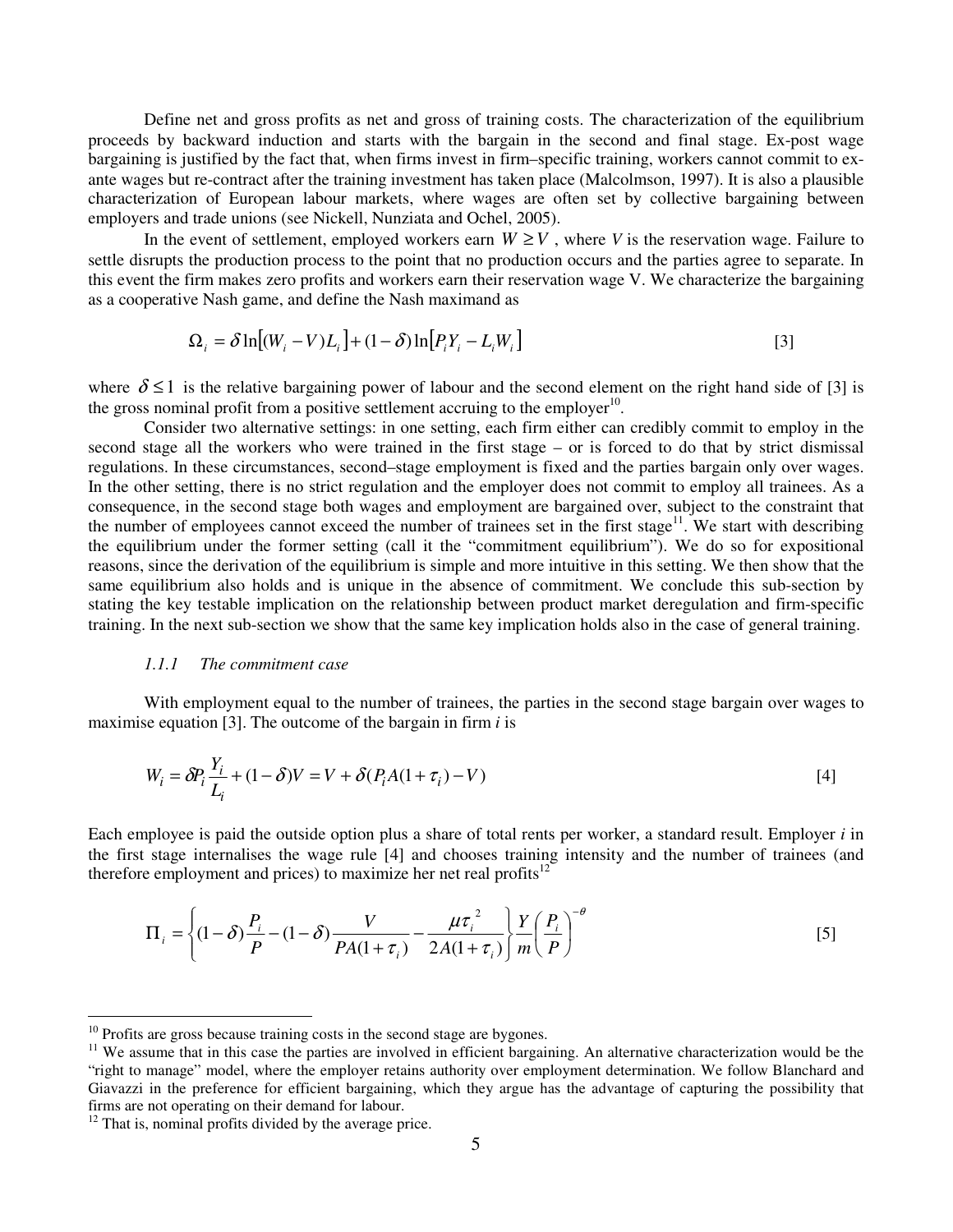The terms within and outside the braces on the right-hand side are net real profits per unit of output  $\pi$ <sub>*i*</sub> and output  $Y_i$  respectively. Since  $L_i = T_i$  under commitment, equation [5] can also be written as:

$$
\Pi_{i} = (1 - \delta) \left(\frac{m}{Y}\right)^{-\frac{1}{\theta}} \left(A(1 + \tau_{i})T_{i}\right)^{1-\frac{1}{\theta}} - (1 - \delta) \frac{V}{P} T_{i} - \frac{\mu \tau_{i}^{2}}{2} T_{i}
$$

For  $\theta$ < + $\infty$ , profit maximisation with respect to the number of trainees yields

$$
\frac{P_i}{P} = \frac{\theta}{(\theta - 1)} \left( \frac{V}{PA(1 + \tau_i)} + \frac{\mu \tau_i^2}{2(1 - \delta)A(1 + \tau_i)} \right)
$$
 [6]

The relative product price of firm *i* is a mark-up on the sum of unit labour costs  $PA(1 + \tau_i)$ *V*  $+ \tau$ - net of the share of

rents accruing to workers - and unit training costs  $2A(1+\tau_i)$ 2 *i i*  $A(1+\tau)$ µτ + , with the latter component increased by the factor  $(1/(1-\delta)).^{13}$ 

The maximisation of profits with respect to training intensity  $\tau_i$  yields

$$
\left(1 - \frac{1}{\theta}\right)(1 - \delta)\frac{P_i}{P}A = \mu\tau_i
$$

Substituting [6] into [7] and simplifying gives the following second order equation in training intensity

$$
\frac{\mu\tau_i^2}{2} + \mu\tau_i - (1 - \delta)\frac{V}{P} = 0
$$

which can be solved to yield

 $\overline{a}$ 

$$
\tau_i = \frac{-\mu \pm \sqrt{\mu^2 + 2\mu \frac{V}{P}(1-\delta)}}{\mu} > 0
$$
\n<sup>(8)</sup>

Since both *V* and the parameters  $\mu$  and  $\delta$  do not vary across firms, it must be that  $\tau_i = \tau$ , implying that all firms select the same training intensity for their employees. It follows from this and equation [6] that, at the optimal level of training, relative prices are the same across firms. Since in general equilibrium we cannot have that all firms have a relative price above or below 1 (see Blanchard and Giavazzi, 2003), it must be that  $\frac{P_i}{P}$  is equal to 1. Using this result into [7] we obtain the key expression

<sup>&</sup>lt;sup>13</sup> This is due to the fact that training benefits are shared but training costs are borne only by the firm. If workers have no bargaining power, relative prices in equation [6] are a mark-up on labour and training unit costs.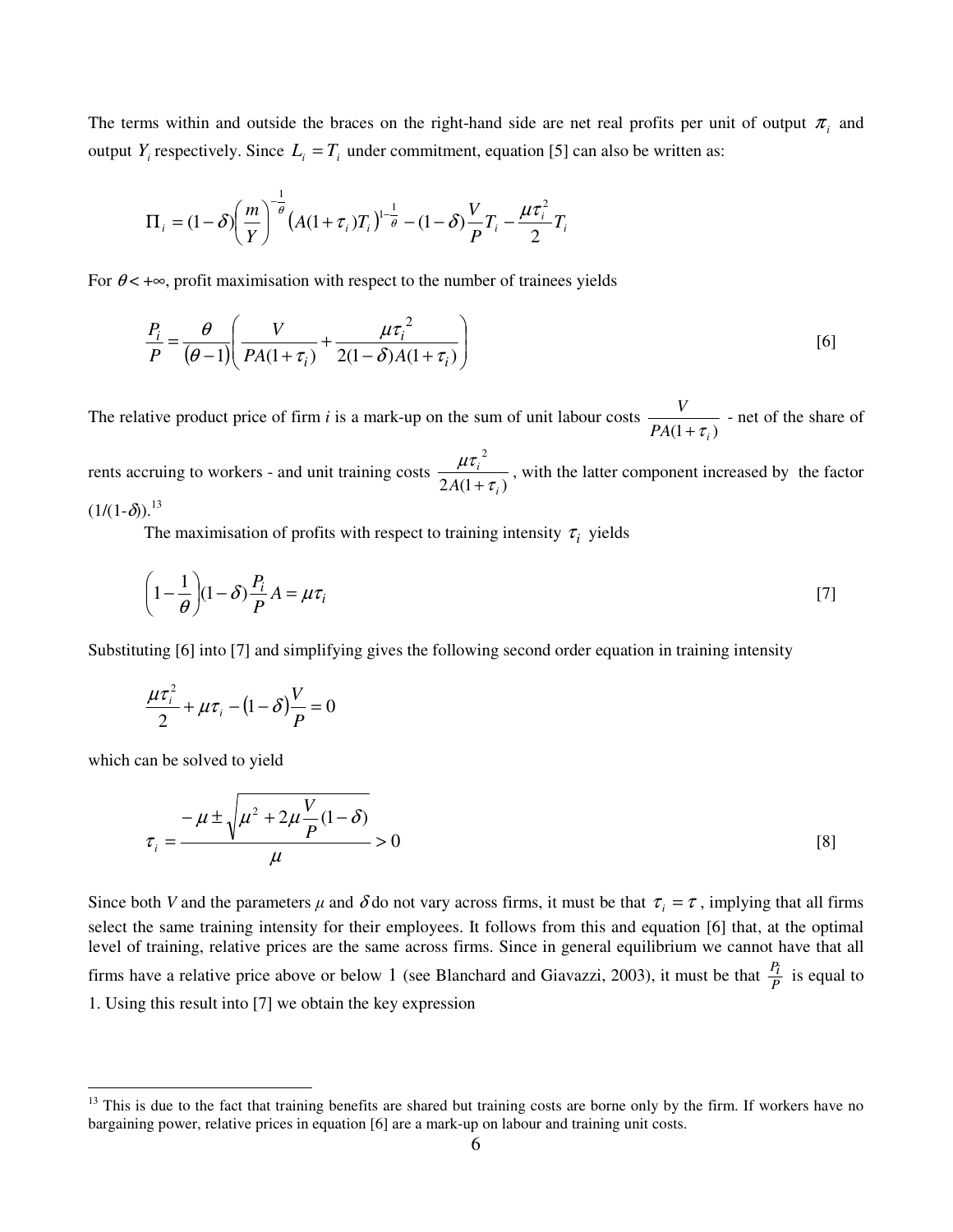$$
\tau = \frac{A}{\mu} (1 - \delta) \frac{(\theta - 1)}{\theta} \tag{9}
$$

which shows that training intensity in equilibrium is an increasing function of the elasticity of demand  $\theta$  and, therefore, the number of firms *m*. To better explain this result, we use equation [6] and the fact that relative prices in equilibrium are equal to 1 in the definition of profits per unit of output  $\pi$  to obtain

$$
\pi = \frac{1 - \delta}{\theta} \tag{10}
$$

which plugged into [9] yields

$$
\tau = -\frac{A}{\mu}\pi(\theta - 1) \tag{11}
$$

Training intensity is increasing in net real profits per unit of output  $\pi$  and, conditional on  $\pi$ , is decreasing in the training cost parameter  $\mu$  and increasing in the productivity parameter *A* as well as in the elasticity  $\theta$ . The relationship between training intensity and  $\theta$  reflects both a "rent" and a "business stealing" effect. The former effect has negative sign and occurs because an increase in  $\theta$  reduces profits per unit of output  $\pi$  and the benefits of training. The latter effect has positive sign and comes from the fact that the output (and profit) gains from training are increasing in  $\theta$ : training increases productivity, relative prices are decreasing in productivity and the response of output to relative prices is greater, the higher is  $\theta$ . It turns out that the latter effect always dominates the former. Therefore, more product market competition that increases the number of firms and elasticity  $\theta$  unambiguously increases training intensity in equilibrium, as shown by equation [9].

 In the long-run, the equilibrium number of firms is determined by the condition that net profits per unit of output  $\pi$  must be equal to the cost of entry per unit of output  $\rho$ :

$$
\pi = \frac{1 - \delta}{\theta} = \rho \tag{12}
$$

The assumption that  $\rho$  is proportional to output is convenient and used also by Blanchard and Giavazzi (2003). We show in the Appendix that our results still hold when we specify the entry cost more conventionally as a fixed cost. Equation [12] implies that a fall in the costs of entry increases the number of firms and  $\theta$ . As a consequence, profits per unit of output are reduced until the arbitrage condition [12] is satisfied. We assume that  $ρ$  can be taken as exogenous or determined by public policy. A reduction in  $ρ$  can be brought about by liberalisation reforms lowering regulatory barriers in the product market. For instance, we can assume that  $\rho = f(R)$ , where *R* measures the stringency of regulatory barriers and  $\partial f / \partial R > 0$ .

Plugging [12] into [11] we obtain

$$
\tau = \frac{A}{\mu} (\theta - 1)\rho
$$
 [13]

which, taking into account the relationship between  $\theta$  and  $\rho$  described by equation [12], yields:

$$
\tau = \frac{A}{\mu} (1 - \delta - \rho) \tag{14}
$$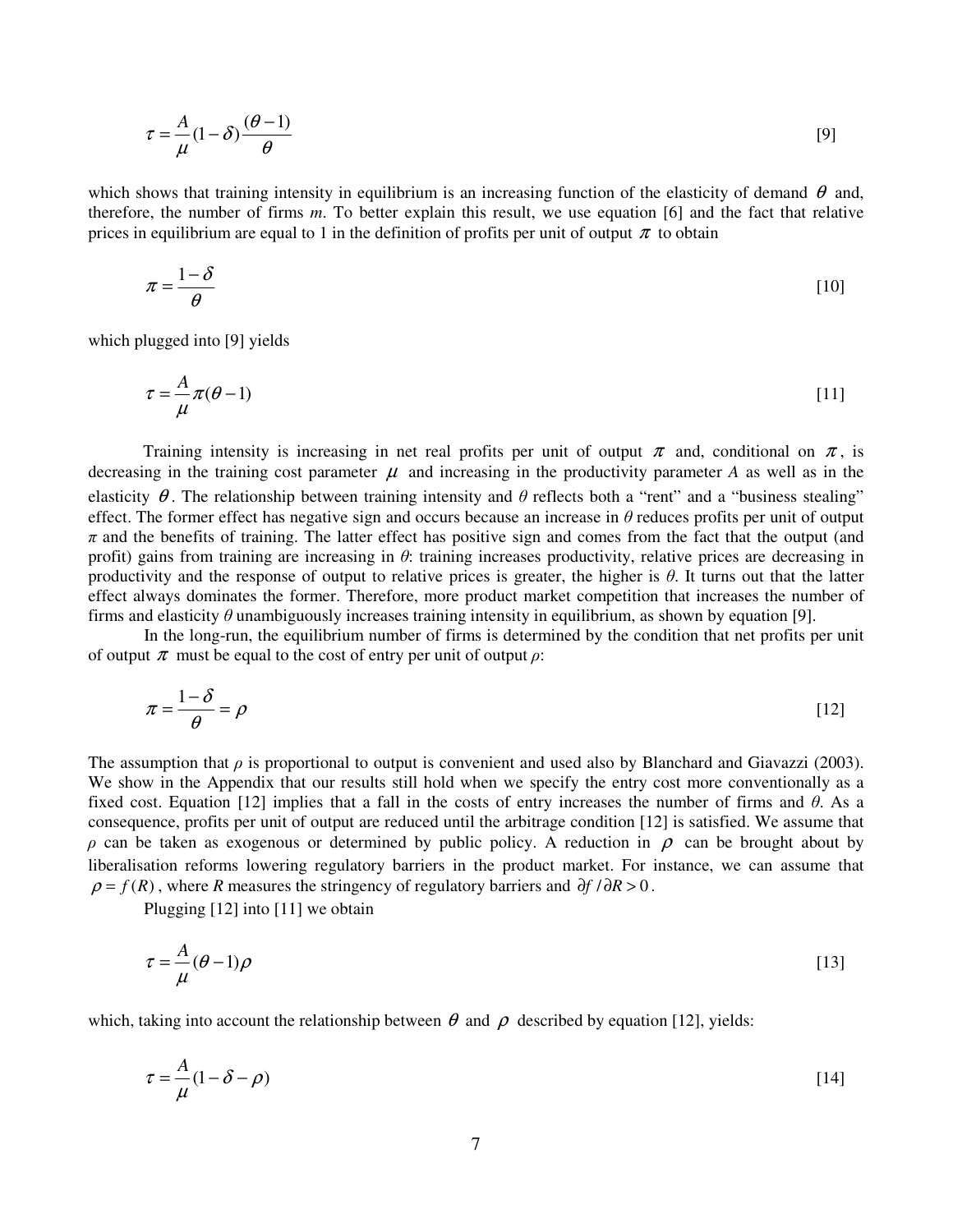where  $\rho < 1-\delta$  because  $\theta > 1$ . We summarise our results in the following proposition:

**Proposition 1.** In the commitment case, the long run equilibrium in the presence of positive entry costs  $\rho$  exists and is unique. A reduction in entry barriers – which corresponds to a reduction in the parameter  $\rho$  – increases training intensity.

 In comparative statics terms, the effect of product market deregulation on training intensity is illustrated in Figure 2, where continuous lines in the  $(\theta, \tau)$  plane refer to the initial equilibrium and dashed lines to the new equilibrium. Training intensity along the schedule TT – associated to equation [13] – tends to zero when  $\theta \rightarrow 1$ and increases with  $\theta$  and the number of firms<sup>14</sup>. The schedule MM associated to equation [12] is a vertical line, which simply describes the relationship between entry costs and the number of firms. This line cuts the horizontal axis at ρ  $\theta = \frac{1-\delta}{\epsilon}$  >1. Therefore, the two schedules certainly intersect (existence of equilibrium) and do so only once in the relevant domain (uniqueness).



Figure 2: *The effect of reducing barriers to entry in the commitment case*

A product market deregulation which reduces entry barriers and the value of  $\rho$  shifts the MM curve outwards and the TT curve downwards. The overall effect is to increase the number of firms unambiguously. There are two effects on training intensity: first, and for a given number of firms, lower entry barriers rotate the

$$
\frac{\partial \theta}{\partial m} = \sigma \frac{\partial g}{\partial m} > 0.
$$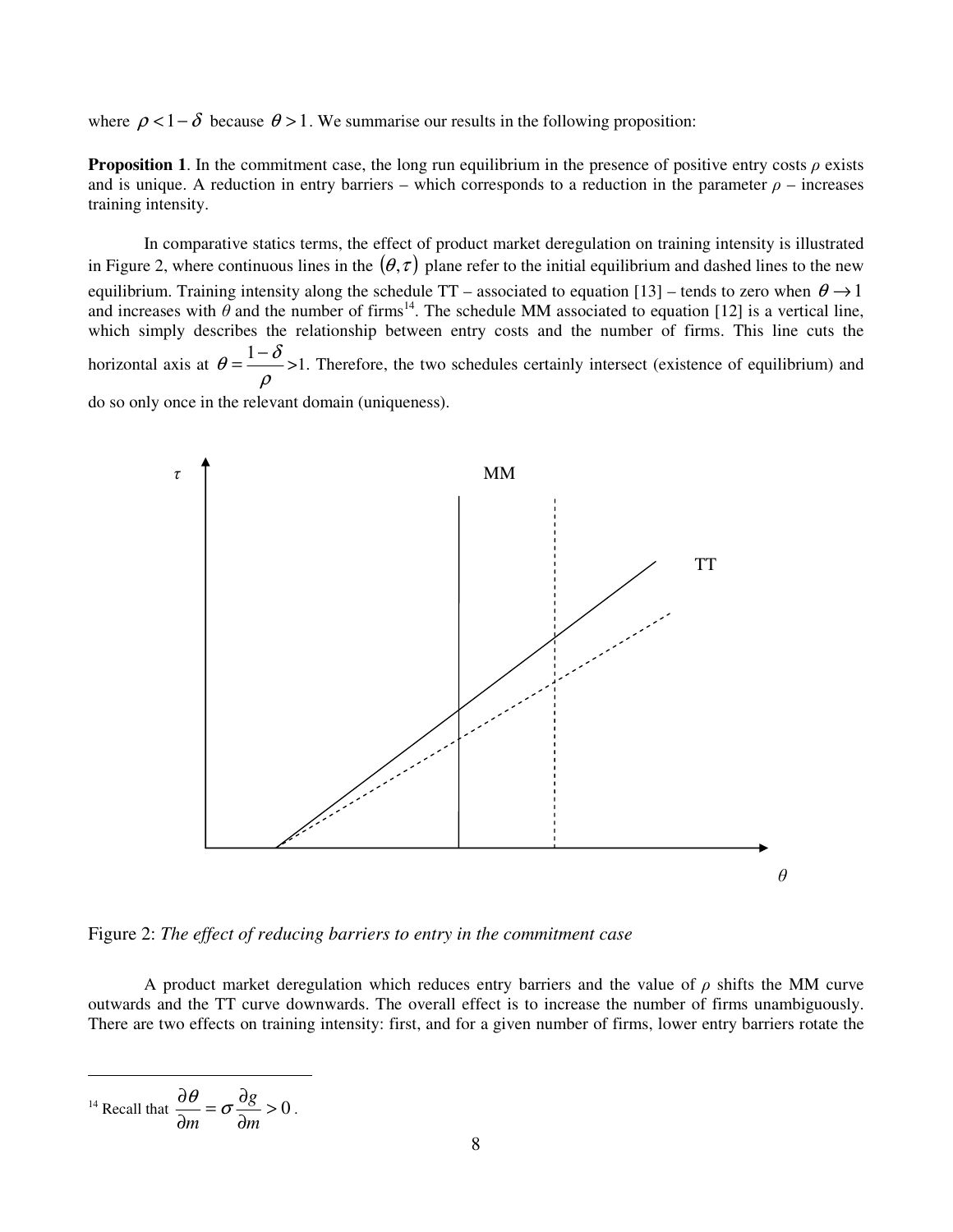TT schedule downwards,<sup>15</sup> because they imply lower net profits per unit of output, thereby dampening training intensity. This is the "rent" effect usually stressed in the literature. Second, the number of firms in equilibrium is higher and the MM shifts outwards. Training increases along the new TT schedule, because the output gains from training are greater (the "business stealing" effect). Since the latter effect is larger than the former, equilibrium training intensity increases.

#### *1.1.2 The no-commitment case*

In this sub-section we argue that the commitment equilibrium described above is an equilibrium even in the absence of commitment. Our argument here is only verbal, but the formal proofs are available in the Appendix. We proceed in two steps, which correspond to the two lemmas presented in the Appendix. First we show that, starting from the commitment equilibrium, bargaining outcomes involving any employer and her workers cannot produce a level of employment  $L_i$  that differs from the equilibrium number of trainees  $T_i$ . On the one hand,  $L_i < T_i$  is not a profitable deviation from the equilibrium: if the bargaining pair were free to deviate, it would bargain for  $L_i > T_i$ . The intuitive reason is that, in the second stage, the employer and her workers bargain over employment without internalising training costs, which are bygones and do not affect the Nash maximand (cf. equation [3]). By contrast, as shown in the previous subsection,  $T_i$  is set in the first stage by taking into account those costs – that are increasing in  $T_i$ . On the other hand,  $L_i > T_i$  is not feasible because training is only possible in the first stage, and there is no available skilled worker who can be hired in the labour market. Therefore, training in the first stage acts as an effective commitment device.

Second, let us define an "accommodating strategy" as a strategy that selects in the first stage a training intensity  $\tau_i$  and a number of trainees  $T_i$  which accommodates the level of employment that each firm *i* expects to be chosen by the bargaining parties in the second stage if they could bargain over wages and employment without any constraint. We show that this strategy is always less profitable than a non accommodating strategy, which sets a relatively low number of trainees in the first stage and by so doing binds employment in the second stage to the constraint  $L_i = T_i$ . The intuition here is that, in the absence of commitment, the level of employment set by bargaining parties in the second stage tends to be "too high" because, as discussed above, the employer and her workers bargain over employment in the second stage without internalising training costs. By accommodating this employment level in the first stage, the employer is forced to bear the associated training costs. A natural way to reduce these costs is to tie her own hands and train a smaller number of workers in the first stage, thereby constraining employment in the second stage.

Since the bargaining parties cannot profitably deviate in the second stage from the commitment equilibrium, and no single firm can profitably pursue an accommodating strategy that allows employment to be freely chosen in the second stage, employment is effectively constrained to be equal to the ex-ante number of trainees even in the absence of commitment, and the following proposition holds:

**Proposition 2.** In the presence of positive entry costs  $\rho$ , and given the workers' bargaining power  $\delta$ , the cost parameter  $\mu$  and the productivity parameter A, a combination of training intensity  $\tau$ , number of trainees  $T$ , wages *W* and employment *L* that is an equilibrium in the commitment case is also the unique equilibrium in the no-commitment case.

Proof: see the Appendix.

 $\overline{a}$ 

In the extreme case when  $\rho = 0$  and the number of firms goes to infinity, there are no rents, which implies no scope for business stealing effects because firms cannot trade off lower profits per unit of output for

<sup>&</sup>lt;sup>15</sup> The barycentre of the rotation is the point  $(1,0)$ .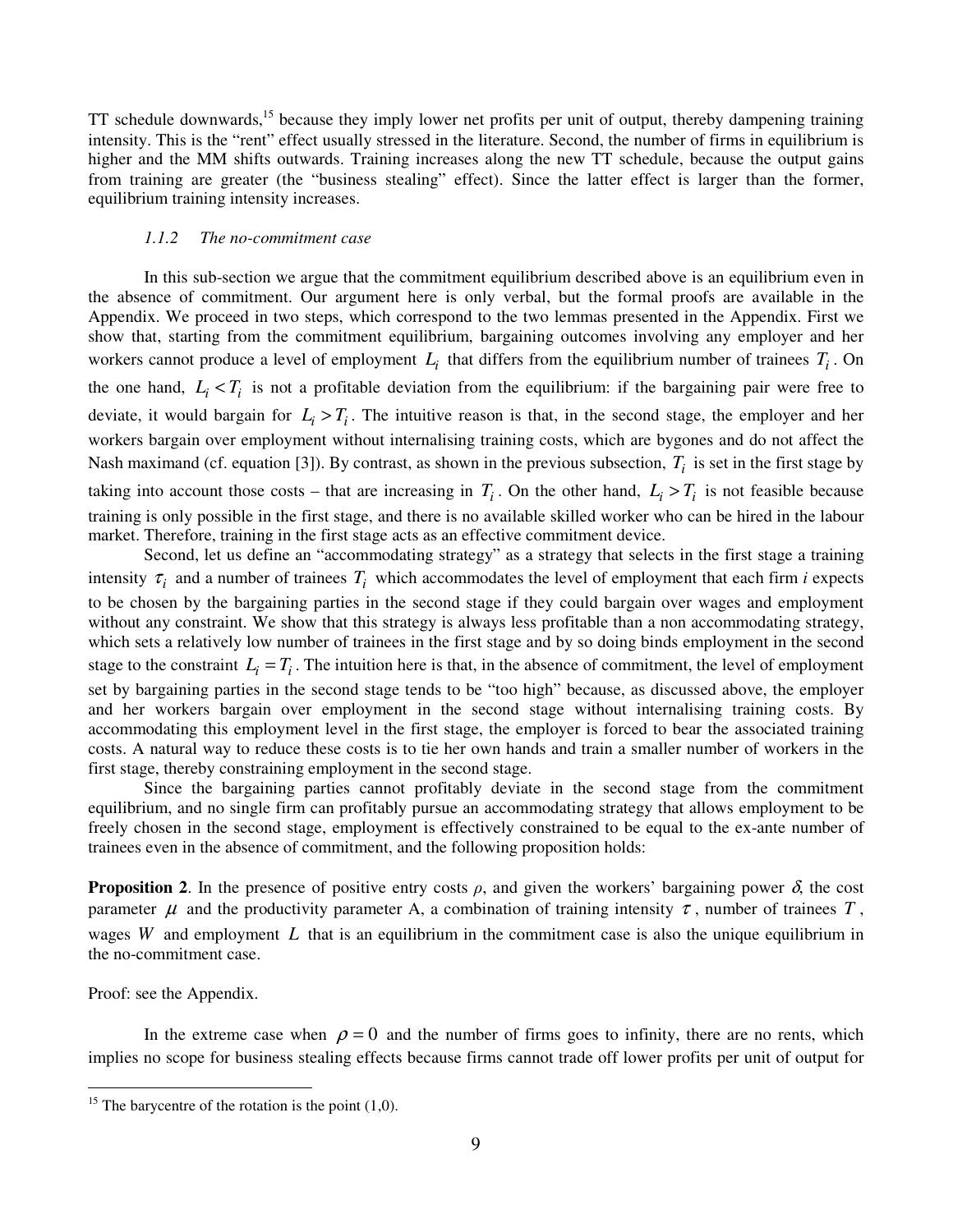greater output. Therefore, equilibrium training is zero. The case of no entry costs looks, however, implausible and, at best, applies to a relatively small number of specific markets.<sup>16</sup> Hence, we can establish the following corollary, which yields a testable implication and provides an explanation for the empirical pattern shown in Figure 1:

**Corollary 1**. A reduction in entry barriers – corresponding to a reduction in the parameter  $\rho$  – that does not lead to perfect competition in the product markets increases firm-specific training incidence independently of whether employers can or cannot commit to a given employment level.

#### **1.2 General training**

 $\overline{a}$ 

In the economy described so far, each firm invests in firm – specific training and is willing to pay the necessary training costs. Moreover, workers and employers bargain over wages and employment. As already stressed, we believe that the emphasis on bargaining and specific training is justified by the fact that our data come from European countries. However, we would like to know whether our results are more general and apply also to other economies where collective bargaining plays a minor role and/or training tends to be more general. In this sub-section, we consider an alternative specification of the model where firm-specific training is replaced by general training, and the wage of trained workers is also determined by the interaction of demand and supply.

Assume that skills are general and that firms have the option of hiring skilled labour from the labour market or from other firms (*poaching*). With firm-specific skills, no trained worker is available in the market. If training is general, however, workers can be trained by one firm and switch employer in the second-stage if there are employers willing to offer them a higher wage. If hiring were costless and hired workers were as productive as workers trained in-house, no firm would be willing to train and bear the training costs.<sup>17</sup> However, hiring skilled labour in an imperfectly competitive labour market is costly, either because skills are not fully transferable or because of the presence of frictions and information asymmetries. For example, the recruitment of skilled labour requires a costly screening activity – both in terms of time and resources – to distinguish between skilled and unskilled applicants and to measure the skills of potential hires. Since the cost of screening is likely to rise with the level of skills, we make the convenient assumption that hiring costs *h* per employee are

given by 2  $(\tau_i)$ 2  $h(\tau_i) = \frac{\eta \tau_i}{2}$ , where  $\eta$  is a non-negative scale parameter.

When the marginal cost of training is lower than the marginal cost of hiring, the analysis in Section 1.1 applies. In this case, the employer's willingness to pay for training is justified because labour market frictions – including search and informational asymmetries – substantially reduce the transferability of general skills from a firm to another, as discussed by Acemoglu and Pischke (1999).

Consider next the case when hiring is less costly than training. With no heterogeneity in the technology and in the costs of hiring and training, all firms prefer to hire skilled labour than train unskilled labour. But with

<sup>&</sup>lt;sup>16</sup> For example, when we use the time-varying data on which Figure 1 is based, in only  $3\%$  of the available observations the indicator of industry-specific regulatory barriers to competition is equal to zero. This would imply that, in our data, competition was not perfect in at least 97% of the observations (and probably in fewer of them, since absence of anticompetitive regulation is only a necessary condition for perfect competition).

 $17$  As shown by Gersbach and Schmutzler (2001), this statement may not hold if the number of firms in the market is small (and fixed), so that aggregate variables cannot be taken as given by the firm – as it happens in our model - because they are affected by its own behaviour. In their model, the marginal productivity of training is a decreasing function of training, the number of firms is small and entry is not possible. Therefore, even with no hiring costs, each firm is able to keep at least a fraction of its own trained workers, even if all other firms do not train and prefer to poach. This occurs because the firm's marginal benefit from employing skilled workers is decreasing in the employment level, which implies that each firm will employ an equal number of skilled workers. The share of workers trained in-house that the firm will be able to keep will be therefore at least 1/*m*, where *m* is small and fixed. As competition dampens the sensitivity of the firm's marginal benefit from employing skilled workers to employment, this type of model implies that competition reduces training investment by firms. By contrast, in a standard model of monopolistic competition, such as ours, in which the number of firms is assumed to be large, essentially all workers can be poached, and this effect is always neutralised.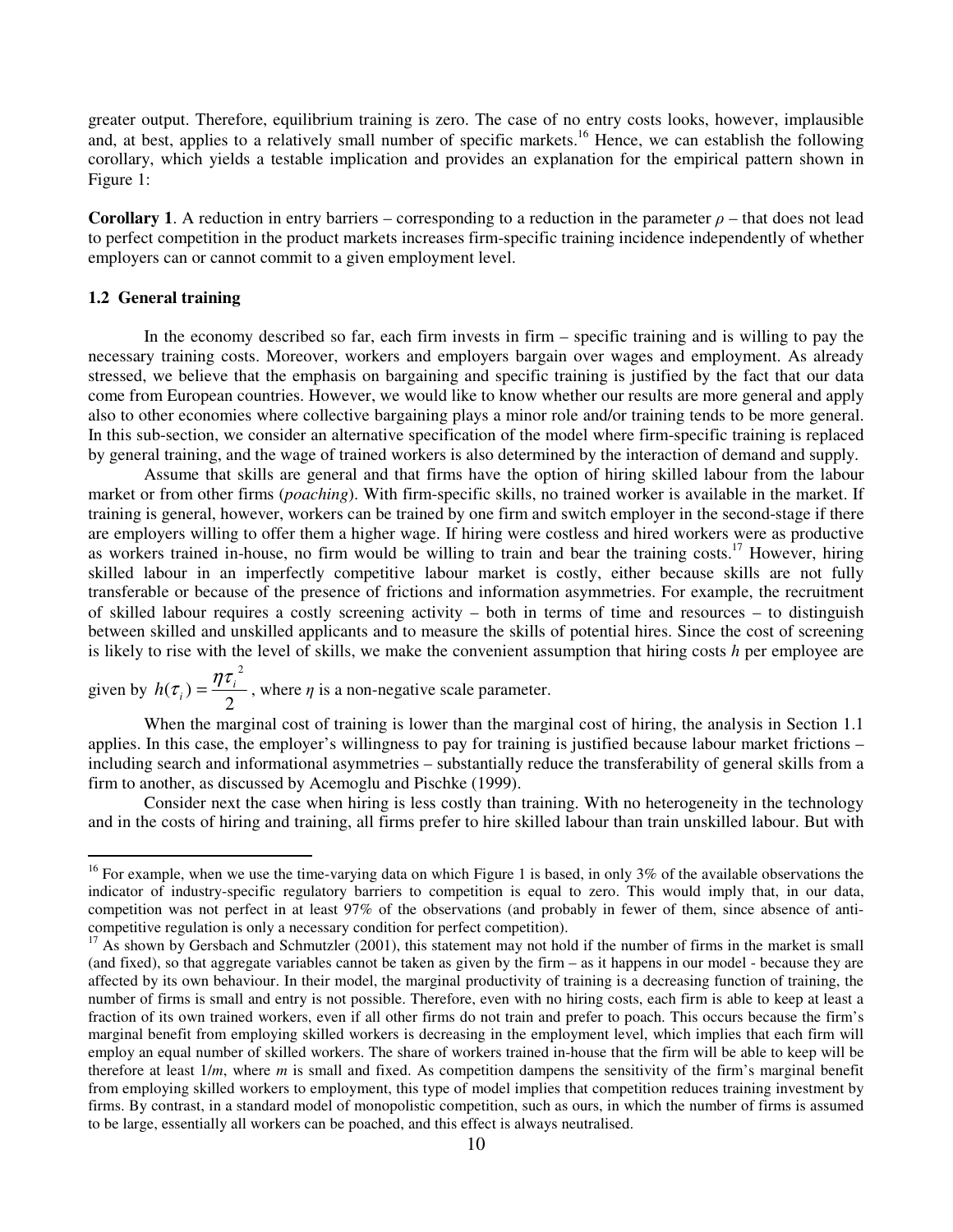no training by firms there can be no hiring of skilled labour, unless workers themselves are willing to bear the training costs. For each worker, let the cost of training be 2  $\frac{\xi \tau^2}{2}$  and assume that wages are a function of training intensity,  $W = W(\tau)^{18}$ . Then homogeneous workers will invest until the marginal benefit of the investment is equal to the marginal cost

$$
W^{'}(\tau) = \xi \tau \tag{15}
$$

where the prime is for the first derivative.

The demand for training intensity by firms is obtained by maximising profits per employee<sup>19</sup>

$$
\frac{\Pi}{L} = \left\{ AL(1+\tau) \right\}^{\frac{1-\theta}{\theta}} \frac{1}{L} \left( \frac{Y}{m} \right)^{\frac{1}{\theta}} - \frac{W(\tau)}{P} - \frac{\eta}{2} \tau^2
$$

The first order condition with respect to  $\tau$  is

$$
\left(1 - \frac{1}{\theta}\right)A = W^{'}(\tau) + \eta \tau
$$
 [16]

where we have imposed the equilibrium condition  $\frac{I_i}{I} = 1$ *P*  $\frac{P_i}{P_i}$  = 1. Using [15] in [16] we obtain that training is given by

$$
\tau = \left(1 - \frac{1}{\theta(\rho)}\right) \frac{A}{\xi + \eta} \tag{17}
$$

where  $\theta$  is a negative function of entry costs per unit of output  $\rho$ . The above equation indicates that, when workers invest in general skills, a deregulation of the product market which raises the number of firms and the elasticity of product demand  $\theta$  generates higher training intensity because it increases the marginal benefits of  $\backslash$ ſ

training per worker  $\left| 1 - \frac{1}{\theta(\rho)} \right| A$ J  $\overline{\phantom{a}}$ l −  $(\rho)$  $1 - \frac{1}{2}$  $\theta(\rho$ accruing to firms and, therefore, the demand for better trained workers. As in

the previous subsection, this occurs because more training reduces relative prices and the sensitivity of output (and profits) to prices is greater, the greater the elasticity of product demand. Higher demand for training generates in turn higher wages for trained labour, and a higher supply of skills.<sup>20</sup> Proceeding as in the section 1.1 – that is, taking into account the entry condition, the first-order conditions with respect to employment and the symmetry of prices – we obtain that  $\theta = 1/\rho$ , which used in [17] yields:

$$
\tau = \frac{A}{\xi + \eta} (1 - \rho) \tag{18}
$$

 $18$  In the symmetric equilibrium, employment in each firm is given by  $(1+\tau)$ = *mA*  $L = \frac{Y}{\sqrt{X}}$ . Notice that the marginal cost of

 $\overline{a}$ 

training for the worker should not be confused with equation [1], which refers to the employer.

 $19$  Since firms are homogeneous, we drop the subscript *i*.

<sup>&</sup>lt;sup>20</sup> Subject to the assumption of small hiring costs, our model is close to the model developed by Gaudalupe (2007) to explain the effect of product market deregulation on skill premia in the United Kingdom.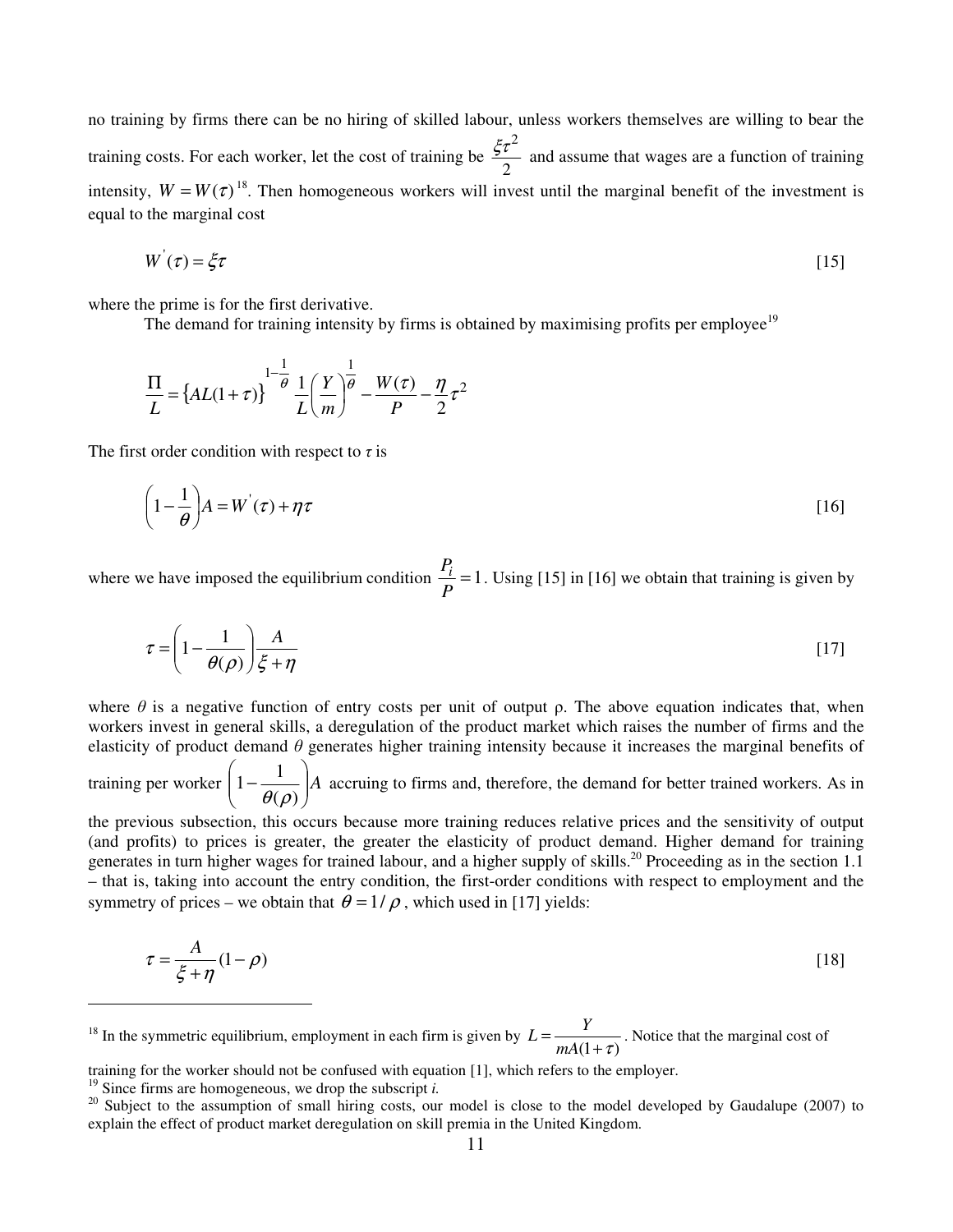We conclude from this that Corollary 1 holds independently of the fact that training is specific or general. Therefore, any empirical evidence showing that anti-competitive regulation reduces training is consistent both with the situation described in sub-section 1.1, where firms train and bear the training costs and wages are set by bargaining,<sup>21</sup> and with an alternative setting with no bargaining where workers bear the training costs and firms hire skilled labour from the market.

#### **2. The Empirical Model**

 $\overline{a}$ 

In the empirical application, we investigate whether changes in regulation affect training, measured in our data as the proportion *TP* of workers receiving training during a defined period of time. This measure gives us an indication of the proportion of time an average worker spends being trained.<sup>22</sup> If the quantity of training depends solely on the time spent on it, and workers are homogeneous, the measure *TP* is also proportional to the amount of training given to every worker, the variable used in the theoretical model.<sup>23</sup> Equations [14] in the case of firm specific training and [18] in the case of general training generate a map from entry costs  $\rho$  to training intensity  $\tau$ , and therefore *TP*. To the extent that the relationship between entry costs  $\rho$  and the degree of stringency of regulatory barriers is monotonic, this map is also from regulatory barriers *R* to training *TP,* and in the absence of data on entry costs but with information on regulation we can estimate the relationship between *R* and *TP*.

Alternatively, since in the long-run equilibrium entry costs are equal to (net) real profits per unit of output, we can use a measure of profitability, such as the Lerner index, to proxy entry costs. In this case, the relationship between deregulation and training consists of two components: the effect of profitability on training and the effect of product market regulation on profitability (entry costs). However, the problem with any measure of profitability is that it is endogenous, as productivity shocks which affect training also influence profits. Fortunately, and letting aside political economy considerations, entry regulation can be assumed to be exogenous and to affect training only through profitability so that the degree of stringency of regulatory barriers can be used as an instrument for the measure of profitability.<sup>24</sup>

Our regulatory indicators and profitability measures vary by sector, country and over time. Therefore, we collapse our data on training and additional controls at the same level of aggregation and estimate the following empirical counterpart of the theoretical model:

$$
TP_{ict} = \lambda_0 + \lambda_1 X_{ict} + \lambda_2 Y_{ict} + \varepsilon_{ict}
$$
\n<sup>(19)</sup>

where *X* is a vector of controls, which includes average age, education and firm size, *Y* is the selected measure of regulation or profitability, the subscript *i* is for the industry, *c* is for the country and *t* is for time.

The linear specification in [19] can be problematic when the dependent variable is fractional (see Wooldridge, 2001). Following Papke and Wooldridge (1996), we assume that the conditional mean is an inverse logit function *G* of the independent variables and consider the following transformed generalized linear model

 $21$  Or, with no bargaining power, workers are paid their outside option.

 $^{22}$  Bassanini et al. (2007), for example, show that there is a very strong correlation between the proportion of employees that are trained in a given year and average hours of training per employee.

<sup>&</sup>lt;sup>23</sup> In a previous version of this paper (Bassanini and Brunello, 2007), we explicitly distinguish between trained and untrained workers in the theoretical model. In that case, training is defined as a 0-1 event both in the theoretical and in the empirical application, and its intensity is measured by the participation rate. Theoretical results are similar to those discussed in the current version, at the price of greater complexity.

 $24$  Regulation might be endogenous if deregulation tends to occur where productivity growth or innovation are greater and training is correlated with these variables (see e.g. Duso and Röller, 2003). Although we believe that this is unlikely to seriously affect estimates, we partially control for this channel by adding to some of our specifications, as additional covariates, R&D intensity, productivity levels and growth and the investment rate.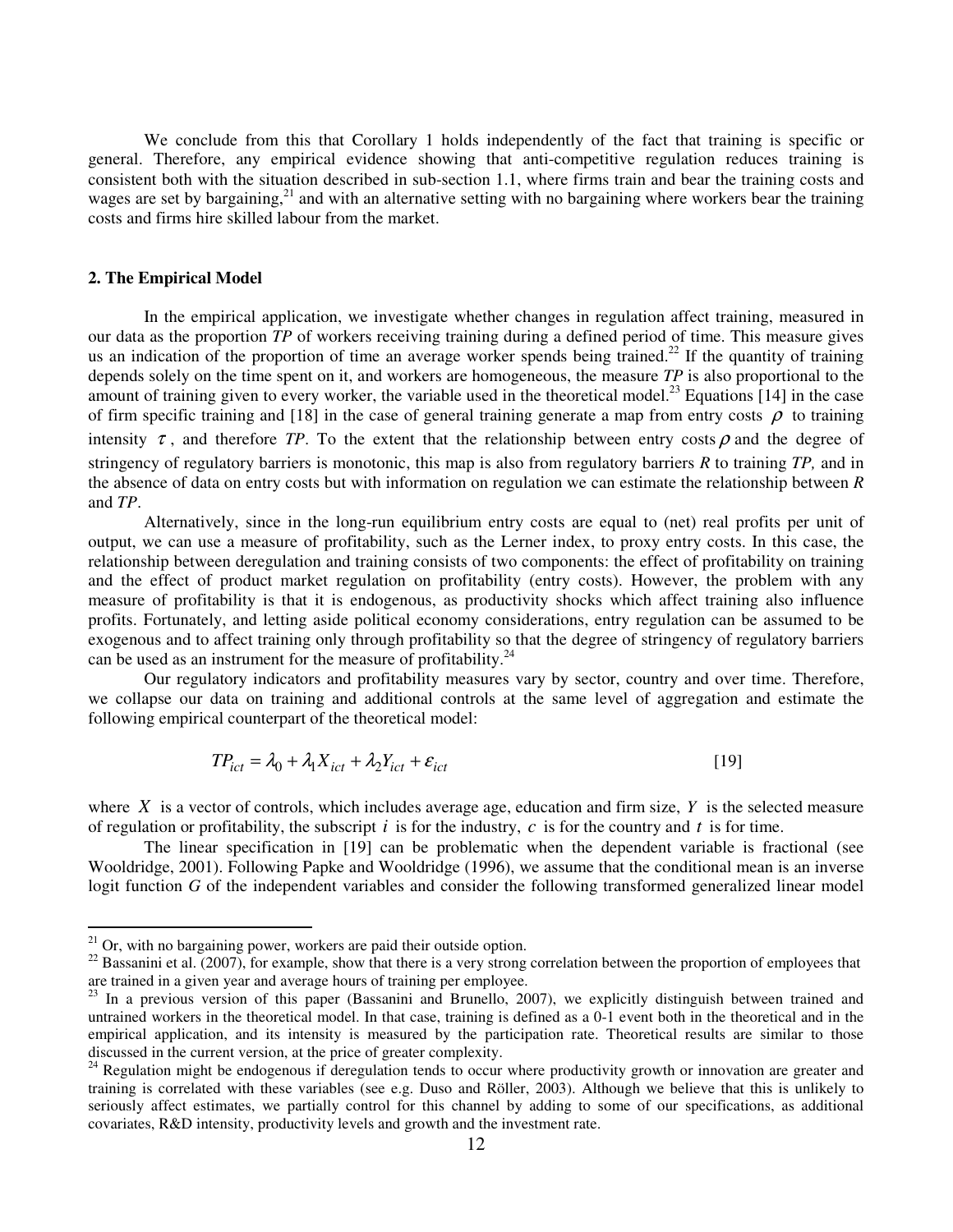(GLM) as an alternative to [19]:

 $\overline{a}$ 

$$
TP_{ict} = G(\lambda_0 + \lambda_1 X_{ict} + \lambda_2 Y_{ict} + \varepsilon_{ict})
$$
\n<sup>(20)</sup>

that we estimate using a quasi-maximum likelihood estimator (QMLE), where the quasi-likelihood function is the binary choice  $\log$  likelihood.<sup>25</sup> We postulate that the error term is as follows

$$
\mathcal{E}_{ict} = \xi_{ic} + \xi_{it} + \xi_{ct} + \omega_{ict}
$$

where  $\zeta_{ic}$  is a country by industry effect,  $\zeta_{it}$  is an industry by time effect,  $\zeta_{ct}$  is a country by time effect, and  $\omega_{\text{tot}}$  is a standard disturbance. We control for these unobserved effects by including in the specification country by sector, country by year, and sector by year dummies. The country by sector dummies capture cross country differences in the structure of each industry, including differences in the parameters  $\sigma$ ,  $\delta$  and A; the sector by year effects capture the time varying differences in trend growth between affected industries (treated group) and industries not affected directly by deregulation (control group); the country by year dummies absorb countryspecific macroeconomic effects, country-wide changes in policy (notably training policy and nation-wide regulation, on which we have no data - see below) as well as changes in the routing of the questionnaire and/or the exact formulation of the training question.

Our key interest lies in estimating the coefficient  $\lambda_2$ , which measures the relationship between product market regulation and training. A negative estimate of  $\lambda_2$  would suggest that a negative relationship between regulation and training prevails, consistent with the theoretical model of section 1. One might argue, however, that the training concept developed in the model corresponds to steady state training stocks, while we have specified our empirical model in terms of training flows. Although this argument is questionable, we can observe that, given that training stocks and training flows are likely to be positively correlated, the model can be respecified in terms of the training stock *TS* by simply substituting it for *TP* in equation [19]. In a sensitivity analysis, we construct training stocks from training flows by following a methodology similar to Conti (2005) and Dearden et al. (2006). In particular, we assume a common depreciation rate ( $\beta = 0.15$ ) and a steady state rate of training growth  $g$  equal to the sample average growth rate of training flows,<sup>26</sup> and reconstruct initial conditions under the assumption that steady state growth occurs at the beginning of the sample, which implies  $TP_1$  /( $\beta + g$ ) =  $TS_0$ , where  $TP_1$  is the training flow in the first period and  $TS_0$  the training stock in the initial period. Finally, training stocks after missing years are constructed by assuming steady state growth in those years.

Specifications [19] and [20] assume that, conditional on the vector *X*, product market regulation variables are the only institutional variables that can vary by country, year and sector, and that institutional confounding factors are fully accounted for by the combination of country by year, country by sector and sector by year dummies. While this is plausible, we cannot rule out the possibility that variables measuring labour market institutions at the same level of detail as regulation variables do affect training. If this is so, failure to account for these effects could erroneously attribute them to changes in product market regulation. Therefore, we

 $25$  Papke and Wooldridge (1996) show that QMLE estimators of this kind yield consistent estimates of equation [20] independently of any assumption on the error term, for which a robust variance estimator can be easily devised. In addition, in contrast to the more classical WLS estimation of a linear model with log-odds transformation of the dependent variable, the GLM specification does not require adjustment for boundary values (such as zeros) and can be estimated when fractional data are obtained by sample averages in samples of unknown size that cannot therefore be used to construct weights, as is our case.

 $^{26}$  In the steady state, flows and stocks grow at the same rate. In country/sector units where a decrease of training flows is observed, the steady state growth rate is set to zero. Alternative measures of training stocks are discussed in Section 4.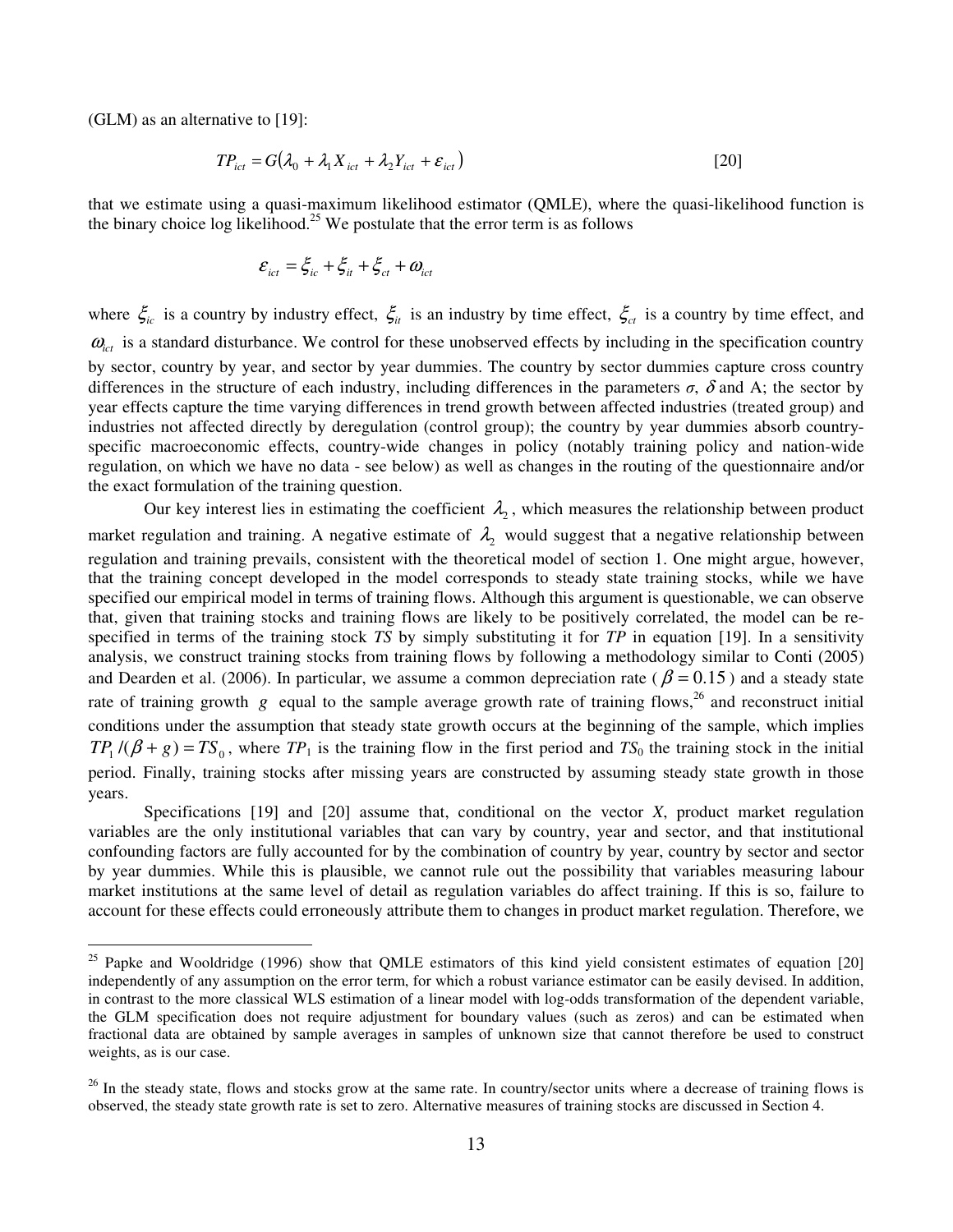also experiment with specifications that augment the vector *X* with available measures of labour market institutions.

#### **3. Data**

 $\overline{a}$ 

We use three main sources of data: a) an OECD database on training and other labour market variables; b) OECD regulatory indicators for seven non-manufacturing industries (electricity, gas, air transport, road transport, railways, post and telecommunications); c) additional sector-level information on output, physical capital and other controls available in the OECD STAN Family databases and the companion 60-industry database of the Groningen Growth and Development Centre.

The OECD database on training is drawn from the EU Labour Force Surveys. It contains information on training and a number labour market variables (namely age, gender, education, part-time/full-time status, occupation, industry, firm-size, tenure, whether the contract is temporary or permanent, whether the activity is in the country of residence, participation in training, type of training and training duration) for employed workers of 23 European countries from 1995 to 2002 (with many missing values, corresponding to countries and years where questions on training were not administered or data on training are unreliable). Data have been collected in the second quarter of each year (March in most countries). Quantitative variables (such as tenure or firm size) are divided into categories (see the appendix for more details). As regards to age, we dispose of categories covering five-year intervals, but reconstruct an ordinal variable by applying to all observations in each category the mean age of the category. Data are semi-aggregated insofar as organized by cells. Each cell corresponds to a combination of categories. Available cells cover all non-empty combinations with one category for each variable. Population weights are reported for each cell.

Training data refer to participation in any education or training course in the 4 weeks preceding the interview (1 week for France). Information on the type of training and its length is available but often missing. For this reason, we do not use it. In order to avoid that initial and close-to-retirement education confound the information on workplace training, we limit our analysis to full-time employees with at least 1 month of tenure, aged between 25 and 54 years, and working in their country of residence. Descriptive statistics on training are available in the Appendix.

We collapse our data on training and selected other labour market variables (education, age, gender and firm size) at the level of sectors. Industries are available at the 2 digit level of the NACE rev.1 classification<sup>27</sup> for most countries and years in manufacturing. In services, they are available at a slightly more disaggregated level than 1 digit of NACE rev. 1. However, since only NACE 1970 is available for certain country-year pairs, we are obliged to aggregate a few industries in order to construct our sector-level database. The final list of industries is available in the Appendix.

We have access to detailed OECD indicators of anti-competitive product market regulation in seven 2 or 3 digit non-manufacturing industries. Data are available for 21 OECD countries on an annual basis and span from 1975 to 2003. These indicators refer to sector-specific entry barriers, public ownership, the market share of the dominant player(s) when relevant (in the telephone, gas and railroad sectors), vertical integration in network industries and price controls when relevant (in the road freight industry). Outside the scope of these indicators are nation-wide aspects of regulations applying to all industries, such as administrative barriers to entrepreneurship (administrative barriers on start-ups, general features of the licensing and permit system, etc...), since these data are not available in time-series in the OECD database.

Available indicators vary between 0 and 6 from the least to the most regulated. Entry barriers cover legal limitations on the number of companies and rules on vertical integration of network industries. A value of 0 corresponds to free entry. By contrast, a value of 6 applies when entry is severely restricted. Public ownership measures the share of equity owned by central or municipal governments, and takes a value of 0 in the case of no equity and a value of 6 in the case of full ownership. All other indicators are similarly defined<sup>28</sup>.

Following Alesina et al. (2005) we use the available information to construct time-series indicators of

 $^{27}$  At the 2 digit level, this classification corresponds to the ISIC rev. 3, with extremely few exceptions.

<sup>&</sup>lt;sup>28</sup> More details on these indicators are available from Nicoletti et al. (2001), Alesina et al. (2005) and Conway and Nicoletti (2006).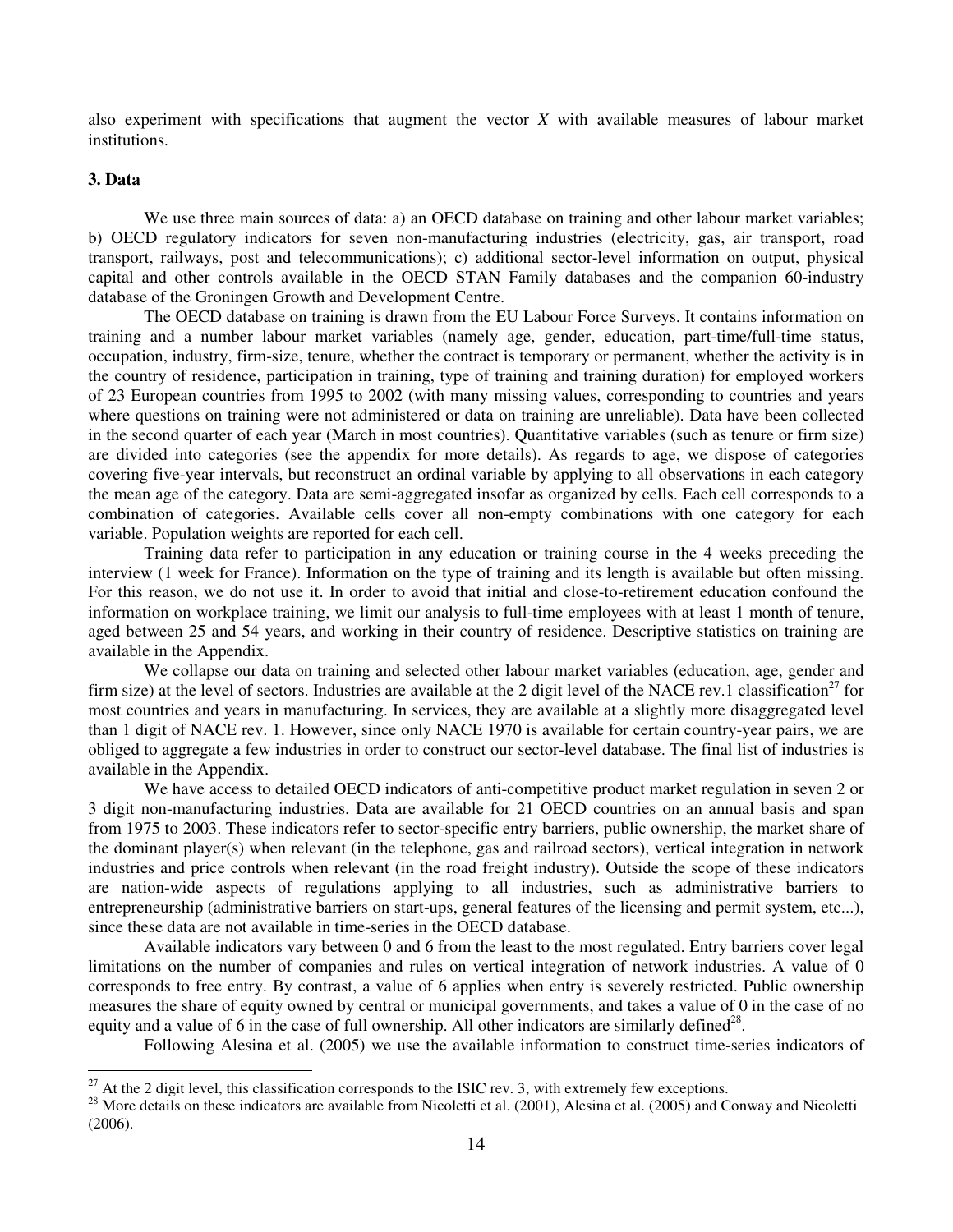regulatory barriers for three aggregate industries (utilities, transport, and communication services), for which we have training data. This method involves two steps. First, separate indicators of barriers to entry, public ownership, market structure, vertical integration and price controls for each of the seven industries are averaged to obtain two coarser (and partially alternative) indicators: BEVI, which summarizes barriers to entry (comprising legal restrictions and vertical integration) and REGNO, which includes all dimensions except public ownership. As our model applies explicitly to barriers to entry we expect BEVI to be related to training. The same might apply to REGNO insofar as the presence of price controls and the absence of barriers to concentration can, to a certain extent, be seen as additional barriers to start-ups. Second, the same indicators for the three more aggregated industries are obtained by simple averaging the values of the corresponding subindustries.

Once the two indicators of regulation are matched to our training data we obtain 309 country by sector by time non-missing observations concerning three (typically regulated) service industries for 15 European countries and a maximum of 8 years.<sup>29</sup> Yet, these industries account for a small share of total employment (about 7.5% in 2002). Moreover, in the event that reforms in these three sectors have occurred almost simultaneously, the effect of the variation in regulation on training incidence risks to be swept away once country per year dummies are included in the empirical analysis.

To circumvent this problem, we add manufacturing industries to our dataset. For these industries, regulation concerns essentially administrative burdens, limitations to foreign direct investment as well as barriers to trade, at least in European countries. Now, only the last two barriers can be considered to be sector-specific. But for them, due to the coming into action of the Single Market Programme (SMP) in 1992, it can be assumed that their time profile is flat since at least 1994 for the 12 countries that were EU members in 1992 (see e.g. Bottasso and Sembenelli, 2001).<sup>30</sup> The same argument can be applied to Austria, Finland, Norway and Sweden from 1995 (see e.g. Baldwin et al., 1996, and Gullstrand and Johansson, 2005).<sup>31</sup> This is equivalent to assume that – since 1994 for the majority of countries and since 1995 for a few countries - regulation in manufacturing has been equal to an arbitrary constant, which we control for with country by industry dummies. In sum, we construct an extended dataset starting from the three non-manufacturing industries by adding manufacturing and including only post-SMP years. In practice, this is equivalent to using a difference in difference estimator, where manufacturing sectors are used as the control group and services are the treated group. We end up with a sample composed of 15 countries and 12 industries for a maximum of 8 years for each country-industry pair, and for a total of 1236 observations once observations with missing information on training is excluded.

We consider also the observed Lerner index as a measure of unit profitability in real terms. In our data the Lerner index *L* is defined as the difference between the value of output and total intermediate, labour and capital costs, normalised by the value of output.<sup>32</sup> All the relevant data, except interest rates, are from the OECD STAN database (current and previous versions).<sup>33</sup> Following Griffith et al. (2006), we calculate the cost of capital by assuming that capital flows freely across borders so that all countries face a world interest rate, for

 $\overline{a}$ 

<sup>&</sup>lt;sup>29</sup> Since the exact month of each regulatory reform is not known and might well be subsequent to the second quarter of the corresponding year, each regulatory indicator is lagged one year.

<sup>&</sup>lt;sup>30</sup>Bottasso and Sembenelli (2001) report that, on average, 75% of the measures implied by the SMP agreement were already transposed into national legal systems at the time when the SMP came into action, and that virtually all measures were transposed shortly after.

<sup>&</sup>lt;sup>31</sup> According to the first editions of the Single Market Scoreboard (EC, 1997, 1998), by 1997 Finland, Norway and Sweden were among the best performing countries as far as transposition of EC directives is concerned. Only Austria appeared to lag behind, but its gap with other EU countries was closed in 1998. For this reason we check that our results are robust to exclusion of Austria prior to 1998.

 $\frac{32}{32}$  This computed index is equivalent to the price-cost margin under the assumption of perfect competition and constant returns to scale (see Klette, 1999, for a discussion). In principle, violation of these assumptions might induce biases, and estimations from production or cost functions would be desirable. Yet, estimated mark-up cannot vary simultaneously by country, industry and year. In addition, our Lerner index will be treated as an endogenous variable and instrumental variables will deal with the possibility of systematic measurement error. For these reasons we prefer to follow Aghion et al. (2005) and use a computed Lerner index.

<sup>33</sup> Capital stocks in nominal terms are obtained by multiplying nominal value added by the ratio of capital stock in volume terms obtained through perpetual inventory method and value added in volume terms.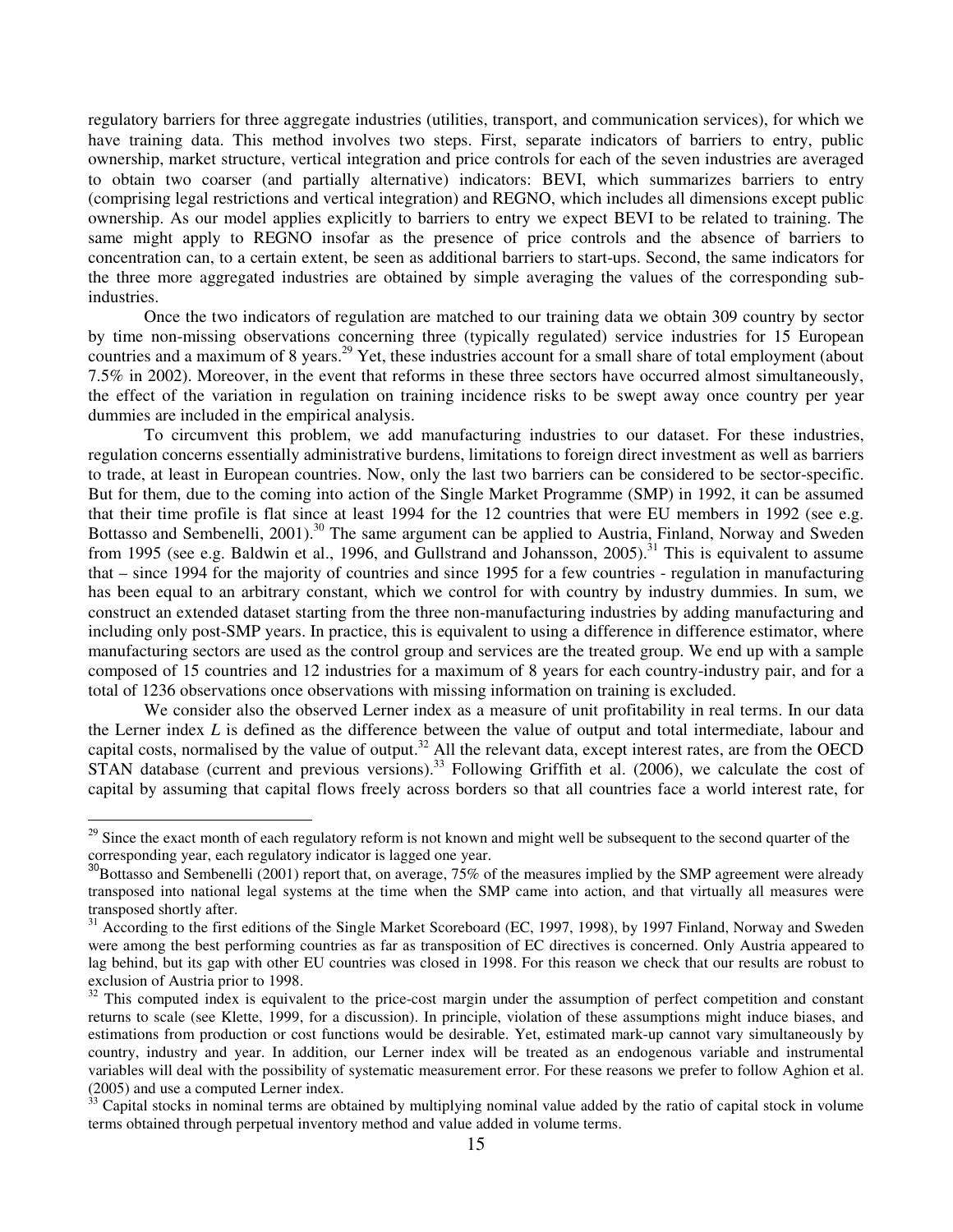which we use the US long-term interest rate taken from the OECD EO Database<sup>34</sup>.

The other additional relevant covariates are taken from the OECD STAN and related databases. First, one can imagine that growing businesses will have a greater propensity to train than downsizing businesses, insofar as in the former the proportion of new hires in need of induction training is likely to be greater, $35$  and in the latter the proportion of dismissals, upon which employers will be unable to recoup the cost of training, is higher. To control for this we include the logarithm of employment growth. Second, there are good reasons to think that training might vary over the business-cycle. For instance, according to Hall (2000), re-organisations take place during slack periods when the cost of foregoing production to re-allocate resources is smaller. The case studied by Hall concerns creation/destruction of job matches and search. However, it can well apply to internal re-organization, which usually requires long periods of adaptation, learning and training before becoming again fully efficient (see also Jovanovic, 2006). In support of such a view, Sepulveda (2002) finds that on-the-job training is counter-cyclical using data from the US National Longitudinal Survey of Youth. To control for sector-specific business cycles we construct log worked hours gaps by subtracting to this variable its filtered time-series obtained applying an Hodrick-Prescott filter with standard parameters. Third, we include the logarithm of R&D intensity, which we expect to affect the incentives to train.<sup>36</sup> Finally, one might expect that, particularly in certain manufacturing industries, globalisation is increasing the competitive pressure on businesses, particularly to improve production quality, independently of regulation. To account for this possibility, we include in [19] and [20] the logarithm of the import-weighted industry-specific real exchange rate, taken from OECD (2007).<sup>37</sup>

The impact of nation-wide institutions, when homogeneous across sectors, is controlled for in equations [19] and [20] by country per year dummies. However, certain labour market institutions might not have the same impact on training in all sectors. More specifically, Haltiwanger et al. (2006) and Micco and Pages (2006), convincingly suggest that the impact of lay-off regulations on job turnover varies according to the natural propensity of industries to adjust their labour input. They show that almost all the variation in the crosscountry/cross-sector distribution of job turnover can be explained by the distribution of job turnover in the United States (that is the OECD country with the least regulated labour market) and country dummies, and that the remaining variation can be explained by an interaction between a country-specific indicator of regulatory stringency and US job turnover rates by sector. Bassanini et al. (2009) use the same methodology to explore the impact of lay-off regulations on productivity growth. We use the industry-level job turnover rate in the US (TURN) from Haltiwanger et al. (2006) and interact it with the OECD aggregate measure of employment protection legislation (EPL), so as to obtain an indicator of EPL impact that varies by country, sector and time. Union power might also vary along these three dimensions. In order to capture this effect we use data on union density from Ebbinghaus and Visser (2000). However, these data are available only for macro-sectors. Therefore we cannot do anything better than attributing their macro-sector averages to each sub-sectors.

Exact variable definitions, sources and sample statistics are provided in the Appendix and in Bassanini and Brunello (2007). Since ELFS data are collected early in the calendar year, all non-ELFS data, which usually refer to yearly averages or unknown months, are lagged one year.

#### **4. Empirical results**

 $\overline{a}$ 

We start our analysis by examining the association between regulation and training participation at the

 $34$  The computed cost of capital is available only for fewer observations (1120) and completely missing in one country (Ireland).

 $\frac{35}{35}$  Yet, given that induction training is likely to occur in the very few weeks after hiring and we exclude workers with less than one month of tenure, we probably already control for part of this effect.

<sup>&</sup>lt;sup>36</sup> We have experimented also the investment rate, drawn from the OECD STAN database, and the level and growth of productivity, drawn from the GGDC 60-industry database, to control for possible endogeneity of regulation with respect to productivity. However, none of these controls turns out significant and they have no impact on estimated coefficients.

 $37$  We also experiment with import penetration with virtually identical results. Yet, while industry-specific exchange rates, by depending only on imports at a specific date preceding the sample, can be assumed as exogenous, given that doubledimension dummies are added to the specification, import penetration ratios are clearly endogenous.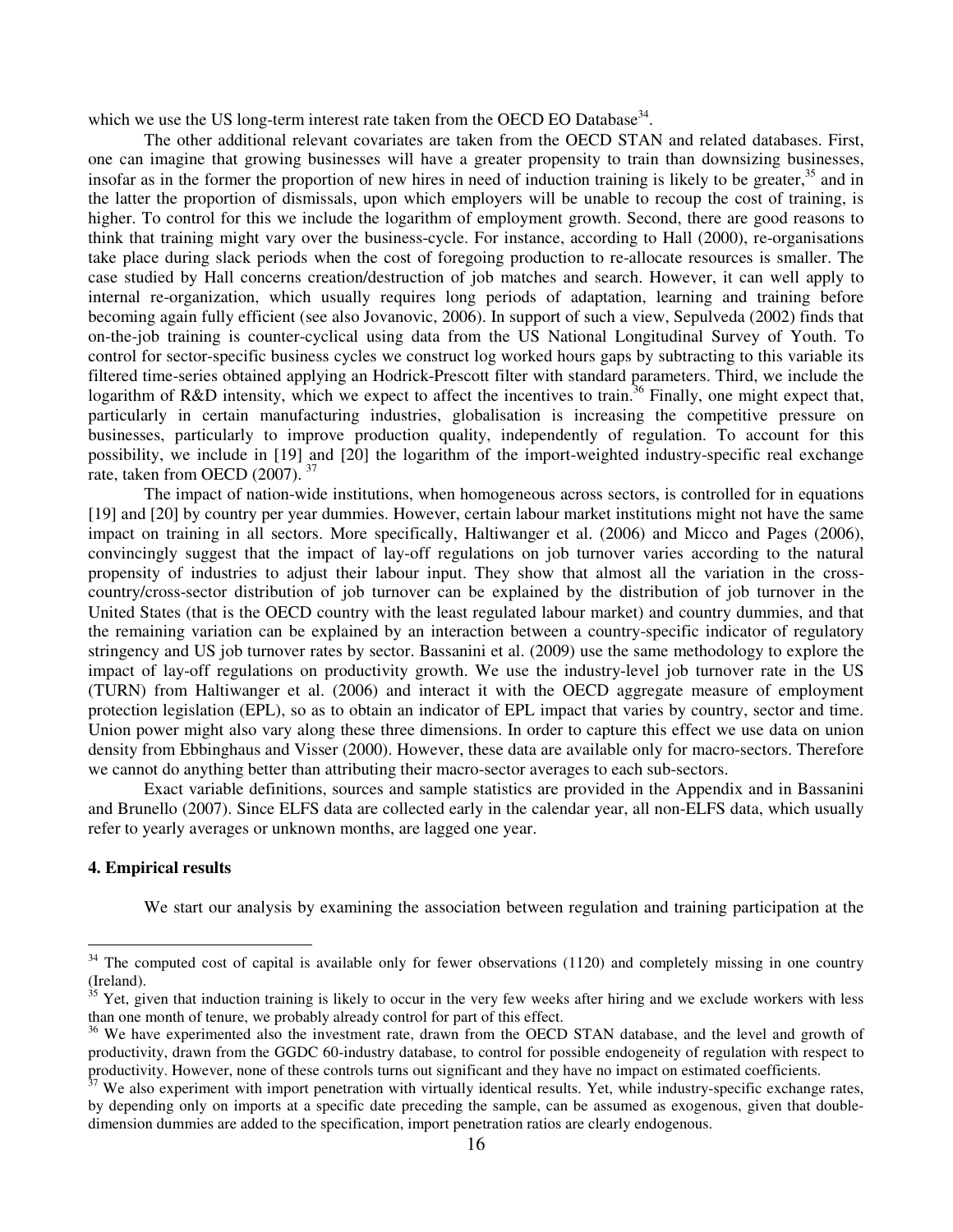industry level. We estimate linear specifications (eq. [19]) with the dependent variable expressed in terms of training flows by OLS (Table 1, Panel A) and the corresponding GLM specifications (eq. [20]) by QMLE (Table 1, Panel B). Each Panel in Table 1 is organized in five columns: the first column includes only the product market regulation indicator and (bi-dimensional) fixed effects, which appear in all the columns; column (2) also includes gender, education, the log worked hours gap and the import weighted real exchange rate; $^{38}$  column (3) adds age, firm size, and employment growth; column (4) the logarithm of R&D intensity; and column (5) labour market institutions. Similar results (available from authors upon request) are obtained using BEVI in alternative to REGNO.

Table 1*. Estimates of training as function of the index of product market regulation REGNO, which excludes public ownership.* 

|                                                 | (1)          | (2)          | (3)                | (4)          | (5)          |
|-------------------------------------------------|--------------|--------------|--------------------|--------------|--------------|
|                                                 |              |              |                    |              |              |
| Regulation, excluding public own. (REGNO)       | $-0.014$     | $-0.015$     | $-0.014$           | $-0.017$     | $-0.015$     |
|                                                 | $[3.24]$ *** | $[3.29]$ *** | $[3.00]$ ***       | $[3.47]$ *** | $[3.29]$ *** |
| Percentage with low education                   |              | $-0.141$     | $-0.129$           | $-0.147$     | $-0.141$     |
|                                                 |              | $[3.11]$ *** | $[2.73]$ ***       | $[3.06]$ *** | $[3.10]$ *** |
| Percentage with intermediate education          |              | $-0.065$     | $-0.069$           | $-0.073$     | $-0.064$     |
|                                                 |              | [1.51]       | [1.37]             | [1.64]       | [1.48]       |
| Percentage females                              |              | 0.070        | 0.068              | 0.076        | 0.075        |
|                                                 |              | $[1.82]$ *   | $[1.71]$ *         | $[1.82]$ *   | $[1.90]$ *   |
| Import-weighted real exchange rate              |              | $-0.025$     | $-0.021$           | $-0.025$     | $-0.025$     |
|                                                 |              | [1.02]       | [0.82]             | [1.03]       | [1.03]       |
| Log worked hours gap                            |              | $-0.207$     | $-0.268$           | $-0.213$     | $-0.208$     |
|                                                 |              | $[1.94]$ *   | $[2.42]$ **        | $[1.81]$ *   | $[1.94]$ *   |
| Percentage large firms                          |              |              | 0.005              |              |              |
|                                                 |              |              | [0.29]<br>$-0.000$ |              |              |
| Age                                             |              |              | [0.12]             |              |              |
|                                                 |              |              | 0.012              |              |              |
| Employment growth                               |              |              | [0.41]             |              |              |
|                                                 |              |              |                    | $-0.004$     |              |
| Logarithm of R&D intensity                      |              |              |                    | [1.33]       |              |
|                                                 |              |              |                    |              | 0.000        |
| Union density                                   |              |              |                    |              | [0.55]       |
|                                                 |              |              |                    |              | $-0.007$     |
| EPL times US job turnover                       |              |              |                    |              | [0.11]       |
|                                                 |              |              |                    |              |              |
| Estimated elasticity of training wrt regulation | $-0.472$     | $-0.494$     | $-0.490$           | $-0.500$     | $-0.492$     |
| Country by sector dummies                       | yes          | yes          | yes                | yes          | Yes          |
| Country by year dummies                         | yes          | yes          | yes                | yes          | Yes          |
| Sector by year dummies                          | yes          | yes          | yes                | yes          | Yes          |
| Number of observations                          | 1236         | 1224         | 1188               | 1061         | 1224         |

Panel A: Linear specification estimated by OLS

 $\overline{a}$ <sup>38</sup> As short- and long-run effects of the exchange rate on trade usually differ, import weighted real exchange rates are lagged one extra time. We also experimented with a 3-year moving average with virtually the same results.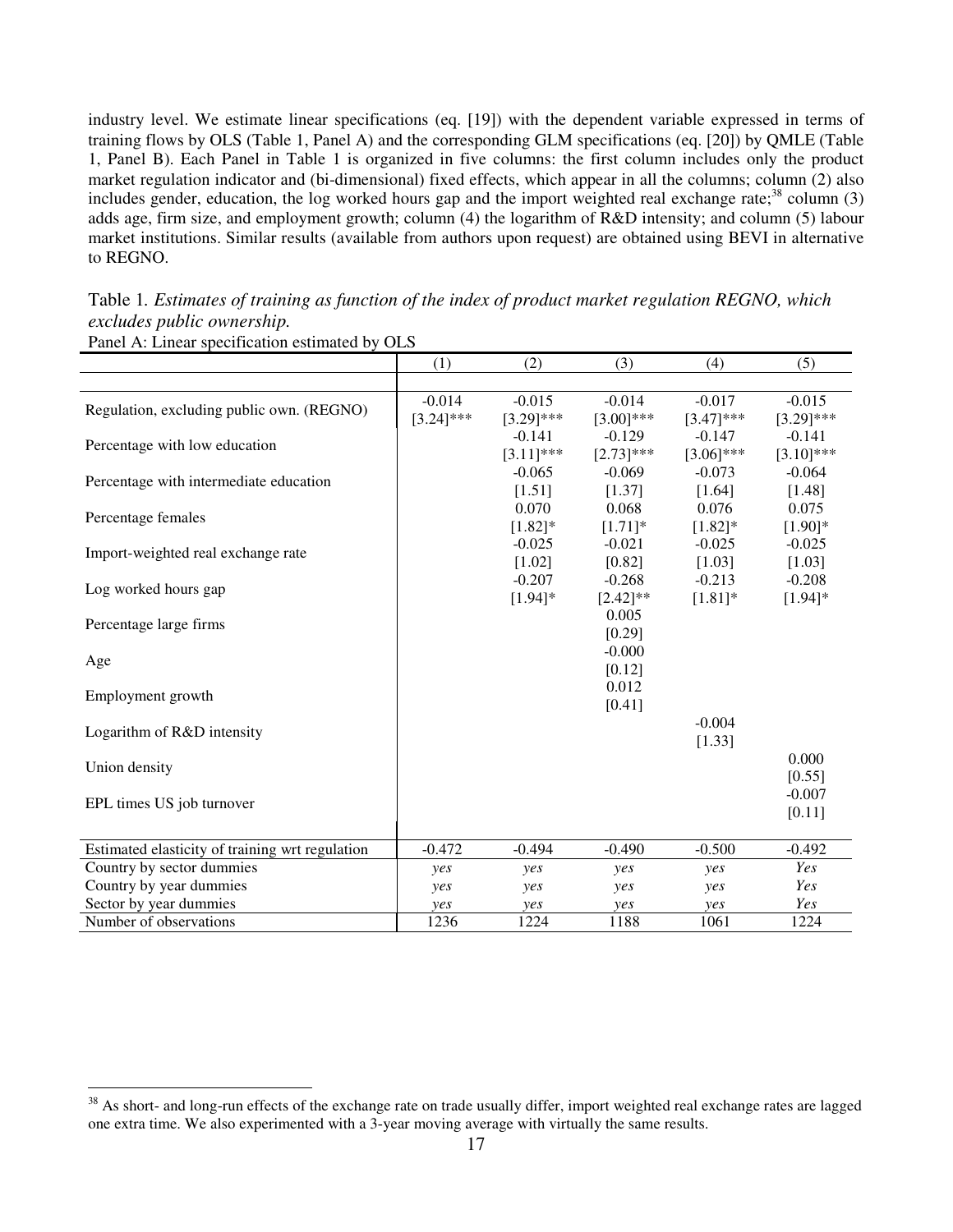Table 1 (continued)*.*

| Panel B: GLM specification estimated by QMLE |  |  |  |
|----------------------------------------------|--|--|--|
|----------------------------------------------|--|--|--|

|                                                 | (1)          | (2)          | (3)             | (4)          | (5)          |
|-------------------------------------------------|--------------|--------------|-----------------|--------------|--------------|
|                                                 |              |              |                 |              |              |
| Regulation, excluding public own. (REGNO)       | $-0.141$     | $-0.161$     | $-0.175$        | $-0.151$     | $-0.167$     |
|                                                 | $[3.84]$ *** | $[4.40]$ *** | $[4.22]$ ***    | $[4.25]$ *** | $[4.51]$ *** |
| Percentage with low education                   |              | $-2.005$     | $-1.938$        | $-2.045$     | $-1.988$     |
|                                                 |              | $[4.38]$ *** | $[4.03]$ ***    | $[4.38]$ *** | $[4.36]$ *** |
| Percentage with intermediate education          |              | $-0.679$     | $-0.646$        | $-0.737$     | $-0.638$     |
|                                                 |              | $[1.93]*$    | $[1.76]$ *      | $[2.12]*$    | $[1.80]$ *   |
| Percentage females                              |              | 0.737        | 0.672           | 0.643        | 0.713        |
|                                                 |              | $[1.91]$ *   | $[1.71]$ *      | $[1.69]*$    | $[1.84]$ *   |
| Import-weighted real exchange rate              |              | $-0.275$     | $-0.263$        | $-0.382$     | $-0.276$     |
|                                                 |              | $[1.78]$ *   | $[1.67]$ *      | $[2.44]$ **  | $[1.80]$ *   |
| Log worked hours gap                            |              | $-2.269$     | $-3.186$        | $-1.939$     | $-2.229$     |
|                                                 |              | $[2.13]$ *** | $[2.79]$ ***    | $[1.85]$ *   | $[2.09]$ **  |
| Percentage large firms                          |              |              | 0.203           |              |              |
|                                                 |              |              | [0.66]<br>0.012 |              |              |
| Age                                             |              |              | [0.64]          |              |              |
|                                                 |              |              | 0.364           |              |              |
| Employment growth                               |              |              | [0.95]          |              |              |
|                                                 |              |              |                 | $-0.069$     |              |
| Logarithm of R&D intensity                      |              |              |                 | $[1.83]$ *   |              |
|                                                 |              |              |                 |              | 0.001        |
| Union density                                   |              |              |                 |              | [0.18]       |
|                                                 |              |              |                 |              | $-1.828$     |
| EPL times US job turnover                       |              |              |                 |              | [1.57]       |
|                                                 |              |              |                 |              |              |
| Estimated elasticity of training wrt regulation | $-0.279$     | $-0.316$     | $-0.345$        | $-0.319$     | $-0.329$     |
| Country by sector dummies                       | yes          | yes          | yes             | yes          | Yes          |
| Country by year dummies                         | yes          | yes          | yes             | yes          | Yes          |
| Sector by year dummies                          | yes          | yes          | yes             | yes          | Yes          |
| Number of observations                          | 1236         | 1224         | 1188            | 1061         | 1224         |

Notes: Dependent variable: training participation rates. Elasticities are estimated at the sample means computed only for exposed industries. Robust t-or z-values within brackets. \*, \*\*, \*\*\*: significant at the 10%, 5% and 1% level, respectively.

In the two panels the association between regulation and training is always negative and statistically significant. Training incidence is significantly lower when the share of low educated individuals – with ISCED less than 3 – is higher, a standard result in the training literature (see Bassanini et al, 2007). Consistently with the finding of Sepulveda (2002) we also find that training incidence is countercyclical. Employment growth is positively associated to training but its coefficient is very imprecisely estimated. Furthermore, the importweighted real exchange rate is negatively related to training in a (weakly) significant way, yielding some support to the idea that, for the tradeable sector, globalisation can have an additional effect on training independently of deregulation.

There is some evidence that training incidence is higher in industries employing more women, a result in line with the literature as regards to Europe (see Bassanini et al., 2007 for a survey), and no evidence that age, the industry's firm size distribution and employment growth matter for training. When log R&D intensity is included to control for investment in intangibles, regulation remains significant, while log R&D intensity appear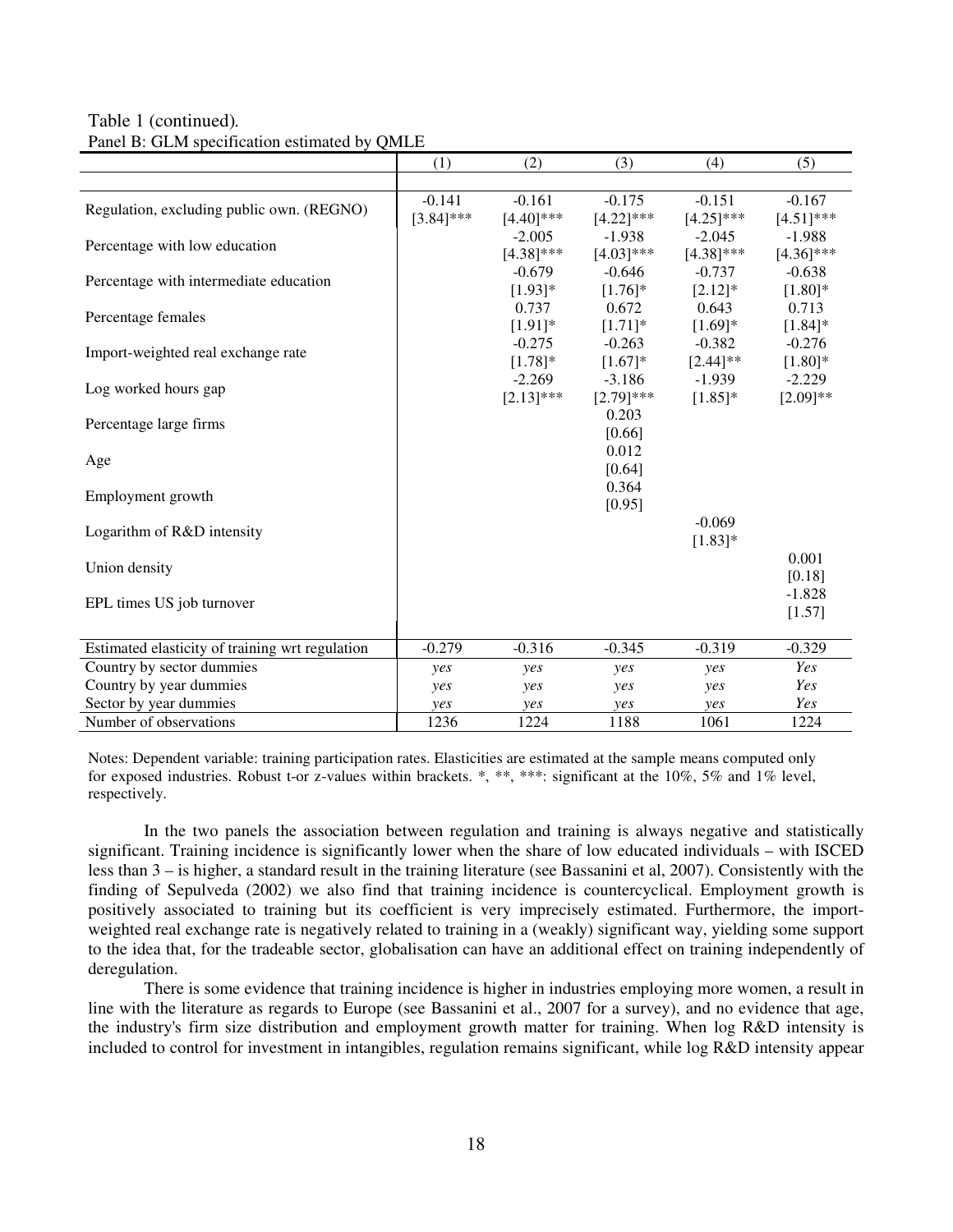to attract a negative coefficient, although only weakly significant.<sup>39</sup> Finally, union density is unrelated to training while EPL does not appear to have a significantly greater effect in high turnover industries.

In the exposed industries the estimated elasticity of training with respect to changes in product market regulation varies with the selected indicator and with the estimation method. Focusing on the indicator REGNO and evaluating elasticities at the sample means in the exposed industries, we find that a 10% decrease in REGNO would increase training incidence by 4.7% to 5.0% percent in the linear model – depending on the specification used – and by 2.8% to 3.4% percent in the GLM specification<sup>40</sup>. These are economically significant effects, taking into account the fact that regulation indicators slumped by almost 50% in the sample period in the exposed industries.

Since there are only 15 countries in our sample, we ask whether our results are driven by one specific country. Figure 3 plots the estimates of the parameter of interest, which captures the impact of REGNO on training, obtained by excluding one country at a time for our preferred specification (Table 1, Panel B, Column 2). Estimates appear to be relatively stable and always significant at the  $1\%$  level.<sup>41</sup>



Figure 3*. Sensitivity to country coverage* 

Note: The figure shows central estimates and confidence intervals obtained by re-estimating the model of Column 2 in Panel B of Table 1 excluding one country at a time.

Next, we check the robustness of our findings to changes in the dependent variable, and report our results in the four rows of Table 2 below. In particular, we replace our measure of training flows with alternative

 $\overline{a}$ 

 $39$  The negative sign of the coefficient on R&D intensity might look surprising. Yet this is consistent with the evidence of lack of complementarity between R&D and training expenditures provided by Ballot, Fakhfakh and Taymaz (2001).

<sup>&</sup>lt;sup>40</sup> If  $E(y|x) = G(z)$ , with  $z = xb$ , is the logistic specification, the marginal effect is  $E(y|x) = \frac{\partial G}{\partial z} b$  $E(y \mid x) = \frac{\partial G}{\partial z}$  $(y | x) = \frac{\partial G}{\partial x} b$ .

 $41$  In particular, it is reassuring that our results are not driven by the presence of Norway in the sample. It can be argued that, although intra-European trade barriers were lifted by the implementation of the SMP, trade barriers still exist with respect to non-European countries and these barriers are not captured by real industry-specific exchange rates. A further refinement of our strategy consists therefore in restricting the sample to EU members only (thus excluding Norway). Since EU trade policy is common to all EU member countries, there is no cross-country variation in sector-specific tariff and non-tariff barriers, which are therefore entirely controlled for by industry-by-time dummies.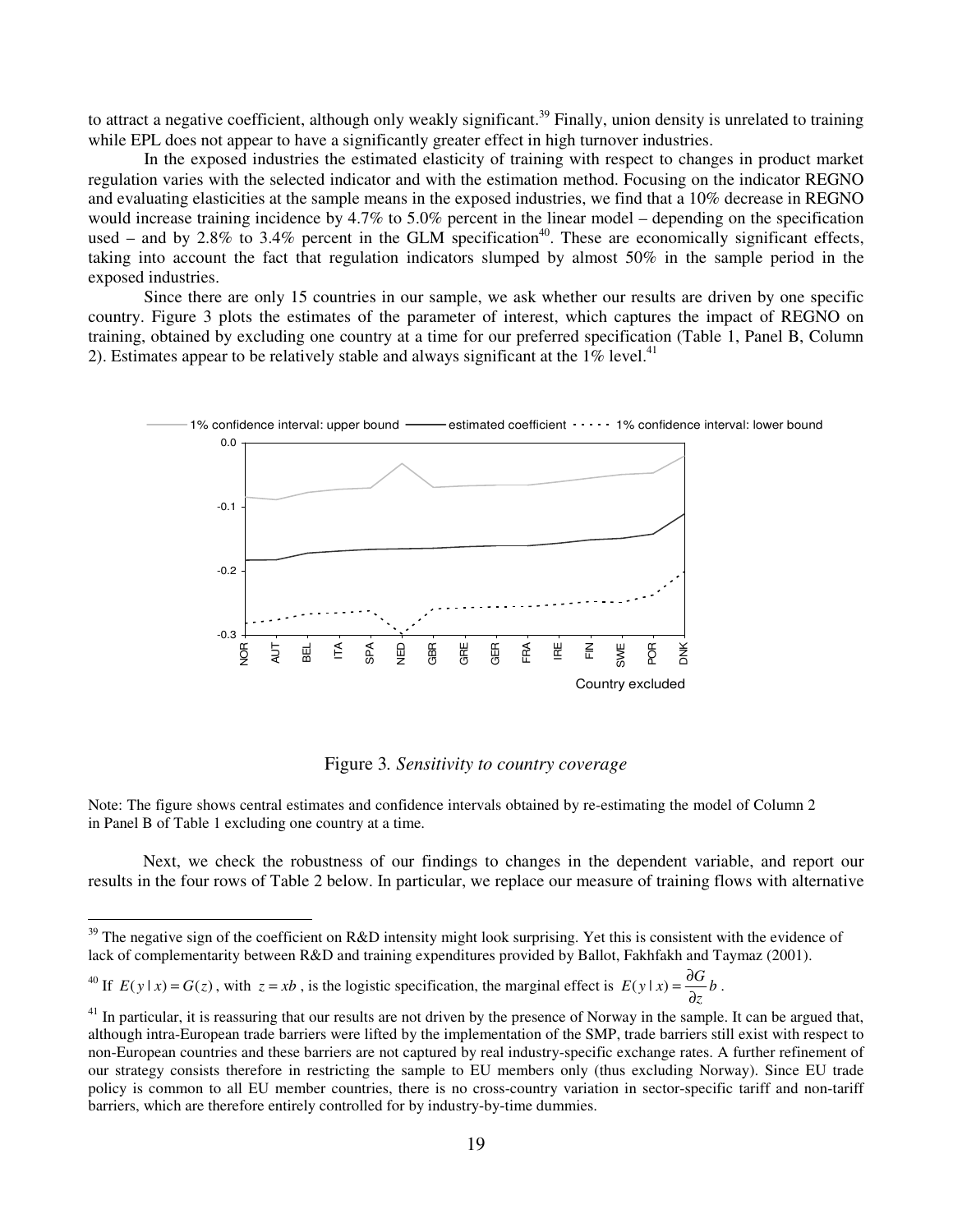measures of training stocks, as described above. We find that in all cases that the negative relationship between training and product market regulation is confirmed by the data. Moreover, the estimated elasticities suggest that a 10 percent reduction of regulation increases training stocks by 1.2 % to 4.3 %, depending on the selected definition of the stock. $42$ 

| Twere <b>E</b> Ebrimanos of manimizerous as a function of the struct manic measures |               |            |  |  |
|-------------------------------------------------------------------------------------|---------------|------------|--|--|
|                                                                                     | Coefficient   | Elasticity |  |  |
| Training stock – base measure                                                       | $-0.062$      | $-0.204$   |  |  |
|                                                                                     | $[2.62]$ ***  |            |  |  |
| Training stock – alternative measure based on observed growth rates                 | $-0.130$      | $-0.426$   |  |  |
|                                                                                     | $[4.51]$ ***  |            |  |  |
| Training stock – alternative measure assuming $2\%$ steady state growth             | $-0.037$      | $-0.122$   |  |  |
|                                                                                     | $[2.15]^{**}$ |            |  |  |
| Training stock – alternative measure assuming $2.5\%$ steady state growth           | $-0.037$      | $-0.123$   |  |  |
|                                                                                     | $[2.16]^{**}$ |            |  |  |

Table 2*. Estimates of training stock as a function of REGNO. Alternative measures* 

Notes: Dependent variable: log of training stocks. Each row corresponds to a different measure. Base measure computed by assuming that industry-specific steady state growth rates of training stocks are equal to observed mean growth rates of training participation rates in industries where this is positive and 0 elsewhere. In row 2, the observed mean growth rates of training participation are used for all industries. In row 3, a constant 2% steady state growth rate of training stock is assumed. In row 4, a constant 2.5% steady state growth rate of training stock is assumed. Elasticities are estimated at the sample means computed only for exposed industries. Robust t-values within brackets. \*, \*\*, \*\*\*: significant at the 10%, 5% and 1% level, respectively.

An alternative to the direct estimation of the relationship between regulation and training is to estimate how training is affected by profitability, measured by the observed Lerner index, and to instrument the latter with a measure of product market regulation. The advantage of this approach is that it allows us to disentangle the effect of regulation on profitability from the effect of profitability on training. The disadvantages are greater measurement errors and the fact that profitability needs to be treated as endogenous in training regressions. We estimate the linear model by two-stage least squares and the GLM model using the control function approach suggested by Smith and Blundell (1986), using regulatory indicators as instruments. The latter approach consists of two steps: in the first step, we regress the Lerner index on regulation and other controls; in the second step, we augment the GLM specification with the residual from the first stage regression, and obtain confidence intervals by bootstrapping (see Efron, 1987).

The results from this exercise are presented in the two panels of Table 3 (as above, panel A for the linear model and panel B for the GLM model). As expected, we find that an increase in the Lerner index reduces training incidence and that regulation has a statistically significant positive correlation with the Lerner index (see bottom of the table). In addition, standard tests suggest that the Lerner index is endogenous.<sup>43</sup>

Depending on the specification of the linear model, a 1% increase in profitability is expected to reduce training by 1.38% to 1.79% percent, a large effect. These elasticities are smaller but still substantial when we consider the GLM logistic specification. In this case a  $1\%$  increase in profitability is associated to a 0.59% to

 $\overline{a}$ 

 $42$  We consider four different measured of the training stock. They are all based on the perpetual inventory method described in section 2 above, but differ with respect to assumption concerning the steady state growth rate. Our preferred measure is computed by assuming that industry-specific steady state growth rates of training stocks are equal to observed mean growth rates of training participation rates in industries where this is positive and 0 elsewhere. As regards alternative measures, in the first, the observed mean growth rates of training participation are used for all industries; in the second, a constant 2% steady state growth rate of training stock is assumed (as assumed by Dearden, Reed and van Reenen, 2006); and in the third, a constant 2.5% steady state growth rate of training stock is assumed, which does not appear to be inconsistent with our data. Using the latter measure, in fact, we cannot reject 2.5% as the average growth rate of the training stock in all industries.

<sup>&</sup>lt;sup>43</sup> In linear models, the Durbin-Wu-Hausman test of endogeneity always reject the null of exogeneity of the Lerner index. In the case of IV estimates obtained using the control function approach, the first-stage residual always attracts a significant coefficient, which provides evidence of endogeneity.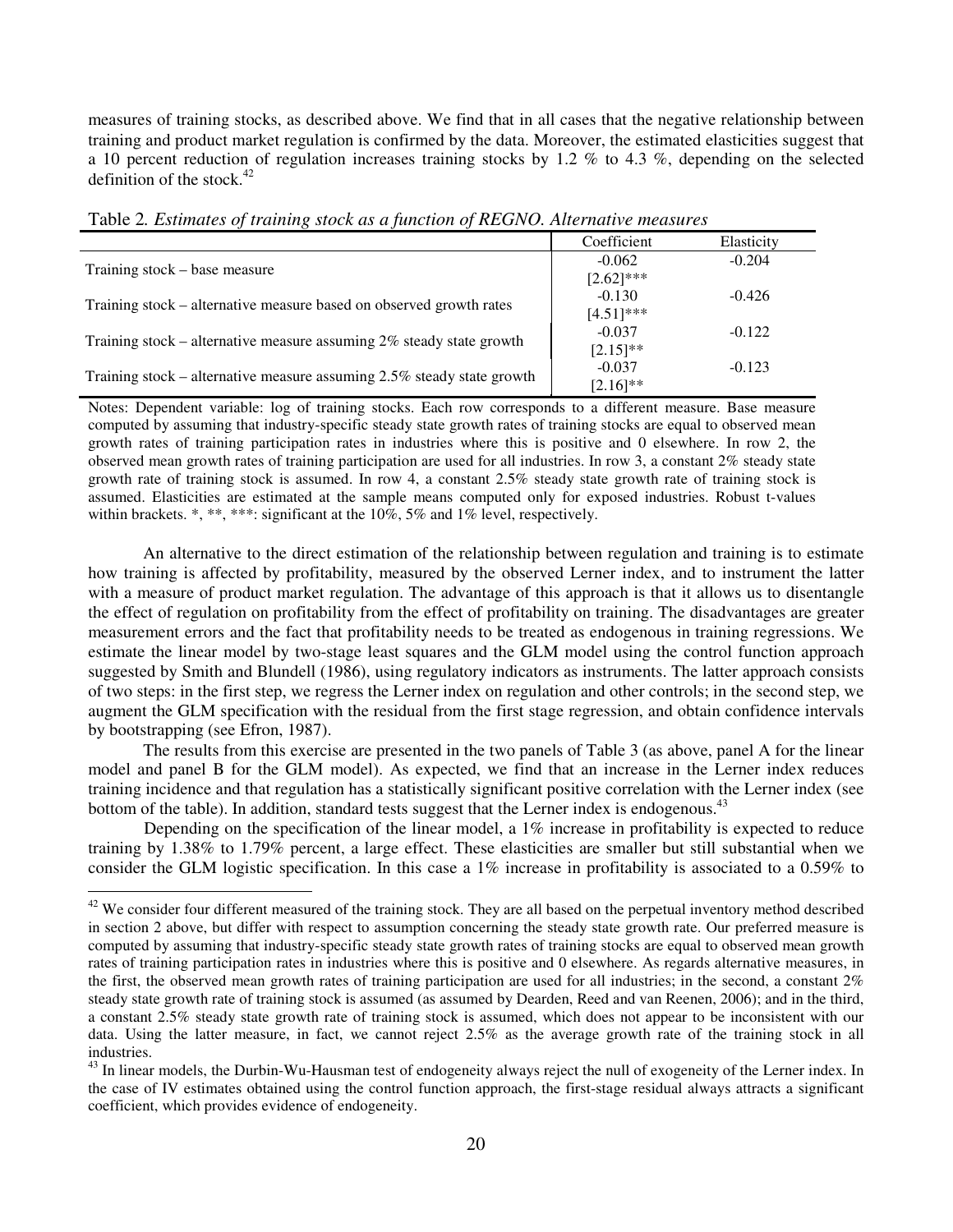0.80% reduction of training. Yet, in assessing the economic importance of this effect, one needs to take into account that the cross-country/cross-industry average range of percentage variation of the Lerner index over the sample period is about 7%, while regulatory indicators have varied in our sample by much more (50% on average in the treated industries). Interestingly, the estimated compounded effect of a deregulation – that is the derived estimated effect of deregulation on training via the effect of the former on the Lerner index – is very close to the estimate we obtain from reduced form models: a 10% drop in the regulation index is estimated to increase training by 4.4% to 5% in the linear model and by 2.9% to 3.6% in the GLM specification.

|                                                 | (1)          | (2)                | (3)                | (4)                | (5)                |
|-------------------------------------------------|--------------|--------------------|--------------------|--------------------|--------------------|
|                                                 |              |                    |                    |                    |                    |
| Lerner Index                                    | $-1.323$     | $-1.419$           | $-1.391$           | $-1.187$           | $-1.456$           |
|                                                 | $[1.90]$ *   | $[2.00]$ **        | $[1.82]$ *         | $[2.27]$ **        | $[1.92]$ *         |
| Percentage with low education                   |              | $-0.167$           | $-0.169$           | $-0.176$           | $-0.171$           |
|                                                 |              | $[2.49]$ **        | $[2.48]$ ***       | $[2.71]$ **        | $[2.49]$ **        |
| Percentage with intermediate education          |              | $-0.074$           | $-0.071$           | $-0.086$           | $-0.083$           |
|                                                 |              | [1.22]             | [1.18]             | [1.47]             | [1.37]             |
| Percentage females                              |              | 0.142              | 0.141              | 0.109              | 0.144              |
|                                                 |              | $[2.31]$ **        | $[2.25]$ **        | $[2.10]$ **        | $[2.27]$ **        |
| Import-weighted real exchange rate              |              | $-0.001$           | $-0.000$           | $-0.014$           | 0.001              |
|                                                 |              | [0.03]             | [0.01]             | [0.46]             | [0.05]             |
| Log worked hours gap                            |              | $-0.042$<br>[0.23] | $-0.110$<br>[0.59] | $-0.042$<br>[0.26] | $-0.031$<br>[0.17] |
|                                                 |              |                    | 0.040              |                    |                    |
| Percentage large firms                          |              |                    | [1.24]             |                    |                    |
|                                                 |              |                    | 0.000              |                    |                    |
| Age                                             |              |                    | [0.18]             |                    |                    |
| Employment growth                               |              |                    | 0.054              |                    |                    |
|                                                 |              |                    | [0.84]             |                    |                    |
| Logarithm of R&D intensity                      |              |                    |                    | $-0.017$           |                    |
|                                                 |              |                    |                    | $[2.11]*$          | $-0.002$           |
| Union density                                   |              |                    |                    |                    | [0.96]             |
|                                                 |              |                    |                    |                    | 0.149              |
| EPL times US job turnover                       |              |                    |                    |                    | [1.05]             |
|                                                 |              |                    |                    |                    |                    |
| Durbin-Wu-Hausman exogeneity test $(\chi^2(1))$ | 23.75***     | $24.70***$         | 27.86***           | 25.89***           | 27.64***           |
| Coeff. of REGNO in the first-stage regression   | 0.013        | 0.013              | 0.013              | 0.016              | 0.013              |
|                                                 | $[2.67]$ *** | $[2.71]$ ***       | $[2.56]$ **        | $[3.20]$ ***       | $[2.58]$ ***       |
| Elasticity of training to the Lerner Index      | $-1.613$     | $-1.749$           | $-1.744$           | $-1.381$           | $-1.789$           |
| Derivative of training wrt REGNO                | $-0.017$     | $-0.018$           | $-0.019$           | $-0.019$           | $-0.019$           |
| Elasticity of training wrt REGNO                | $-0.445$     | $-0.486$           | $-0.488$           | $-0.497$           | $-0.488$           |
| Country by sector dummies                       | yes          | yes                | yes                | yes                | yes                |
| Country by year dummies                         | yes          | yes                | yes                | yes                | yes                |
| Sector by year dummies                          | yes          | yes                | yes                | yes                | yes                |
| Number of observations                          | 1120         | 1108               | 1084               | 985                | 1108               |

Table 3*. Estimates of training as function of the Lerner index, instrumented with REGNO. Dependent variable: training participation rates*. Panel A: Linear model, 2SLS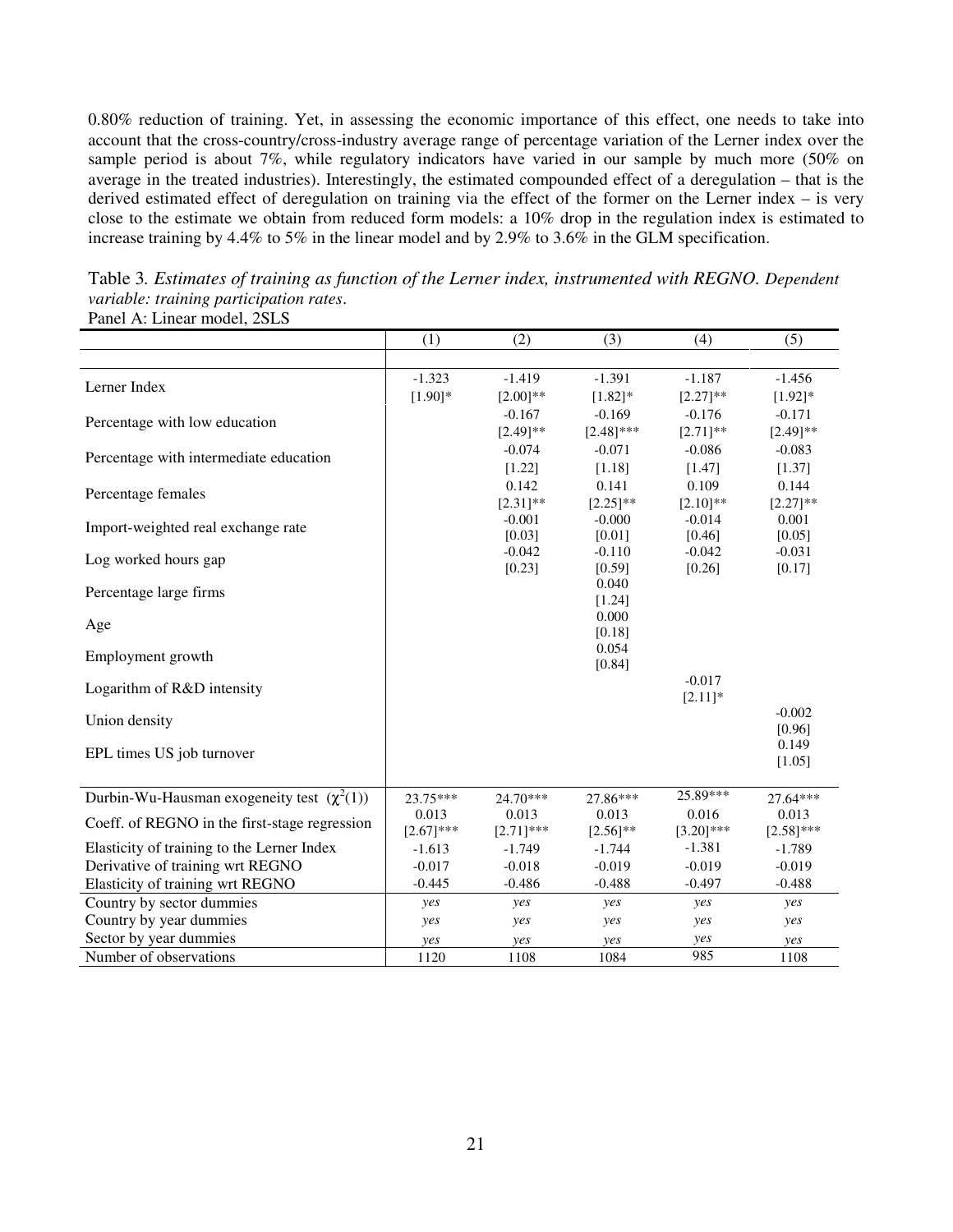Table 3 (continued)*. Estimates of training as function of the Lerner index, instrumented with REGNO. Dependent variable: training participation rates*. Panel B: GLM, Two-step IV estimates

|                                               | (1)              | (2)                        | (3)                        | (4)                        | (5)                     |
|-----------------------------------------------|------------------|----------------------------|----------------------------|----------------------------|-------------------------|
|                                               |                  |                            |                            |                            |                         |
| Lerner Index                                  | $-11.08**$       | $-12.44**$                 | $-13.62*$                  | $-9.36**$                  | $-13.59**$              |
|                                               | $[-69.09,-0.05]$ | $[-71.03,-0.87]$           | $[-130.0, 0.04]$           | $[-44.74,-0.96]$           | $[-87.96,-1.41]$        |
| Residual first stage                          | $11.41*$         | 12.49**                    | $13.64*$                   | $9.14**$                   | 13.68**                 |
|                                               | $[-0.48, 66.48]$ | [0.59, 69.65]              | $[-0.56, 130.0]$           | [0.56, 38.04]              | [1.45, 89.30]           |
| Percentage with low education                 |                  | $-2.20*$                   | $-2.31*$                   | $-2.26**$                  | $-2.23*$                |
|                                               |                  | $[-4.13, 0.02]$            | $[-4.93, 0.32]$            | $[-4.04,-0.13]$            | $[-4.43, 0.45]$         |
| Percentage with intermediate education        |                  | $-0.76$                    | $-0.75$                    | $-0.85$                    | $-0.82$                 |
|                                               |                  | $[-2.50, 1.56]$            | $[-2.60, 3.45]$            | $[-2.27, 0.84]$            | $[-3.00, 1.57]$         |
| Percentage females                            |                  | $1.27*$                    | $1.31*$                    | 0.86                       | 1.29                    |
|                                               |                  | $[-0.43, 4.02]$            | $[-0.66, 6.34]$<br>$-0.01$ | $[-0.48, 2.90]$            | $[-0.50, 4.85]$<br>0.02 |
| Import-weighted real exchange rate            |                  | $-0.19$<br>$[-1.18, 1.07]$ | $[-1.92, 1.23]$            | $-0.18$<br>$[-0.99, 0.78]$ | $[-1.15, 1.37]$         |
|                                               |                  | $-2.27$                    | $-1.31$                    | $-0.55$                    | $-0.40$                 |
| Log worked hours gap                          |                  | $[-5.96, 7.05]$            | $[-6.50, 15.19]$           | $[-4.70, 4.35]$            | $[-6.05, 9.22]$         |
| Percentage large firms                        |                  |                            | 0.55                       |                            |                         |
|                                               |                  |                            | $[-1.30, 2.35]$            |                            |                         |
| Age                                           |                  |                            | 0.02                       |                            |                         |
|                                               |                  |                            | $[-0.07, 0.13]$            |                            |                         |
| Employment growth                             |                  |                            | 0.71<br>$[-3.53, 3.80]$    |                            |                         |
|                                               |                  |                            |                            | $-0.18*$                   |                         |
| Logarithm of R&D intensity                    |                  |                            |                            | [0.50, 0.01]               |                         |
|                                               |                  |                            |                            |                            | $-0.03*$                |
| Union density                                 |                  |                            |                            |                            | $[-0.24, 0.04]$         |
| EPL times US job turnover                     |                  |                            |                            |                            | $-0.70$                 |
|                                               |                  |                            |                            |                            | $[-5.24, 13.63]$        |
|                                               |                  |                            |                            |                            |                         |
| Coeff. of REGNO in the first-stage regression | $0.013**$        | $0.013**$                  | $0.013**$                  | $0.016**$                  | $0.013**$               |
|                                               | [0.008, 0.017]   | [0.008, 0.017]             | [0.008, 0.018]             | [0.011, 0.021]             | [0.008, 0.018]          |
| Elasticity of training to the Lerner Index    | $-0.651$         | $-0.795$                   | $-0.729$                   | $-0.589$                   | $-0.795$                |
| Derived elasticity of training wrt REGNO      | $-0.289$         | $-0.359$                   | $-0.329$                   | $-0.317$                   | $-0.350$                |
| Country by sector dummies                     | yes              | yes                        | yes                        | yes                        | yes                     |
| Country by year dummies                       | yes              | yes                        | yes                        | yes                        | yes                     |
| Sector by year dummies                        | yes              | yes                        | yes                        | yes                        | yes                     |
| Number of observations                        | 1120             | 1108                       | 1084                       | 985                        | 1108                    |

Notes: Dependent variable: training participation rates. Elasticities with respect to the Lerner index are estimated at the global sample mean; elasticities with respect to regulation, excluding public ownership (REGNO), are estimated at sample means computed only for exposed industries. Robust t-values within brackets in Panel A. Bias-corrected bootstrapped confidence intervals at the 5% statistical level, obtained with 1000 replications, within brackets in Panel B. In Panel A: \*, \*\* and \*\*\* means significant at the 10%, 5% and 1% level, respectively. In Panel B, \* and \*\* means that the bias-corrected bootstrapped confidence interval at the 10% and 5% confidence level, respectively, does not include 0.

#### **Conclusions**

Does product market deregulation affect workplace training, and if yes, in what direction? This paper has addressed this question both from an empirical and from a theoretical viewpoint. In our empirical analysis we have used repeated cross section data extracted from the European Labour Force Survey, and a sample of 15 European countries and 12 industrial sectors, which we have followed for about 8 years. Our econometric estimates show that an increase in product market deregulation generates a sizeable increase in training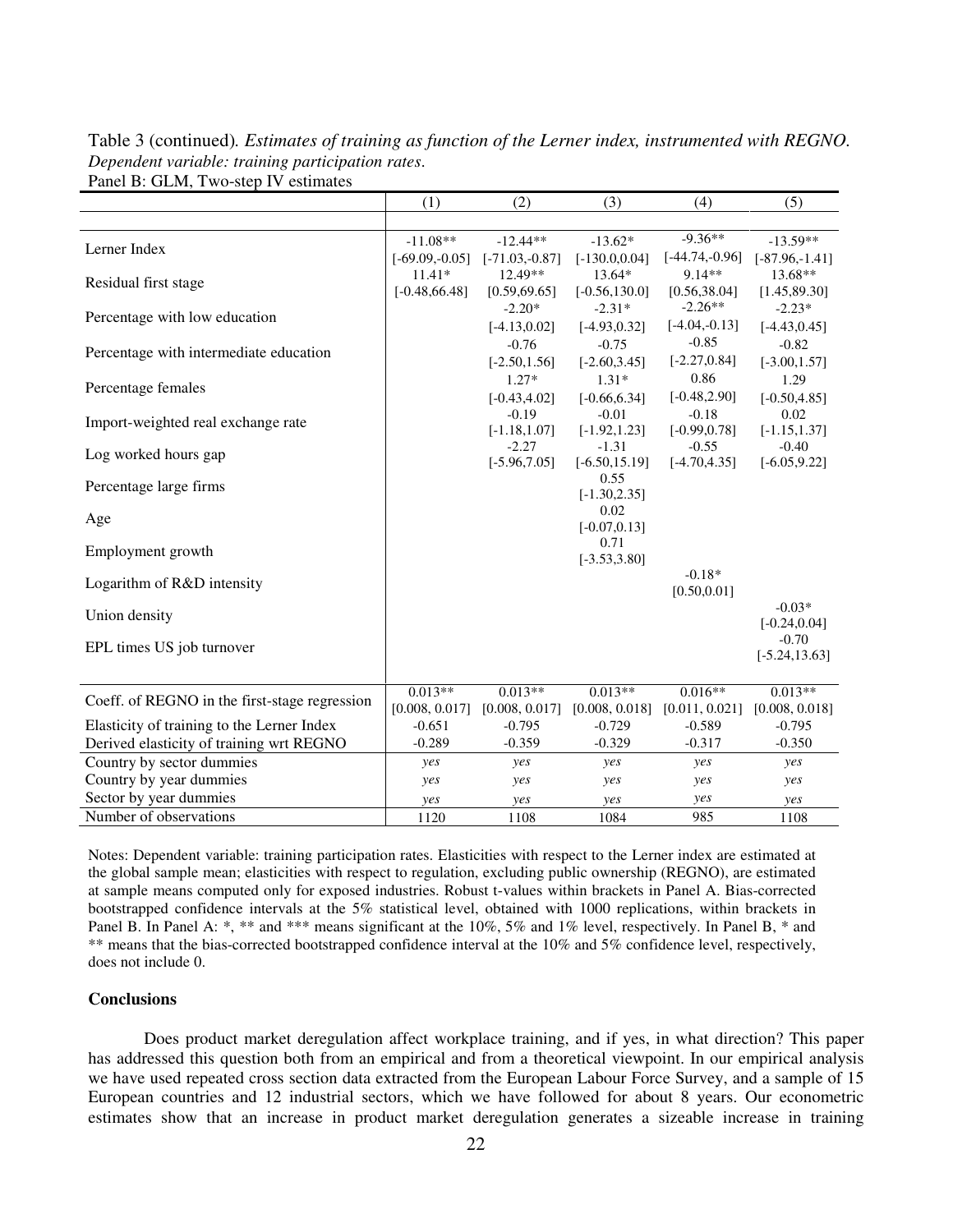incidence. More precisely, we show that the massive regulatory reforms undergone by European countries in certain service and utility industries, as quantified by changes in the OECD indicators of regulatory barriers, have raised competition, which in turn, has increased investment in workplace training. Our empirical results are robust to several sensitivity exercises. They highlight that an important link in the relationship between deregulation and productivity growth is the investment in human capital which takes place in firms.

In order to provide an explanation for these findings, which seem to be at odd with what usually argued in the labour economics literature, we have built a theoretical model of workplace training with imperfect competition in the product and labour market and ex-ante homogeneous firms that is sufficiently general to allow both general and specific training and wages being either set by bargaining or determined by the interaction between supply and demand.

We have identified two contrasting effects at work: on the one hand, a reduction in the barriers to entry for a given number of firms compresses profits per unit of output, and thereby reduces training. On the other hand, and conditional on profits per unit of output, additional entry increases the output (and profit) gains from training, which facilitates investment. These output gains occur because additional training reduces the relative product price and the sensitivity of product demand to prices is larger, the greater the degree of competition in the product market. We have shown that the balance of these effects implies that a deregulation increases training.

Although we believe that the mechanism suggested by our theoretical model is a key determinant of the observed empirical patterns, we do not claim that this model provides the only possible explanation. For example, if firms are heterogeneous, a negative relationship between the degree of stringency of anti-competitive regulation and training can emerge through alternative routes. In fact, if more efficient firms have also lower training costs and train more, one can expect that increasing competition will increase the market share of these firms and therefore average training.

We believe, however, that the mechanism highlighted in our model will hold also in a model with firm heterogeneity. Disentangling the importance of different mechanisms would require sufficiently rich firm-level panel data that include information on training and enough regulatory variation. Unfortunately, firm-level panel data on training are scarce and we are not aware that a dataset with the above-mentioned characteristics is currently available. Clearly, this issue must be left to future research.

#### **References**

- Acemoglu D and Pischke J (1999), The Structure of Wages and Investment in General Training, *Journal of Political Economy*, pp. 539-72.
- Aghion P, Bloom N, Blundell R, Griffith R and Howitt P (2005) Competition and Innovation: An Inverted U Relationship, *Quarterly Journal of Economics*, 117, 701-728
- Aghion P, Blundell R, Griffith R, Howitt P and Prantl S (2009) The Effects of Entry on Incumbent Innovation and Productivity, *Review of Economics and Statistics*, 91(1), 20-32.
- Aghion P, Burgess R, Redding S and Zilibotti F (2008) The Unequal Effects of Liberalization: Evidence from Dismantling the License Raj in India, *American Economic Review*, 94 (4), 1397- 1412.
- Aghion P, Harris C, and Vickers J (1997), Competition and growth with step-by-step innovation: An example, *European Economic Review*, 41, 771-782.
- Aghion P, Harris C, Howitt P and Vickers J (2001) Competition, Imitation and Growth with Step-by-Step Innovation, *Review of Economic Studies*, 68(3): 467-492.

Aghion P, and Howitt P (1998) *Endogenous Growth Theory*, Cambridge and London: MIT Press.

- Alesina A, Ardagna S, Nicoletti S, Schiantarelli F (2005), Regulation and Investment, *Journal of the European Economic Association*, June, pp.1-35.
- Autor D (2001), Why Do Temporary Help Firms Provide Free General Skills?, *Quarterly Journal of Economics,* MIT Press, vol. 116(4), pp. 1409-1448
- Baldwin, R. E., Forslid, R., Haaland, J. (1996) Investment Creation and Diversion in Europe; *World Economy*, 19, pp. 635- 59
- Ballot, G., F. Fakhfakh and E. Taymaz (2001), Firms' human capital, R&D and performance: a study on French and Swedish firms, *Labour Economics*, 8(4), 443-462
- Bassanini A, Booth A, Brunello G, De Paola M, Leuven E (2007), Workplace Training in Europe, in Brunello G, Garibaldi P, Wasmer E (eds.), *Education and Training in Europe*, Oxford University Press, Oxford.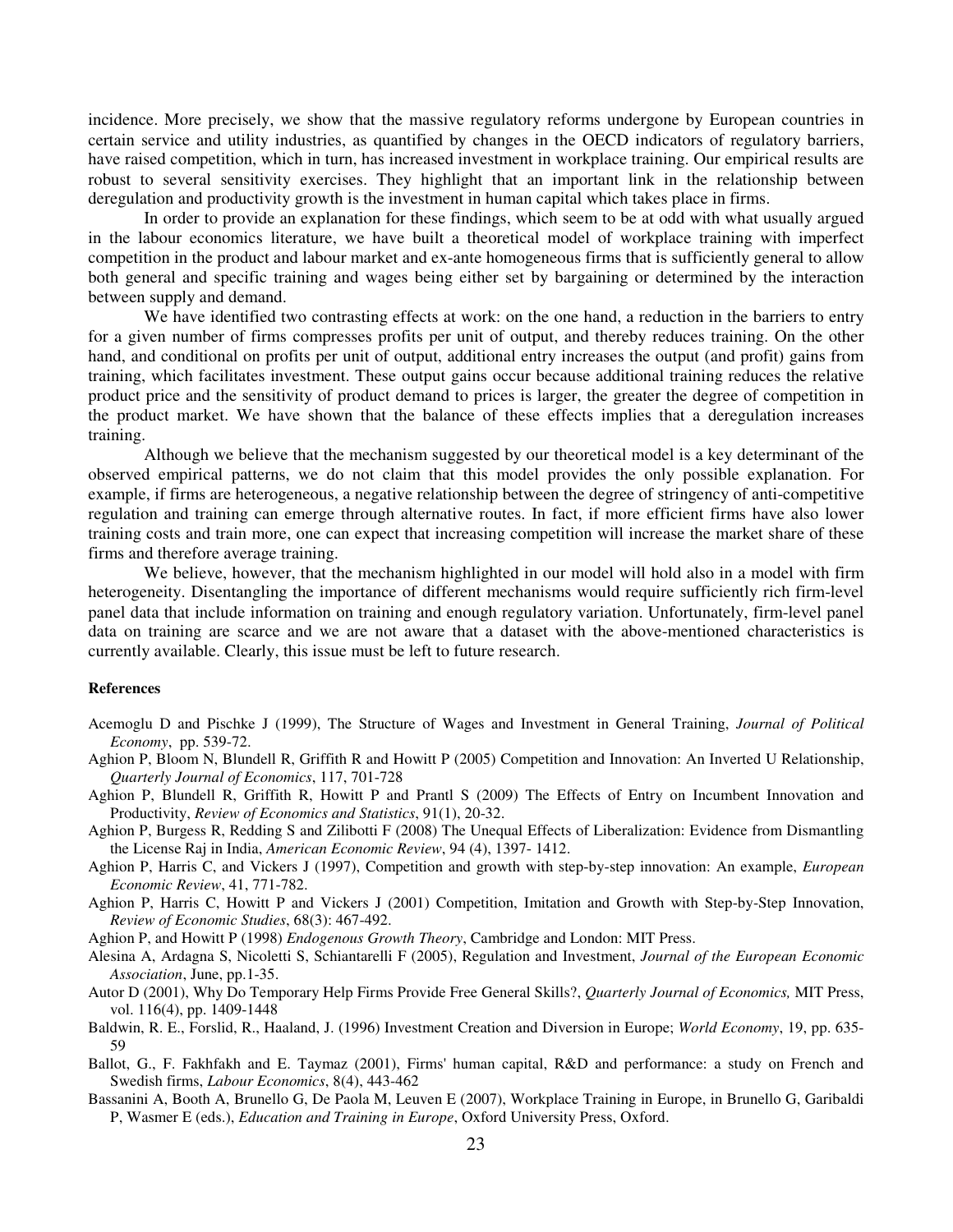- Bassanini A, and Brunello G. (2007), Barriers to Entry, Deregulation and Workplace Training, IZA Discussion Paper n.2746.
- Bassanini A, Nunziata L. and Venn D. (2009), Job protection legislation and productivity growth in OECD countries, *Economic Policy*, 24(58), pp.349-402.
- Blanchard O, Giavazzi F (2003), Macroeconomic effects of regulation and deregulation in goods and labor markets, *The Quarterly Journal of Economics*, 115, 879-907.
- Boone J., 2000, Competitive Pressure: The Effects on Investments in Product and Process Innovation, *RAND Journal of Economics*, 31(3), 549-569.
- Bottasso A., Sembenelli A. (2001) Market power, productivity and the EU Single Market Program: Evidence from a panel of Italian firms, *European Economic Review*, 45, 167-186.
- Conti, G. (2005), "Training, Productivity and Wages in Italy", *Labour Economics*, vol. 12, no. 4, pp. 557-576.
- Conway, P., G. Nicoletti (2006), "Product market regulation in the non-manufacturing sectors of OECD countries: measurement and highlights", OECD Economics Department Working Paper no. 530.
- Davis, S.J., J.C. Haltiwanger and S. Schuh (1996), *Job Creation and Destruction*, MIT Press, Cambridge, MA and London
- Dearden, L., H. Reed and J. van Reenen (2006), "The Impact of Training on Productivity and Wages: Evidence from British Panel Data", *Oxford Bulletin of Economics and Statistics*, vol. 68, no. 4, pp. 397-421.
- Duso T. and L.H. Röller (2003), Endogenous deregulation: evidence from OECD countries, *Economics Letters*, 81, 67-71
- Ebbinghaus B. and J. Visser (2000**)** *Trade Unions in Western Europe since 1945*, *The Societies of Europe*. New York: Grove's Dictionaries**.**
- EC (1997), Single Market Scoreboard, Bruxelles.
- EC (1998), Single Market Scoreboard, Bruxelles.
- Efron, B. (1987), Better Bootstrap Confidence Intervals, *Journal of the American Statistical Association*, 82, 171-185.
- Gersbach H, Schmutzler A (2001), A product market theory of training, IZA Discussion Paper 327
- Gersbach H, Schmutzler A (2006), The Effect of Globalization on Worker Training, IZA Discussion

Paper 2403

- Griffith, R., R. Harrison and H. Simpson (2006), Product market reform and innovation in the EU, CEPR Discussion Paper n. 5849.
- Gullstrand J., Johansson H. (2005), The Disciplinary Effect of the Single Market on Swedish Firms, *Open Economies Review* 16, 381–398.
- Guadalupe, M. (2007), Product Market Competition, Returns to Skill, and Wage Inequality, *Journal of Labor Economics*, 25, 439–474.
- Hall R (2000), Reorganization, *Carnegie-Rochester Conference Series on Public Policy,* Volume 52, pp. 1-22.
- Haltiwanger, J., S. Scarpetta and H. Schweiger (2006), "Assessing Job Flows across Countries: The Role of Industry, Firm Size and Regulations", IZA Discussion Paper no. 2450
- Jovanovic B (2006), Asymmetric Cycles, *Review of Economic Studies*, 73, 145–162.
- Klette J. (1999), Market Power, Scale Economies and Productivity: Estimates from a Panel of Establishment Data, *Journal of Industrial Economics*, 47, 451-476.
- Kugler A, Pica G (2004), Effects of Employment Protection and Product Market Regulations on the Italian Labour Market, CEPR Discussion Paper no. 4216.
- Lazear, E.P., 2003, Firm-Specific Human Capital: A Skill-Weights Approach, NBER Working Paper, No. 9679, May.
- Malcomson J (1997), Contracts, Holdup and Labor Markets, *Journal of Economic Literature*, 35, 4, 1916-1957
- Micco, A. and C. Pages (2006), "The Economic Effects of Employment Protection: Evidence from International Industry-Level Data", IZA Discussion Paper no. 2433
- Nickell S, Nunziata L and Ochel K (2005), Unemployment in the OECD since the 1960s. What do we know? *The Economic Journal*, 115, 1-27.
- Nicoletti G, Scarpetta S (2003), Regulation, productivity and growth: OECD evidence, *Economic Policy, pp.* 9-72.
- Nicoletti, G., A.Bassanini, E.Ernst, S.Jean, P.Santiago and P.Swaim; (2001) "Product and labour market interactions in OECD countries", OECD Economics Department Working Paper n°314
- OECD (2007), Employment Outlook, Paris.
- Papke, L.E., and J. Wooldridge (1996), Econometric methods for fractional response variables with an application to 401(k) plan participation rates, *Journal of Applied Econometrics,* 11, pp. 619–632.
- Raith M (2001), Competition, Risk and Managerial Incentives, mimeo, University of Chicago.
- Sepulveda F (2002), Training and Business Cycles, Michigan State University, mimeo
- Smith R.J. and R.W. Blundell (1986), An Exogeneity Test for a Simultaneous Equation Tobit Model with an Application to Labor Supply, *Econometrica*, 54, 679-685.
- Stevens M (1996), Transferable Training and Poaching Externalities, in A.L. Booth and D.J. Snower (eds.), *Acquiring Skills: Market Failures, Their Symptoms and Policy Responses*, Cambridge University Press, Cambridge, UK.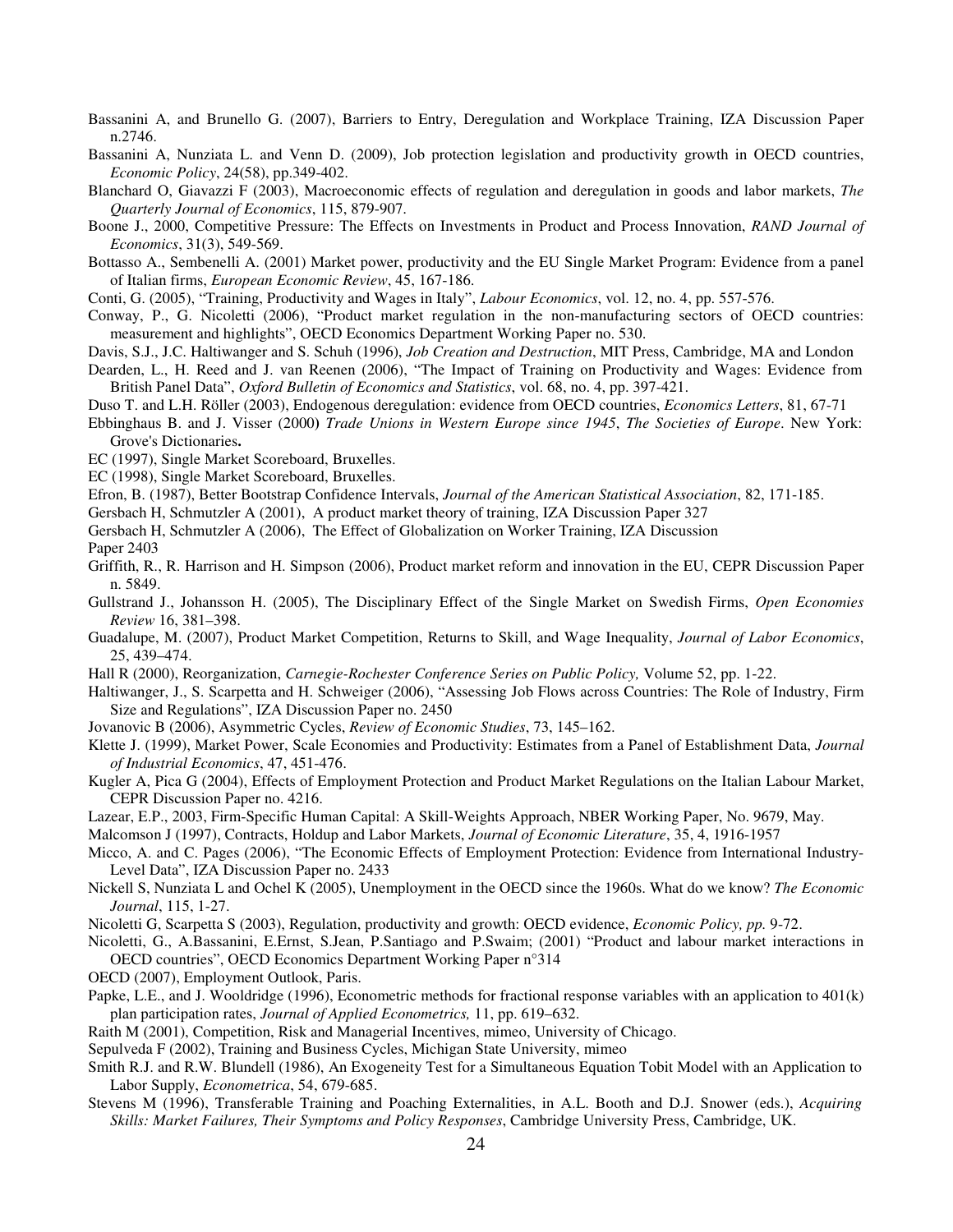Vives X (2006), Innovation and Competitive Pressure, mimeo, Universitad Pompeu Fabra.

Wooldridge J. (2001), *Econometric Analysis of Cross-Section and Panel Data*, Cambridge, Mass.: The MIT Press.

Wasmer E. (2006), General versus Specific Skills in Labor Markets with Search Frictions and Firing Costs, *American Economic Review*, 96(3), 811-831.

#### **Appendix**

#### *A. Proof of Proposition 2.*

We start by establishing

**Lemma A2.1**. Consider the commitment equilibrium where each firm sets  $\tau$  and  $T$  in the first stage:

$$
\tau = \frac{A}{\mu} (1 - \delta) \frac{\theta - 1}{\theta} \tag{A.1}
$$

$$
T = \frac{Y}{mA(1+\tau)}\tag{A.2}
$$

in the expectation that ex-post employment *L* will be equal to the number of hired trainees *T*. In the absence of commitment, the employer and workers of an arbitrarily-chosen firm *i* cannot increase the value of the Nash maximand by choosing unilaterally  $L_i < T$ , if the bargaining parties of all other firms set  $L = T$  in the second stage.

*Proof.* In this combination of strategies, the symmetry of prices  $(P_i = P)$  implies that (see equation [6])

$$
\frac{V}{P} = \frac{\theta - 1}{\theta} A(1 + \tau) - \frac{\mu \tau^2}{2(1 - \delta)}
$$
 [A.3]

In the absence of commitment and with ex-post bargaining over employment, we ask whether it would be profitable for a single bargaining pair, consisting of the employer and her workers, to set  $L_i < T$ , in contrast with first stage expectations. Unconstrained maximisation of the Nash maximand [3] yield equation [4] and

$$
\frac{P_i}{P} = \frac{\theta}{\theta - 1} \frac{V}{PA(1 + \tau)}
$$
 [A.4]

Using [A.3] into [A.4] and rearranging gives

$$
\frac{P_i}{P} = 1 - \frac{\tau}{2(1+\tau)}
$$
 [A.5]

The product demand schedule [2] and the production technology imply that ex-post employment is given by

$$
L_i = \frac{Y}{mA(1+\tau)} \left(1 - \frac{\tau}{2(1+\tau)}\right)^{-\theta} > T
$$
 [A.6]

Since  $L_i < T$  is not chosen and  $L_i > T$  is not feasible, because training in the second period is ruled out, the only feasible solution is  $L_i = T$ , in line with first-stage expectations. QED.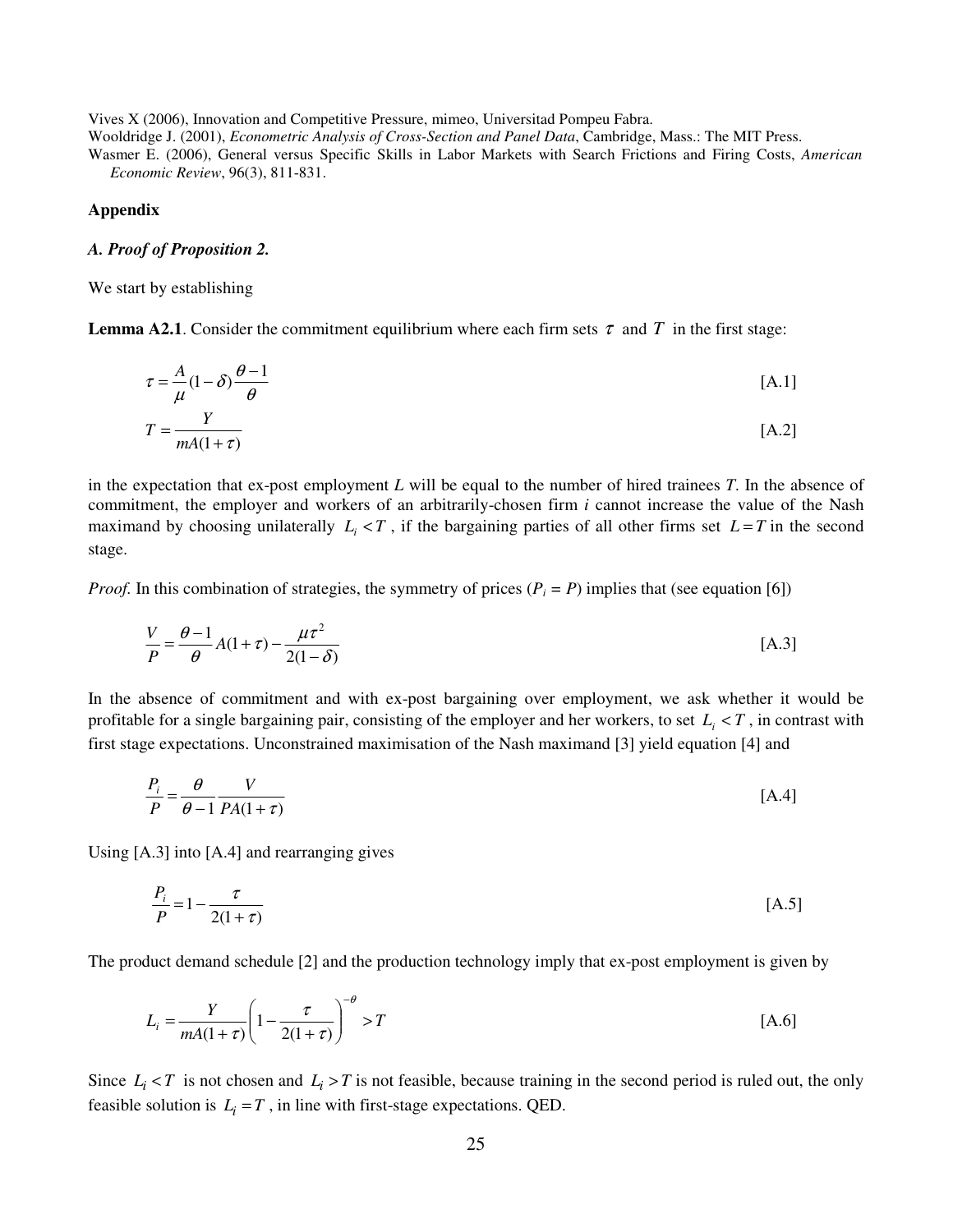Next we establish

**Lemma A2.2**. Consider the first stage strategies of an employer *i*, who chooses training intensity  $\tau_i$  and the number of trainees  $T_i$ , and assume that, in the absence of commitment, wages  $W_i$  and employment  $L_i$  are bargained over in the second stage to maximise the Nash maximand. Then, for any combination of strategies chosen by other firms and workers, an accommodating strategy, which consists in choosing  $T_i$  such that  $L_i \leq T_i$ is not binding in the second stage, is less profitable than a non accommodating strategy, which selects a value of *T*<sub>*i*</sub> low enough that in the second stage the equality  $L_i = T_i$  holds.

*Proof.* Suppose that the firm chooses in the first strategy a training intensity  $\tau$ <sub>*i*</sub> and a number of trainees  $T$ <sup>*i*</sup></sup> sufficiently large that, given  $\tau_i$ , the constraint  $L_i \leq T_i$  is not binding in the second stage. In the second stage, employment will be set by bargaining at:

$$
L_i = \frac{Y}{mA(1+\tau_i)} \left(\frac{P_i}{P}\right)^{-\theta} \tag{A.7}
$$

where  $P_i/P$  is given by [A.4], except that  $\tau$  must be replaced with  $\tau_i$ . There can be two cases: either  $T_i = L_i$  or  $T_i > L_i$ . Since the employer can anticipate the result of the bargaining, her net profits will be always higher if she sets  $T_i = L_i$ , where  $L_i$  is defined as in [A.7]. With no loss of generality we can therefore concentrate on this type of strategy (call it "A-strategy" hereafter, with A standing for accommodating, since with this strategy the firm accommodates the employment resulting from the unconstrained bargaining).

Consider now an alternative strategy in which the firm chooses in the first stage the same  $\tau_i$  but a lower value of  $T_i$ , denoted with  $T_i^*$ :

$$
T_i^* = \frac{Y}{mA(1+\tau_i)} \left( \frac{P_i}{P} + \frac{\theta}{(1-\theta)(1-\delta)} \frac{\mu \tau_i^2}{2A(1+\tau_i)} \right)^{-\theta} < L_i = T_i
$$

where  $(1 - \theta)(1 - \delta) 2A(1 + \tau_i)$ \*  $\boldsymbol{p}$   $\boldsymbol{q}$   $\boldsymbol{u}\tau^2$ *i*  $\frac{a}{i}$   $\frac{F_i}{i}$   $\frac{b}{i}$   $\frac{b}{i}$   $\frac{b}{i}$  $P \left(1-\theta(1-\delta) 2A\right)$ *P P P* τ µτ  $\theta$ )(1 –  $\delta$ θ  $-\theta$ )(1 –  $\delta$ ) 2A(1 +  $=\frac{F_i}{R}+\frac{V_i}{r^2}$  and the star \* indicates the new strategy (called "S-strategy",

hereafter, where S stands for "low", since it implies a smaller number of trainees). Since  $T_i^* < L_i$  and  $L_i$  is the result of the unconstrained maximisation of the Nash maximand given  $\tau_i$ , the S-strategy implies that the employment constraint  $L_i^* = T_i^*$  is binding in the second-stage.

Net profits in the A-strategy are given by:

$$
\Pi_A = \left\{ (1 - \delta) \frac{P_i}{P} - (1 - \delta) \frac{V}{PA(1 + \tau_i)} - \frac{\mu \tau_i^2}{2A(1 + \tau_i)} \right\} \frac{Y}{m} \left( \frac{P_i}{P} \right)^{-\theta} \tag{A.8}
$$

and in the S-strategy they are equal to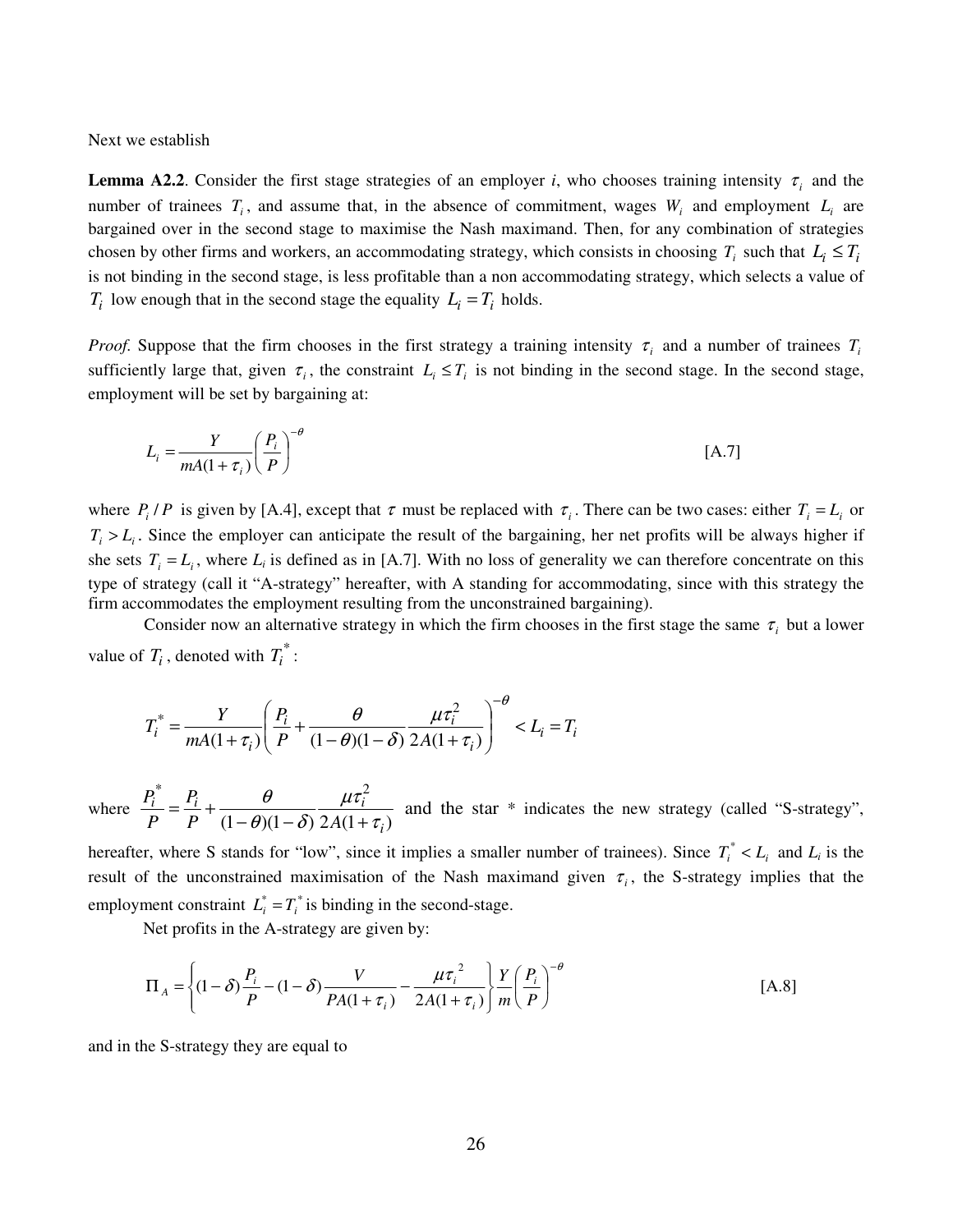$$
\Pi_{S} = \left\{ (1 - \delta) \frac{P_i^*}{P} - (1 - \delta) \frac{V}{PA(1 + \tau_i)} - \frac{\mu \tau_i^2}{2A(1 + \tau_i)} \right\} \frac{Y}{m} \left( \frac{P_i^*}{P} \right)^{-\theta} \tag{A.9}
$$

The right-hand side terms of equations [A.8] and [A.9] are identical, except for the value of relative prices. Therefore, the function

$$
\Pi(p) = \left[ (1 - \delta)p - (1 - \delta) \frac{V}{PA(1 + \tau_i)} - \frac{\mu \tau_i^2}{2A(1 + \tau_i)} \right] \frac{Y}{m} p^{-\theta}
$$

will be such that  $\Pi(p) = \Pi_L$ , when  $p = P_i/P$ , and  $\Pi(p) = \Pi_S$  when  $p = P_i^* / P$ . Define  $p_{\text{max}} = \arg \max_{p} {\{\Pi(p)\}\}\$ . The first-order conditions for a maximum imply

$$
(1 - \delta)(1 - \theta)p_{\text{max}} + \theta \left[ (1 - \delta) \frac{V}{PA(1 + \tau_i)} + \frac{\mu \tau_i^2}{2A(1 + \tau_i)} \right] = 0
$$

while the second-order condition is always verified since  $\partial^2 \Pi / \partial p^2 = (1 - \delta)(1 - \theta) < 0$ . Using [A.4] and some simple manipulations we obtain:

$$
p_{\max} = \frac{P_i^*}{P} = \frac{P_i}{P} + \frac{\theta}{(1-\theta)(1-\delta)} \frac{\mu \tau_i^2}{2A(1+\tau_i)} > \frac{P_i}{P}
$$

Therefore  $\Pi_s > \Pi_A$ , which implies that the A-strategy is dominated by the S-strategy. QED.

We are now ready to prove Proposition 2. Consider the commitment equilibrium where each firm sets  $\tau$ and *T* in the first stage as in equations [A.1] and [A.2], in the second stage the bargaining parties set *W* according to equation [4] and  $L = T$ . In order to show that this is an equilibrium we need to show that no agent can deviate unilaterally from it and earn a greater pay-off if the others do not deviate. From Lemma A2.1, it follows immediately that no bargaining party can deviate unilaterally in the second stage and earn a greater payoff by choosing  $L \neq T$  in the second stage. Then, consider first-stage deviating strategies  $(\tau_i^*, T_i^*)$ . Let us call again A-strategy any strategy such that the constraint  $L_i \leq T_i^*$  is not binding in the second stage (as above A for "accommodating"). Similarly, let us call NA-strategies, first-stage strategies such that  $L_i \leq T_i^*$  is binding in the second stage (NA for "non accommodating"). Lemma A2.2 shows that for any A-strategy there exists at least one NA-strategy (the corresponding S-strategy) that yields higher profits. Therefore, if there existed a deviating A-strategy that is profit-improving with respect to the equilibrium, there would also be a deviating NA-strategy that is profit-improving. But, by construction, the commitment equilibrium consists of the combination of NAstrategies that yields the highest profit among all NA-strategies, which excludes the possibility of profitimproving NA-strategies. Therefore there cannot exist profit-improving *A* strategies. As first-stage strategies are either A-strategies or NA-strategies, there are no deviations in the first-stage that yield higher profits.

It remains to prove that the equilibrium is unique. Lemma A2.2 shows that strategies A are dominated, therefore no equilibrium can contain all or a fraction of firms playing A-strategies. But subsection 1.1.1 has already shown that there cannot be any other equilibrium in which all firms in the first stage play NA-strategies, except the commitment equilibrium, which is therefore unique. QED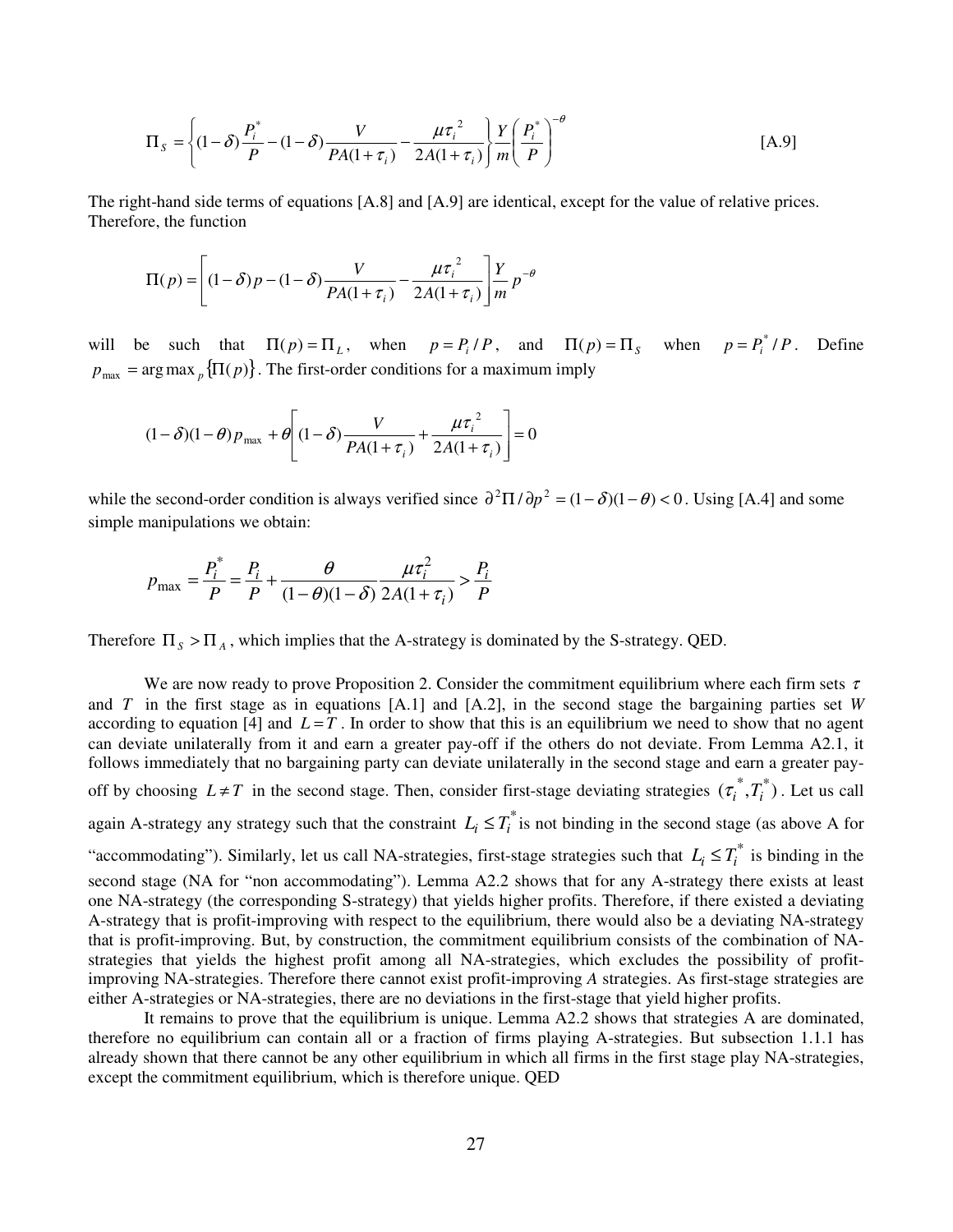#### *B. The equilibrium when the cost of entry is fixed*

Assume that the cost of entry *C* is fixed, rather than proportional to output. Equilibrium conditions [12] and [14] become

$$
\pi = \frac{1 - \delta}{\theta} = C \frac{m}{Y}
$$
 [A.18]

$$
\tau = \frac{A}{\mu} \left( 1 - \delta - C \frac{m}{Y} \right) \tag{A.19}
$$

Equation [A.18] can be rewritten as:

$$
m\theta = \frac{Y(1-\delta)}{C}
$$
 [A.20]

We show here that the negative relationship between entry costs and training intensity still holds: total differentiation of [A.19] and [A.20] yields

$$
\Sigma_1 dm + \Sigma_2 d\tau = \Sigma_5 dC
$$
  

$$
\Sigma_3 dm + \Sigma_4 d\tau = \Sigma_6 dC
$$

where

$$
\Sigma_1 = \frac{C}{Y} \frac{A}{\mu},
$$
\n $\Sigma_2 = 1,$ \n $\Sigma_3 = \sigma(g(m) + g'(m)m),$ \n $\Sigma_4 = 0,$ \n $\Sigma_5 = -\frac{A}{\mu} \frac{m}{Y},$ \n $\Sigma_6 = -\frac{Y(1-\delta)}{C^2}.$ 

Since, when  $\theta$  < + $\infty$  and  $C > 0$ , the determinant of the Jacobian is negative, and

$$
\Sigma_1 \Sigma_6 - \Sigma_3 \Sigma_5 = g'(m)m \frac{A}{\mu} \frac{m}{Y} > 0
$$

we have that  $\frac{d\tau}{dC} < 0$ .

#### *C. Definition of variables, sources and descriptive statistics*

See Bassanini and Brunello (2007) for the precise definition of variables and sources, except for the following additional variables:

*Import weighted real exchange rate* 

Definition:

$$
x_{ikt} = \sum_{i=1}^{I} \sum_{l=1}^{L} m_{iklt_0} e_{klt} p_{lt} / p_{kt}
$$

where *x* stands for the import-weighted real exchange rate, *m* is to the import share from country *l* in industry *i* of country  $k$  at a fixed time period  $t_0$  (early 1980s in these data) - the import weights thus vary across industries and countries but are constant in time - *e* is to the nominal bilateral exchange rate between countries *k* and *l* at time *t* - which varies across partner countries and time, but not across industries - the *p* variables refer to price levels, as approximated by the GDP deflator, in countries *l* and *k* respectively. Within a country in a given year, the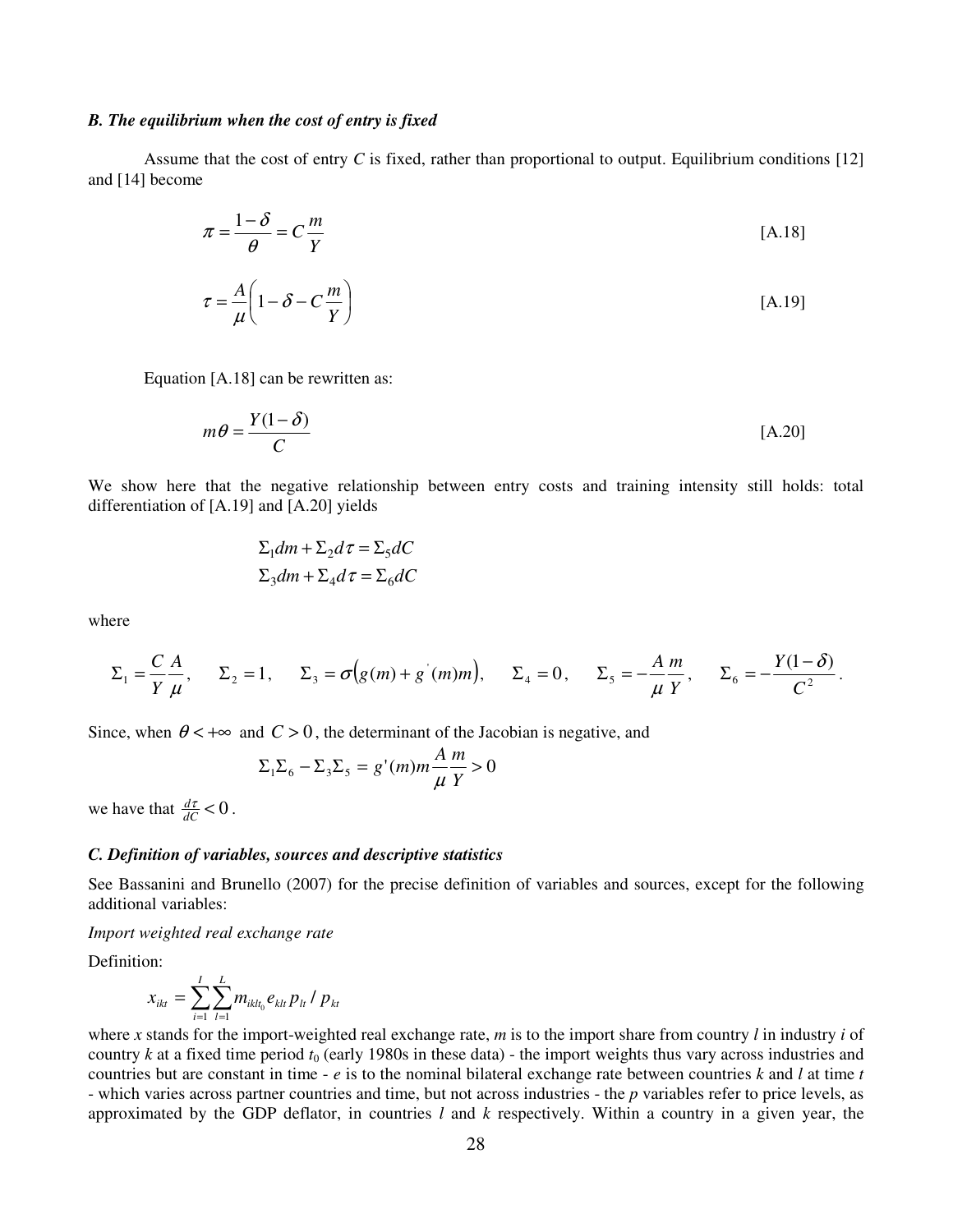variation in industry-specific real exchange rates derives entirely from differences in the import pattern across industries. An increase in the industry-specific exchange rate represents a real depreciation in the price of output produced in industry *i* of country *k* relative to its trading partners (weighted by import shares). Put differently, an increase in the industry-specific exchange rate represents an improvement in the terms of trade in industry *i* for country *k*. Source: OECD (2007).

#### *R&D intensity*

Definition: ratio of Business Enterprise Expenditures in R&D to value added. Source: OECD STAN, ANBERD and R&D Databases.

#### *Observed Lerner index*

Definition:

$$
L_{ijt} = \frac{Y_{ijt} - CV_{ijt}}{Y_{ijt}}
$$

where *L* is the observed Lerner index in country *i*, industry *j* and time *t*, CV are variable costs in nominal terms and Y is the value of output (see e.g. Klette, 1999). In practice, CV is the sum of intermediate inputs costs, labour costs and estimated cost of capital. Capital stock is constructed by perpetual inventory method for countries where it is not provided in national accounts at a sufficiently disaggregated level. However, since reconstructed capital stocks are available only in volume terms, in practice nominal capital stocks are obtained by dividing them by value added in volume terms and pre-multiplying them by nominal value added. In the calculation of the cost of capital, we follow Griffith et al. (2006) and assume that capital flows freely across borders so that all countries face a world interest rate, for which we use the US long-term interest rate. Sources: OECD STAN and EO databases.

#### *List of countries*

Austria, Belgium, Germany, Denmark, Spain, Finland, France, UK, Greece, Ireland, Italy, the Netherlands, Norway, Portugal, and Sweden.

|             | <b>Tuble Till</b> , Less of mansh ros.                                  |
|-------------|-------------------------------------------------------------------------|
| NACE Rev. 1 | Description                                                             |
| 15-16       | Food products, beverages and tobacco manufacturing                      |
| 17-19       | Textiles, textile products, leather and footwear manufacturing          |
| -20         | Wood and wood products manufacturing                                    |
| $21 - 22$   | Pulp, paper and related products manufacturing, printing and publishing |
| 23-25       | Chemical and fuel products manufacturing, rubber and plastics           |
| 26          | Other non-metallic mineral products manufacturing                       |
| 27-28       | Basic metals and fabricated metal products manufacturing                |
| 34-35       | Transport equipment manufacturing                                       |
| 29-33       | Other machinery and equipment manufacturing                             |
| $40 - 41$   | Electricity, gas and water supply                                       |
| $60 + 62$   | Land and air transport                                                  |
| 64          | Communications services                                                 |

Table A1*. List of industries.*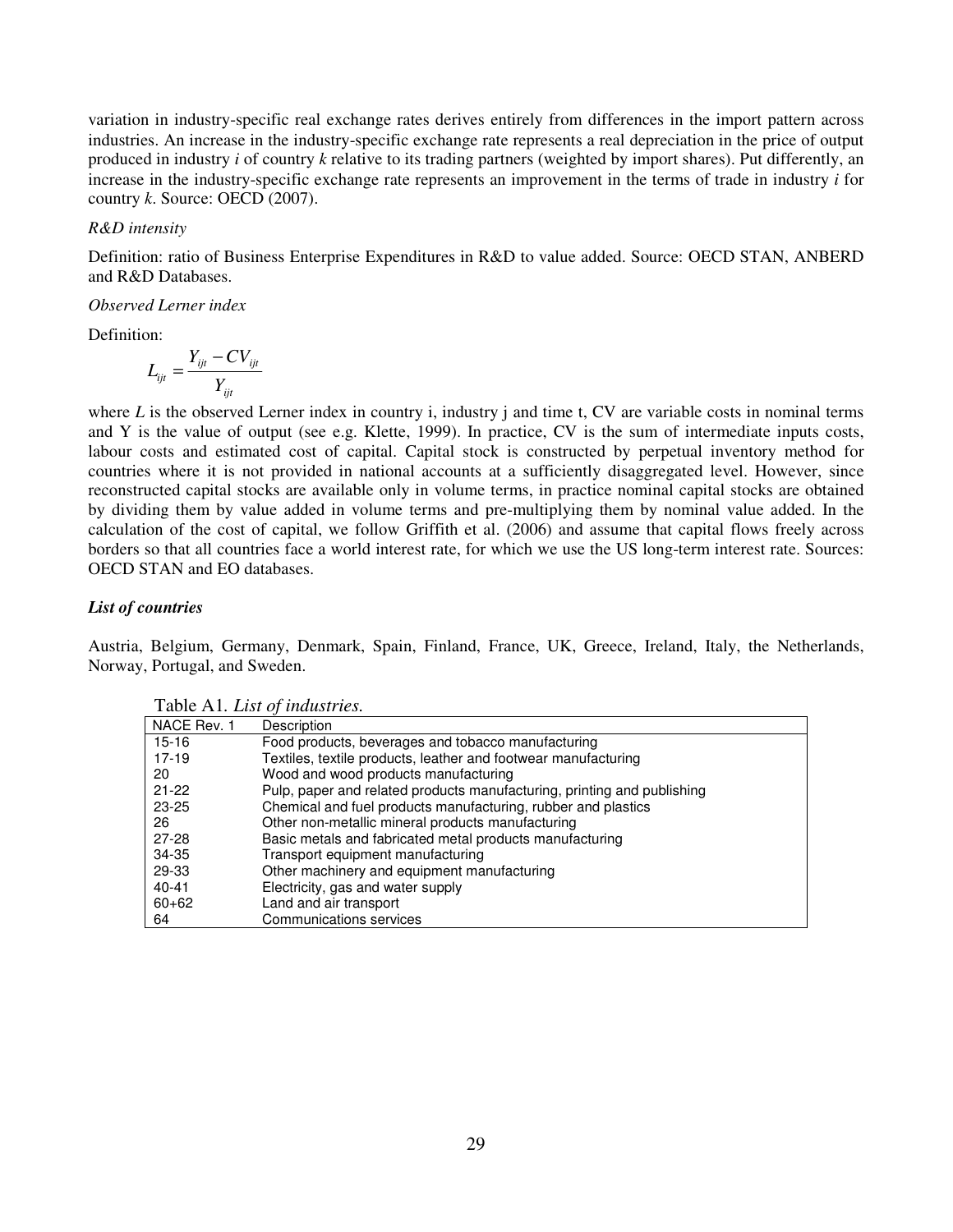Table A2*. Descriptive statistics.* 

| Variable                           | <b>Observations</b> | Mean     | Standard deviation |
|------------------------------------|---------------------|----------|--------------------|
| Training participation rate        | 1236                | 0.078    | 0.075              |
| Training stock                     | 1236                | 0.476    | 0.457              |
| <b>REGNO</b>                       | 1236                | 0.820    | 1.593              |
| <b>BEVI</b>                        | 1236                | 0.790    | 1.584              |
| Share males                        | 1236                | 0.756    | 0.143              |
| Average age                        | 1236                | 38.86    | 1.465              |
| Share firms with $> 50$ employees  | 1200                | 0.561    | 0.223              |
| Share low education                | 1224                | 0.373    | 0.209              |
| Share medium education             | 1224                | 0.463    | 0.177              |
| Import weighted real exchange rate | 1236                | 1.297    | 1.914              |
| Hours gap                          | 1236                | 0.002    | 0.012              |
| Employment growth                  | 1236                | $-0.002$ | 0.037              |
| Union density                      | 1236                | 44.526   | 24.69              |
| EPL*TURN                           | 1236                | 0.411    | 0.168              |
| Lerner index                       | 1120                | 0.100    | 0.062              |
|                                    |                     |          |                    |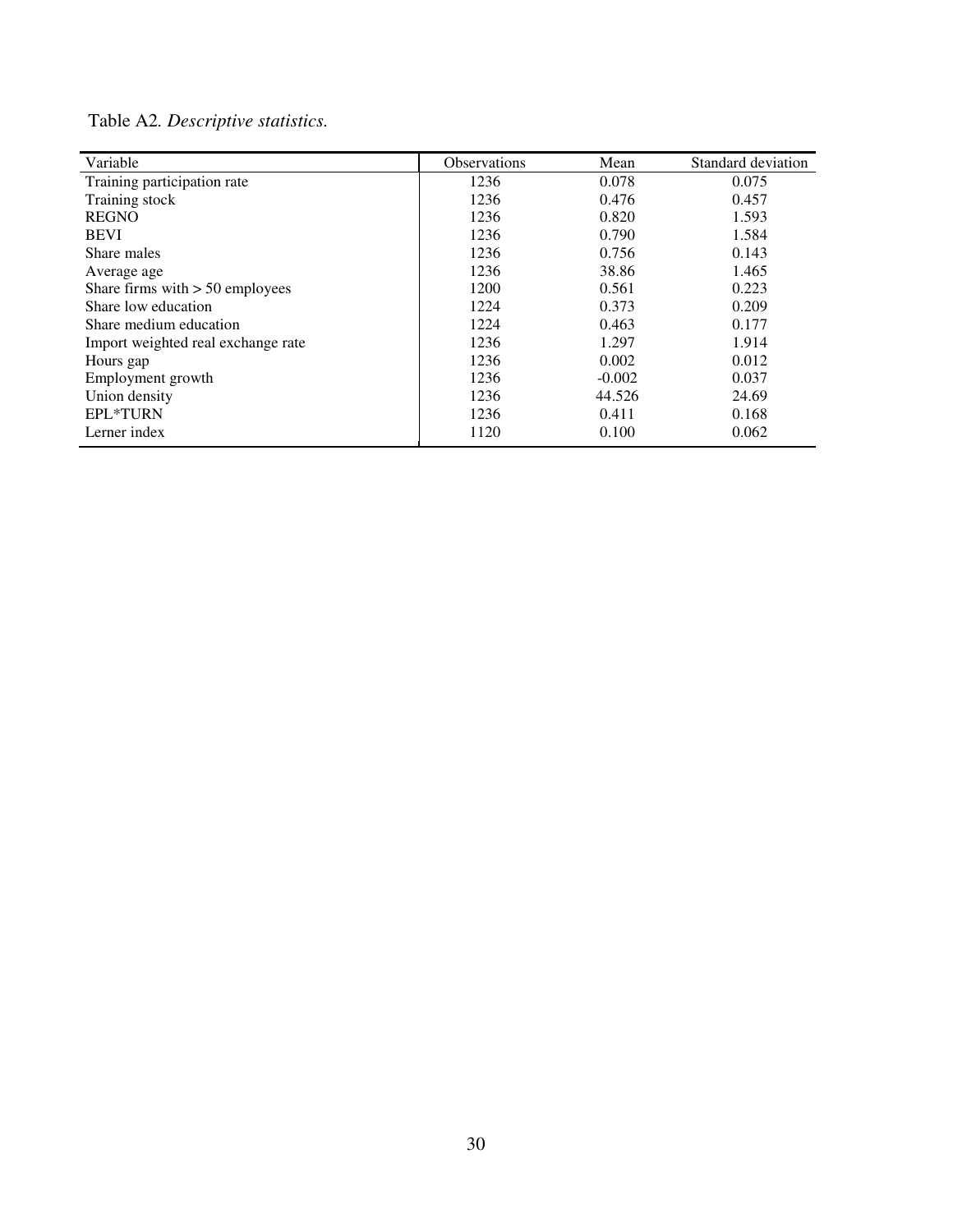# CESifo Working Paper Series

for full list see www.cesifo-group.org/wp (address: Poschingerstr. 5, 81679 Munich, Germany, office@cesifo.de)

2881 Marko Koethenbuerger and Michael Stimmelmayr, Corporate Taxation and Corporate Governance, December 2009

 $\_$  , and the contribution of the contribution of the contribution of the contribution of  $\mathcal{L}_\text{max}$ 

- 2882 Gebhard Kirchgässner, The Lost Popularity Function: Are Unemployment and Inflation no longer Relevant for the Behaviour of Germany Voters?, December 2009
- 2883 Marianna Belloc and Ugo Pagano, Politics-Business Interaction Paths, December 2009
- 2884 Wolfgang Buchholz, Richard Cornes and Dirk Rübbelke, Existence and Warr Neutrality for Matching Equilibria in a Public Good Economy: An Aggregative Game Approach, December 2009
- 2885 Charles A.E. Goodhart, Carolina Osorio and Dimitrios P. Tsomocos, Analysis of Monetary Policy and Financial Stability: A New Paradigm, December 2009
- 2886 Thomas Aronsson and Erkki Koskela, Outsourcing, Public Input Provision and Policy Cooperation, December 2009
- 2887 Andreas Ortmann, "The Way in which an Experiment is Conducted is Unbelievably Important": On the Experimentation Practices of Economists and Psychologists, December 2009
- 2888 Andreas Irmen, Population Aging and the Direction of Technical Change, December 2009
- 2889 Wolf-Heimo Grieben and Fuat Şener, Labor Unions, Globalization, and Mercantilism, December 2009
- 2890 Conny Wunsch, Optimal Use of Labor Market Policies: The Role of Job Search Assistance, December 2009
- 2891 Claudia Buch, Cathérine Tahmee Koch and Michael Kötter, Margins of International Banking: Is there a Productivity Pecking Order in Banking, too?, December 2009
- 2892 Shafik Hebous and Alfons J. Weichenrieder, Debt Financing and Sharp Currency Depreciations: Wholly vs. Partially Owned Multinational Affiliates, December 2009
- 2893 Johannes Binswanger and Daniel Schunk, What is an Adequate Standard of Living during Retirement?, December 2009
- 2894 Armin Falk and James J. Heckman, Lab Experiments are a Major Source of Knowledge in the Social Sciences, December 2009
- 2895 Hartmut Egger and Daniel Etzel, The Impact of Trade on Employment, Welfare, and Income Distribution in Unionized General Oligopolistic Equilibrium, December 2009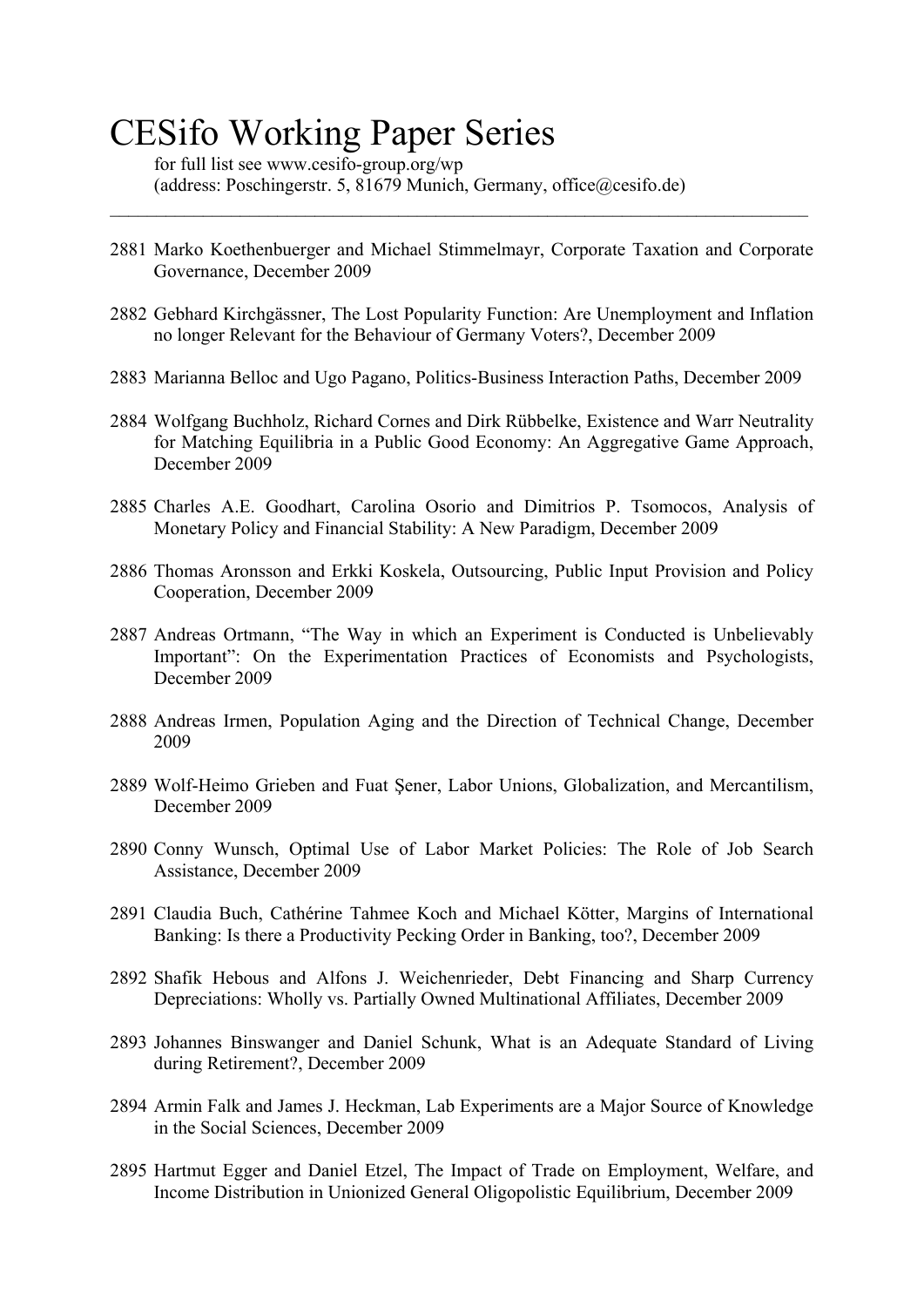- 2896 Julian Rauchdobler, Rupert Sausgruber and Jean-Robert Tyran, Voting on Thresholds for Public Goods: Experimental Evidence, December 2009
- 2897 Michael McBride and Stergios Skaperdas, Conflict, Settlement, and the Shadow of the Future, December 2009
- 2898 Ben J. Heijdra and Laurie S. M. Reijnders, Economic Growth and Longevity Risk with Adverse Selection, December 2009
- 2899 Johannes Becker, Taxation of Foreign Profits with Heterogeneous Multinational Firms, December 2009
- 2900 Douglas Gale and Piero Gottardi, Illiquidity and Under-Valuation of Firms, December 2009
- 2901 Donatella Gatti, Christophe Rault and Anne-Gaël Vaubourg, Unemployment and Finance: How do Financial and Labour Market Factors Interact?, December 2009
- 2902 Arno Riedl, Behavioral and Experimental Economics Can Inform Public Policy: Some Thoughts, December 2009
- 2903 Wilhelm K. Kohler and Marcel Smolka, Global Sourcing Decisions and Firm Productivity: Evidence from Spain, December 2009
- 2904 Marcel Gérard and Fernando M. M. Ruiz, Corporate Taxation and the Impact of Governance, Political and Economic Factors, December 2009
- 2905 Mikael Priks, The Effect of Surveillance Cameras on Crime: Evidence from the Stockholm Subway, December 2009
- 2906 Xavier Vives, Asset Auctions, Information, and Liquidity, January 2010
- 2907 Edwin van der Werf, Unilateral Climate Policy, Asymmetric Backstop Adoption, and Carbon Leakage in a Two-Region Hotelling Model, January 2010
- 2908 Margarita Katsimi and Vassilis Sarantides, Do Elections Affect the Composition of Fiscal Policy?, January 2010
- 2909 Rolf Golombek, Mads Greaker and Michael Hoel, Climate Policy without Commitment, January 2010
- 2910 Sascha O. Becker and Ludger Woessmann, The Effect of Protestantism on Education before the Industrialization: Evidence from 1816 Prussia, January 2010
- 2911 Michael Berlemann, Marco Oestmann and Marcel Thum, Demographic Change and Bank Profitability. Empirical Evidence from German Savings Banks, January 2010
- 2912 Øystein Foros, Hans Jarle Kind and Greg Shaffer, Mergers and Partial Ownership, January 2010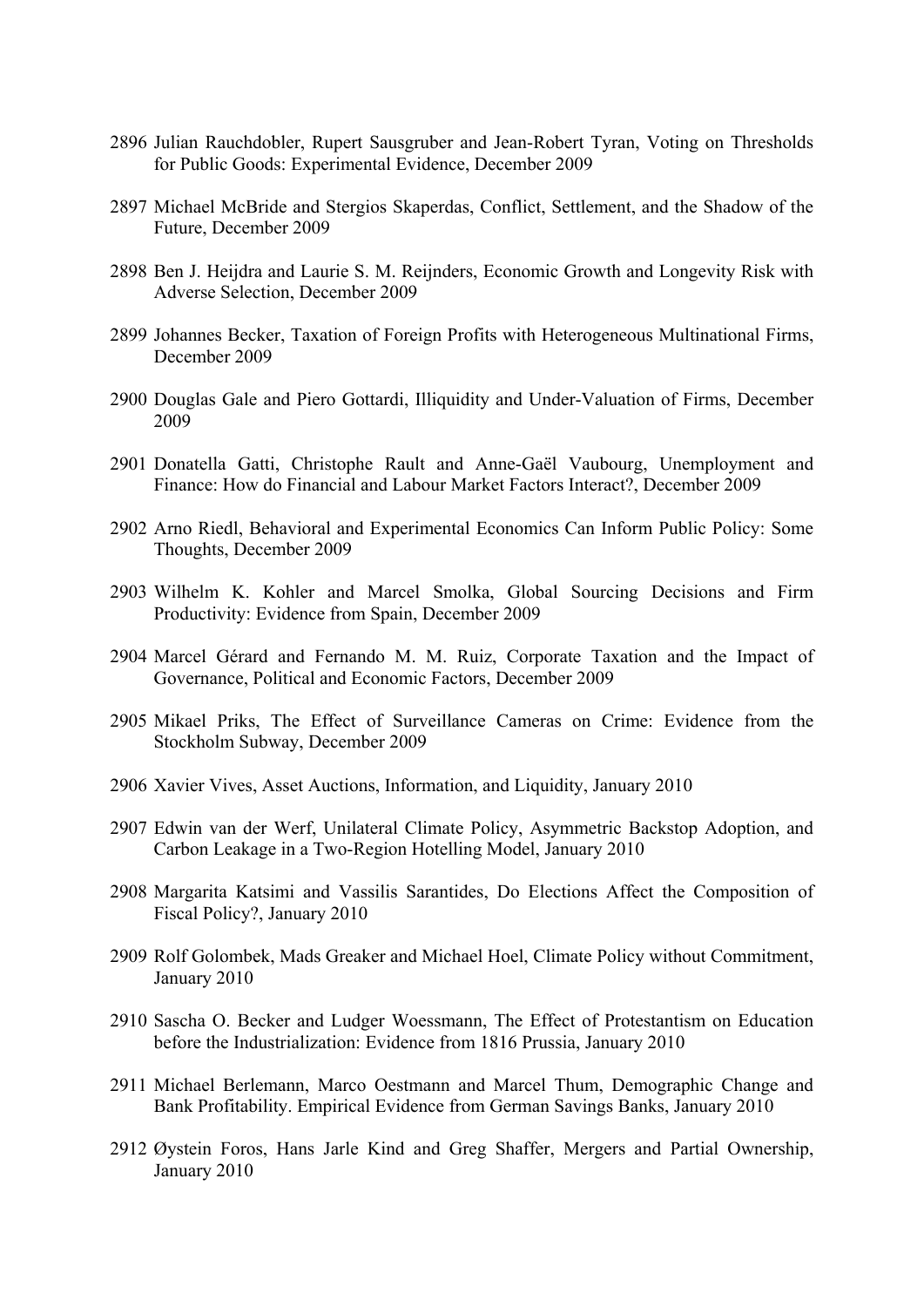- 2913 Sean Holly, M. Hashem Pesaran and Takashi Yamagata, Spatial and Temporal Diffusion of House Prices in the UK, January 2010
- 2914 Christian Keuschnigg and Evelyn Ribi, Profit Taxation and Finance Constraints, January 2010
- 2915 Hendrik Vrijburg and Ruud A. de Mooij, Enhanced Cooperation in an Asymmetric Model of Tax Competition, January 2010
- 2916 Volker Meier and Martin Werding, Ageing and the Welfare State: Securing Sustainability, January 2010
- 2917 Thushyanthan Baskaran and Zohal Hessami, Globalization, Redistribution, and the Composition of Public Education Expenditures, January 2010
- 2918 Angel de la Fuente, Testing, not Modelling, the Impact of Cohesion Support: A Theoretical Framework and some Preliminary Results for the Spanish Regions, January 2010
- 2919 Bruno S. Frey and Paolo Pamini, World Heritage: Where Are We? An Empirical Analysis, January 2010
- 2920 Susanne Ek and Bertil Holmlund, Family Job Search, Wage Bargaining, and Optimal Unemployment Insurance, January 2010
- 2921 Mariagiovanna Baccara, Allan Collard-Wexler, Leonardo Felli and Leeat Yariv, Gender and Racial Biases: Evidence from Child Adoption, January 2010
- 2922 Kurt R. Brekke, Roberto Cellini, Luigi Siciliani and Odd Rune Straume, Competition and Quality in Regulated Markets with Sluggish Demand, January 2010
- 2923 Stefan Bauernschuster, Oliver Falck and Niels Große, Can Competition Spoil Reciprocity? – A Laboratory Experiment, January 2010
- 2924 Jerome L. Stein, A Critique of the Literature on the US Financial Debt Crisis, January 2010
- 2925 Erkki Koskela and Jan König, Profit Sharing, Wage Formation and Flexible Outsourcing under Labor Market Imperfection, January 2010
- 2926 Gabriella Legrenzi and Costas Milas, Spend-and-Tax Adjustments and the Sustainability of the Government's Intertemporal Budget Constraint, January 2010
- 2927 Piero Gottardi, Jean Marc Tallon and Paolo Ghirardato, Flexible Contracts, January 2010
- 2928 Gebhard Kirchgässner and Jürgen Wolters, The Role of Monetary Aggregates in the Policy Analysis of the Swiss National Bank, January 2010